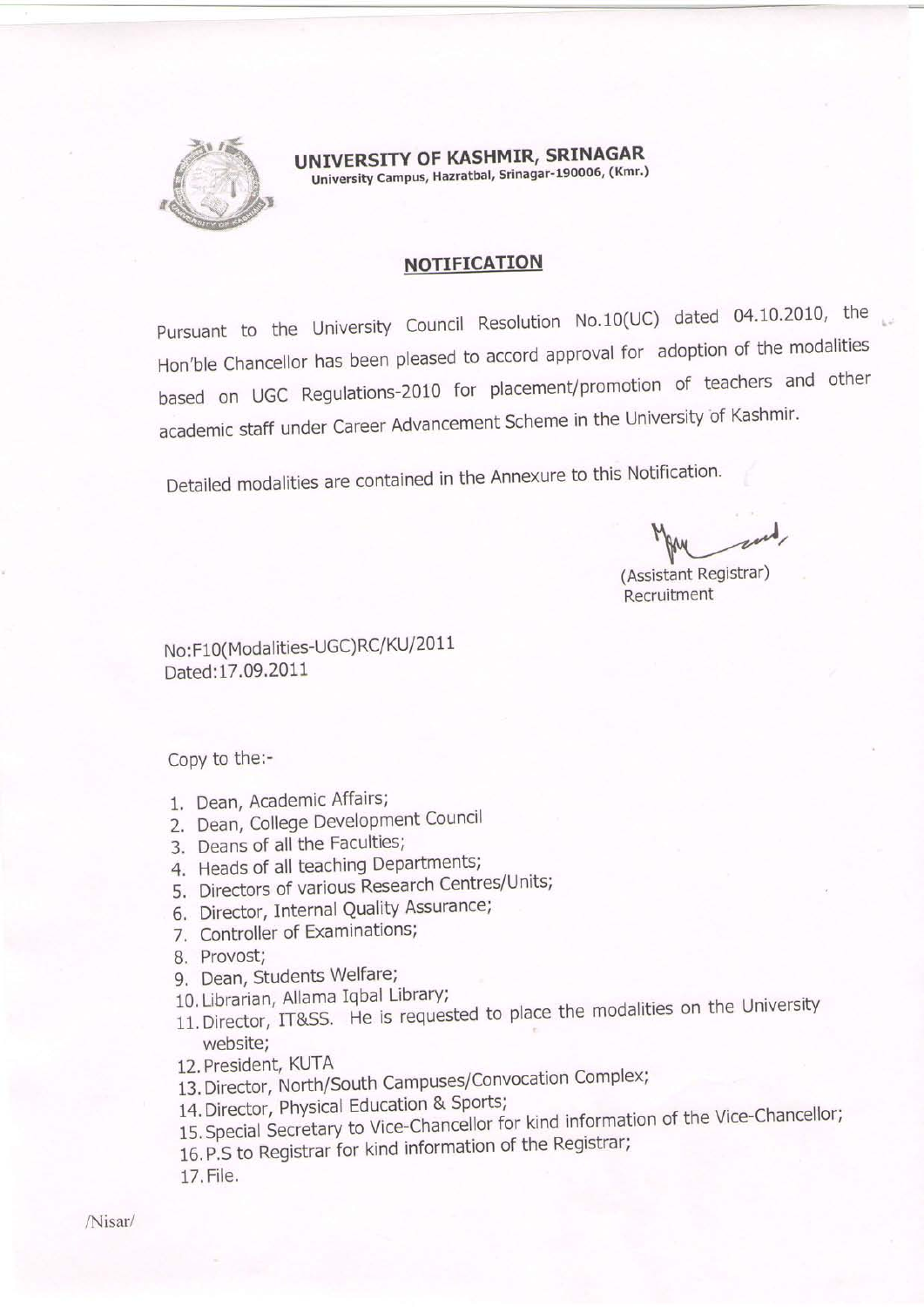## **Annexure**

## **Modalities/Procedure for promotion of University teachers under Career Advancement Scheme (CAS)-2010**

## **1. Promotion of Assistant Professor with AGP of Rs. 6000 (stage 1) to Assistant Professor with AGP of Rs. 7000 (stage 2)**

An Assistant Professor in stage 1 having completed four years of service with Ph. D. or five years of service with M.Phil./PG Degree in professional courses such as LLM, M.Tech., M.V. Sc., M.D., or six years of service without Ph.D./M.Phil./PG degree in professional courses shall be eligible for promotion to stage 2, provided he/she fulfills the following conditions:

- I) Has obtained a total of 100 API score per year from Category I (Teaching, learning and evaluation based activities) and Category II (Co-curricular, extension and professional development related activities) of Performance Based Appraisal System (PBAS) with a minimum of 75 from category I of Table I of appendix – III and 15 from category II of Table I of appendix-III.
- II) Has obtained an API score of 10 per year or 40 for the entire assessment period from category III of Performance Based Appraisal System (PBAS)
- III) Has successfully attended One Orientation and one Refresher/ Research Methodology Course of 2/3 weeks duration.

## **2. Promotion of Assistant Professor with AGP of Rs. 7000 (stage 2) to Assistant Professor with AGP of Rs. 8000 (stage 3)**

An Assistant Professor having completed 5 years of service in stage 2 shall be eligible for promotion to stage 3 with AGP of Rs.8000, provided he/she fulfills the following conditions:

- I) Has obtained a total of 100 API score per year from Category I (Teaching, learning and evaluation based activities) and Category II (Co-curricular, extension and professional development related activities) of Performance Based Appraisal System (PBAS) with a minimum of 75 from category I of Table I of appendix – III and 15 from category II of Table I of appendix-III.
- II) Has obtained an API score of 20 per year or 100 for the entire assessment period form category III of Performance Based Appraisal System (PBAS).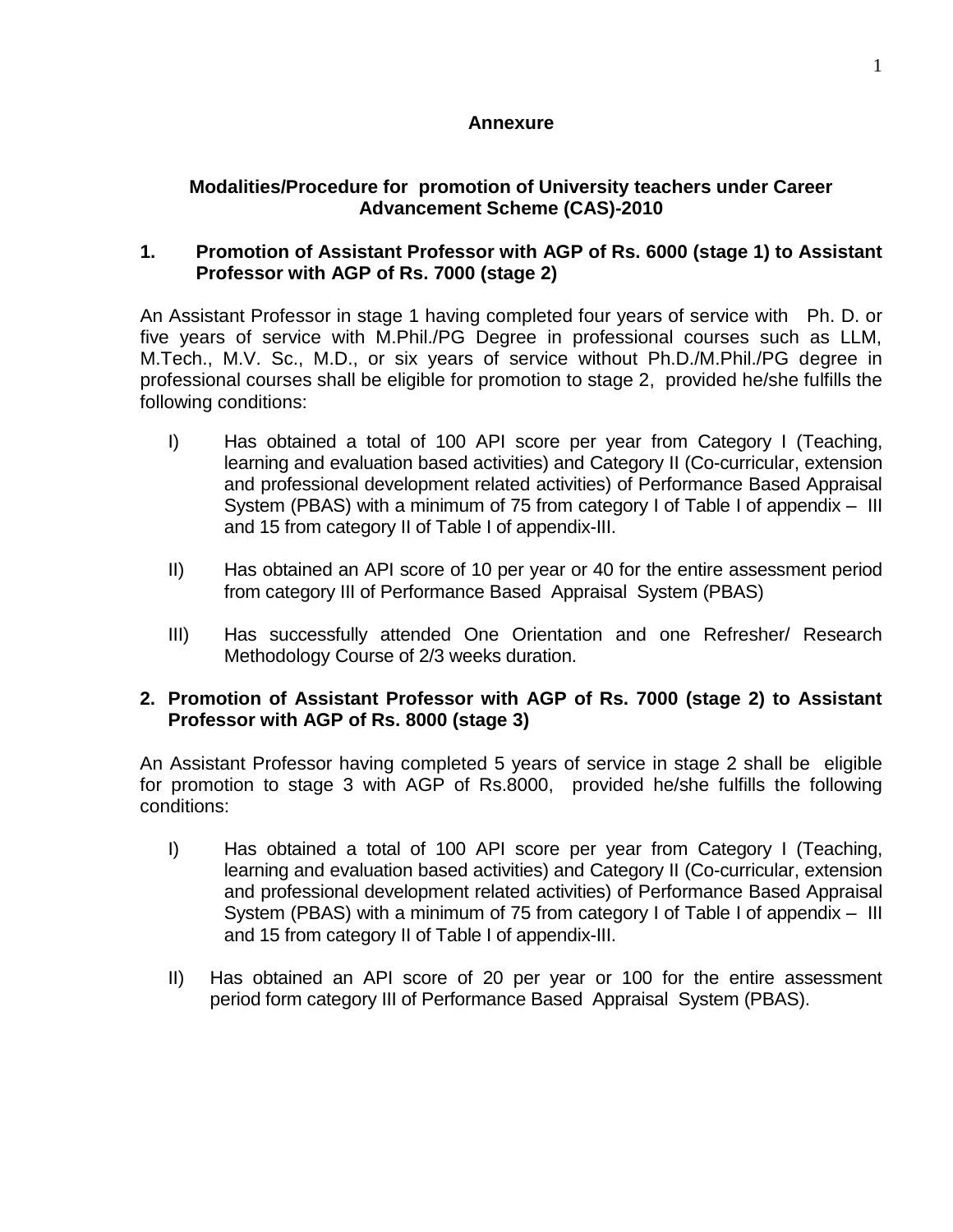iii) Has successfully attended one course/programme from among the categories of Refresher courses, Methodology workshops, Training, Teaching-Learning- Evaluation Technology Programmes, Soft Skills Development programmes and Faculty Development Programmes of 2/3 weeks duration.

### **3. Promotion of Assistant Professor with AGP of Rs. 8000 (stage 3) to Associate Professor with AGP of Rs. 9000 (stage 4)**

An Assistant Professor having completed 3 years of service in stage 3 is eligible for promotion to Associate Professor with AGP of Rs.9000 (stage 4) provided he/she fulfills the following conditions:

- I) Has obtained a total of 100 API score per year from Category I (Teaching, learning and evaluation based activities) and category II (Co-curricular, extension and professional development related activities) of Performance Based Appraisal System (PBAS) with a minimum of 75 from category I of Table I of appendix – III and 15 from category II of Table I of appendix-III.
- II) Has obtained an API score of 30 per year or 90 for the entire assessment period form category III of Performance Based Appraisal System (PBAS)
- III) Has published a minimum of three publications in the entire period as Assistant Professor (twelve years).
- IV) Has successfully attended one course/programme from among the categories of methodology workshops, Training, Teaching-Learning- Evaluation Technology Programmes, Soft Skills development Programmes and Faculty Development Programmes of minimum one week duration.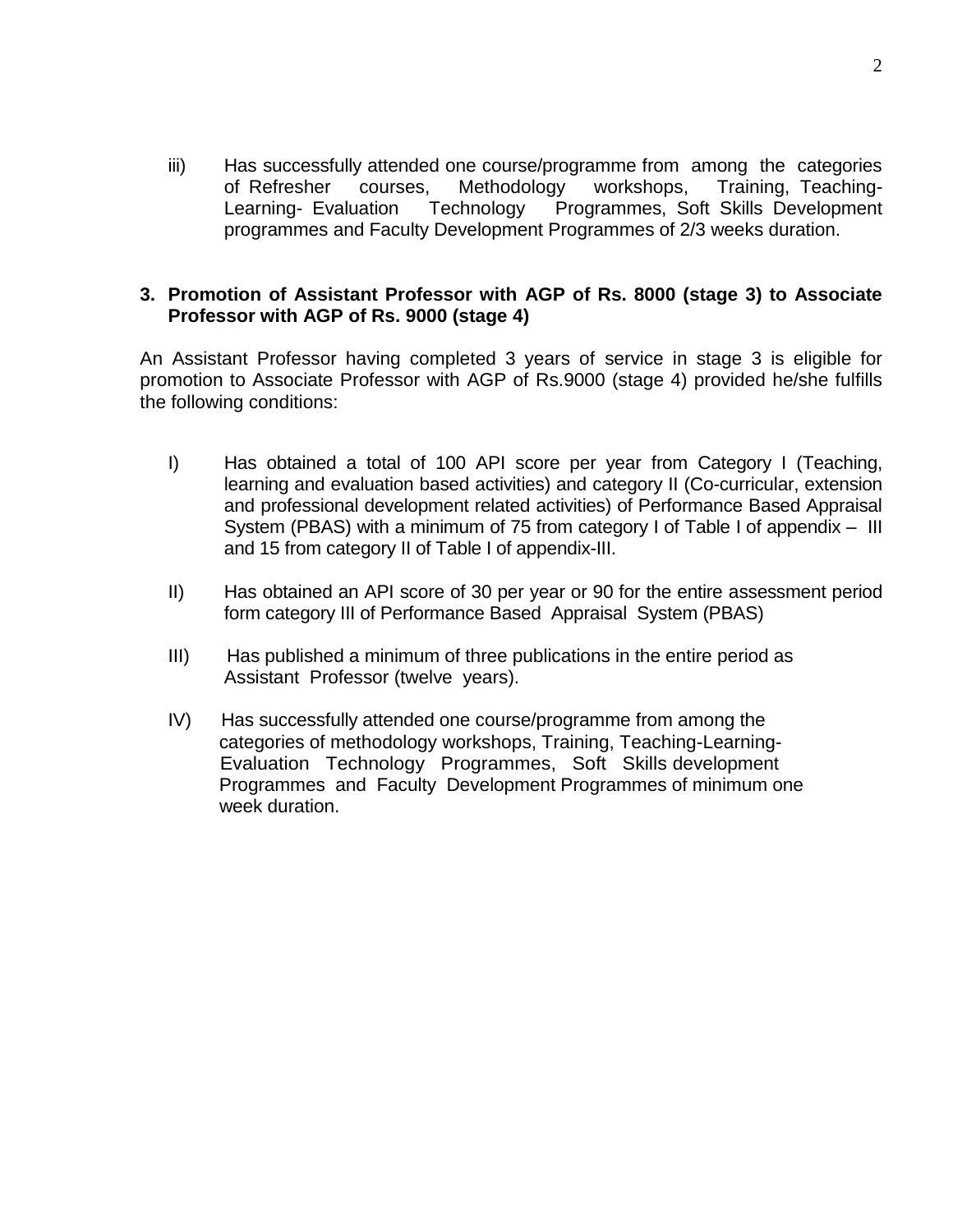### **4. Promotion of Associate Professor with AGP of Rs. 9000 (stage 4) to Professor with AGP of Rs. 10000 (stage 5).**

An Associate Professor having completed 3 years of service in stage 4 shall be eligible for promotion to Professor with AGP of Rs.10000 (stage 5) provided he/she fulfills the following conditions:

- I) Has obtained a total of 100 API score per year from Category I (Teaching, learning and evaluation based activities) and Category II (Co-curricular, extension and professional development related activities) of Performance Based Appraisal System (PBAS) with a minimum of 75 from category I of Table I of appendix – III and 15 from category II of Table I of appendix-III.
- II) Has obtained a total of 100 API score per year from Category 1 (Teaching, learning and evaluation based activities) and category II (Co-curricular, extension and professional development related activities) of Performance Based Appraisal System (PBAS) with a minimum of 75 from category 1 and 15 from category 2.
- III) Has obtained an API score of 40 per year or 120 for the entire assessment period form category III of Performance Based Appraisal System (PBAS)
- IV) Has published a minimum of five publications since the period the teacher is placed in stage 3 .

### **5. Promotion of Professor with AGP of Rs. 10000 (stage 5) to Professor, with HAG Scale of Rs. 67000 - 79000 (stage 6)**

A Professor having completed 10 years of service in stage 5 is eligible for promotion to Professor with HAG Scale of Rs.67000 - 79000 provided he/she fulfills the following conditions:

- I) Has obtained a total of 100 API score per year from Category 1 (Teaching, learning and evaluation based activities) and category II (Co-curricular, extension and professional development related activities) of Performance Based Appraisal System (PBAS) with a minimum of 75 from category 1 of Table I of appendix – III and 15 from category II of Table I of appendix-III.
- II) Has obtained an API score of 50 per year or 500 for the entire assessment period form category III of Performance Based Appraisal System (PBAS).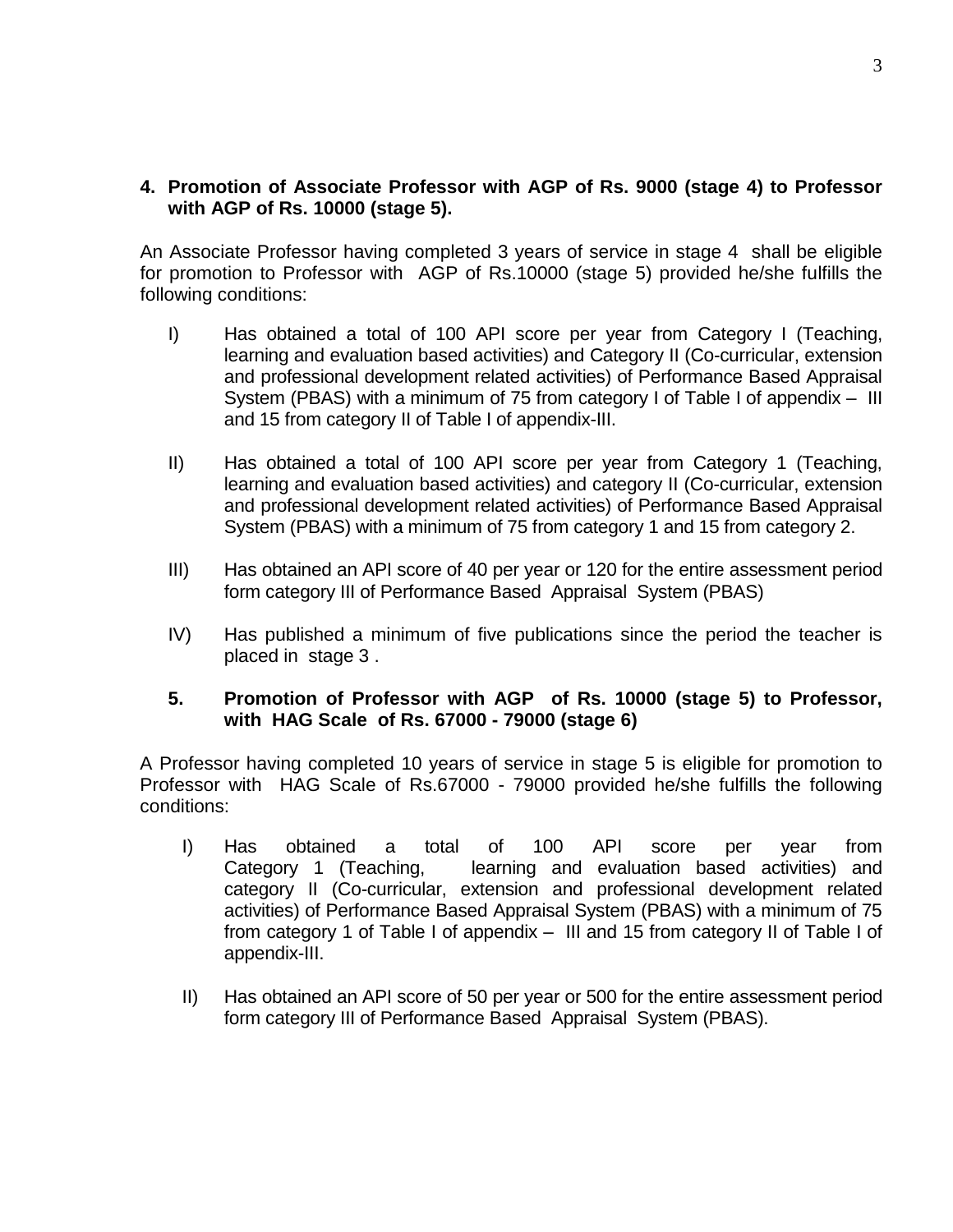(III) Has earned additional credentials as evidenced by: (a) post- doctoral research outputs of high standard; (b) awards honours/recognitions /patents and IPR on products and processes developed/technology transfer achieved; and (c) Additional research degrees like D.Sc., D.Litt., LL.D., etc.,

#### **Note**

1. A teacher who wishes to be considered for promotion under CAS may submit in writing to the University with 3 months in advance that he/she fulfils all qualifications under CAS and submits to the university the Performance Based Appraisal System proforma duly supported by all credentials, as per the API guidelines. Candidates who do not fulfill the minimum score requirement under the API scoring system proposed in the Regulations as Per Table (II)(A) of Appendix III or those who obtain less than 50% in the Expert Assessment of the Selection process will have to be reassessed only after a minimum period of one year. The date of promotion shall be the date on which he/she has successfully got reassessed.

In order to avoid delays in holding Selection Committee meetings in various positions under CAS, the University shall immediately initiate the process of screening/selection, and shall complete the process within six months from the date of application. In any event, the University shall send a general circular twice a year in the months of January and July calling for applications for CAS promotion from eligible candidates.

2. For CAS promotion from a lower grade (AGP) to a higher grade of Assistant Professor, a teacher should submit an application, bio-data and duly filled Performance Based Appraisal System proforma supported by all credentials. CAS promotions from a lower grade to a higher grade of Assistant Professor shall be conducted by a duly constituted "Screening cum Evaluation Committee" adhering to the criteria laid out as API score in PBAS methodology and no separate interview shall be conducted.

3. For CAS promotion of an Assistant Professor with AGP of Rs. 8000 (Stage 3) to Associate Professor with AGP of Rs. 9000 ( Stage 4), a teacher should submit an application, bio-data, three sets of reprints of three best publications and duly filled Performance Based Appraisal System proforma supported by all credentials. Duly constituted selection committee will conduct the interview of the candidate. The selection process will involve assigning 30% weightage to Contribution to Research, 50% weightage to Assessment of domain knowledge and teaching practices and 20 % weightage to Interview performance. The candidate shall have to obtain 50% in the expert assessment of the selection process.

4. For CAS promotion of an Associate Professor with AGP of Rs.9000 (Stage 4) to Professor with AGP of Rs. 10000 (Stage 5), a teacher should submit an application, bio-data, three sets of reprints of five best publications and duly filled Performance Based Appraisal System proforma supported by all credentials. Duly constituted selection committee will conduct the interview of the candidate. The selection process will involve assigning 50% weightage to Contribution to Research, 30% weightage to Assessment of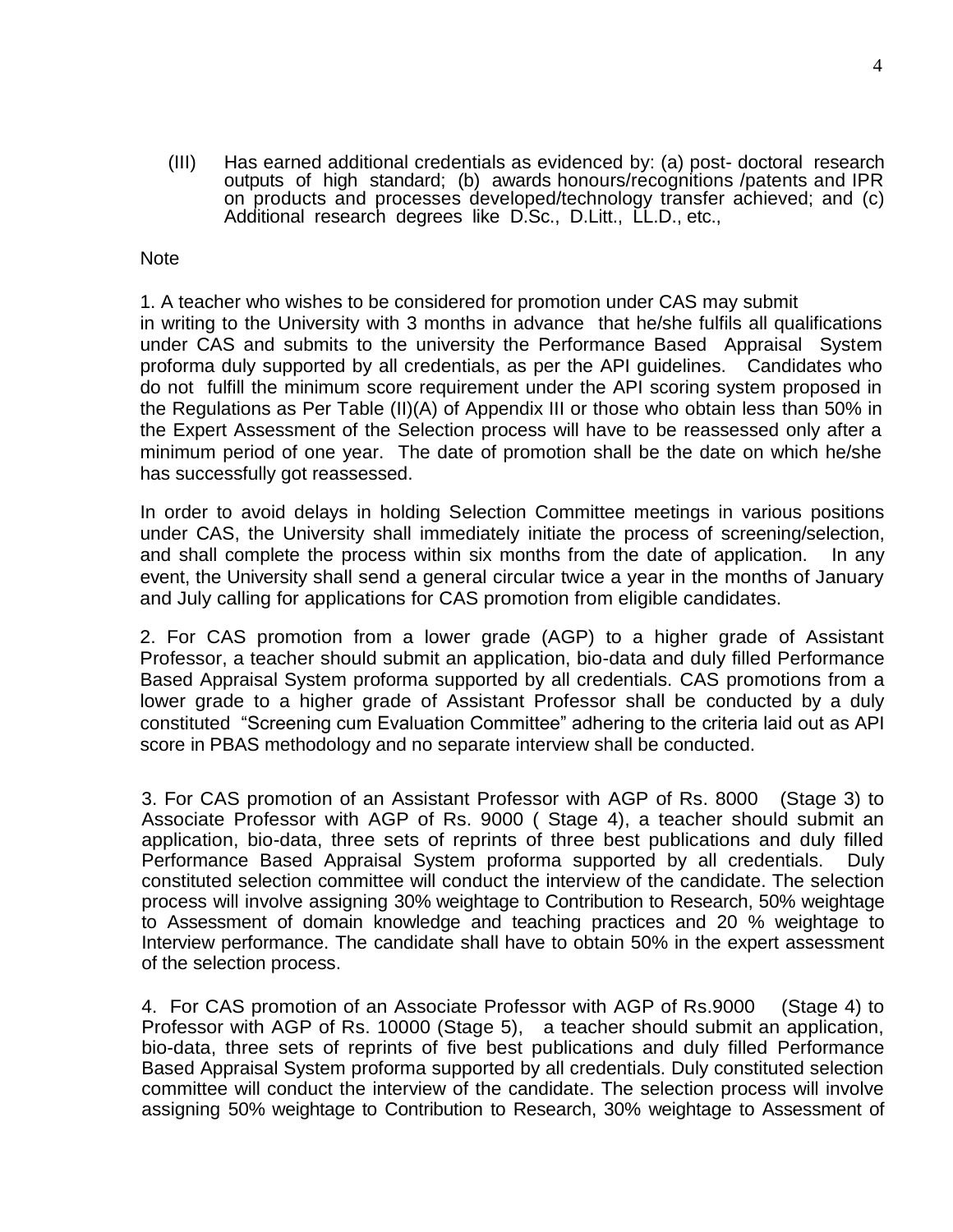domain knowledge and teaching practices and 20 % weightage to Interview performance. The candidate shall have to obtain 50% in the expert assessment of the selection process.

5 For promotion of a Professor with AGP of Rs. 10000 (stage 5) to the higher grade of Professorship with HAG of Rs. 67000 - 79000 (Stage 6), a Professor should submit an application, bio-data and duly filled Performance Based Appraisal System proforma supported by all credentials. Additional credentials are to be evidenced by:

- (a) Post-doctoral research outputs of high standard;
- (b) Awards / honours /and recognitions;

(c) Additional research degrees like D.Sc., D.Litt., LLD, etc.; patents and IPR on products and processes developed/technology transfer achieved in the case of teachers in science and technology.

Only ten percent of the positions of Professors in a University, with a minimum of ten years of teaching and research experience as Professor either in the pre-revised scale of Professor"s pay or the revised pay scale will be eligible for promotion to the higher grade of Professorship (stage 6), on satisfying the required API score based on PBAS methodology. Such teachers promoted to the higher grade shall continue to be designated as "Professor". Additional credentials are to be evidenced by:

- a) post-doctoral research outputs of high standard.
- b) awards/honours/and recognitions.
- c) additional research degrees like D.Sc; D.Litt; LID etc; patents and IPR on products and processes developed//technology transfer achieved in the case of teachers in Science and technology.

The selection shall be conducted by the University by receiving applications from eligible Professors based on seniority, three times in number of the available vacancies in each faculty. In case the number of candidates available is less than three times the number of vacancies, the zone of consideration will be limited to the actual number of candidates available. The assessment process shall be through an Expert-Committee set for evaluation of all credentials submitted as stipulated in this notification. No separate interview need to be conducted for this category.

6. Candidates who do not fulfill the minimum score requirement under the API Scoring System or those who obtain less than 50% in the expert assessment of the selection process will have to be re-assessed only after a minimum period of one year. The date of promotion shall be the date on which he/she has successfully got re-assessed.

7. If a candidate applies for promotion on completion of the minimum eligibility period and is successful, the date of promotion will be deemed to be the minimum period of eligibility.

8. If however, the candidate finds that she/he fulfills the eligibility conditions at a later date and applies on that date and is successful, her/his promotion will be deemed to be from that date of application i.e. the date he/she fulfills the eligibility conditions.

9. For Promotion to Associate Professor (stage 4), the three publications to be submitted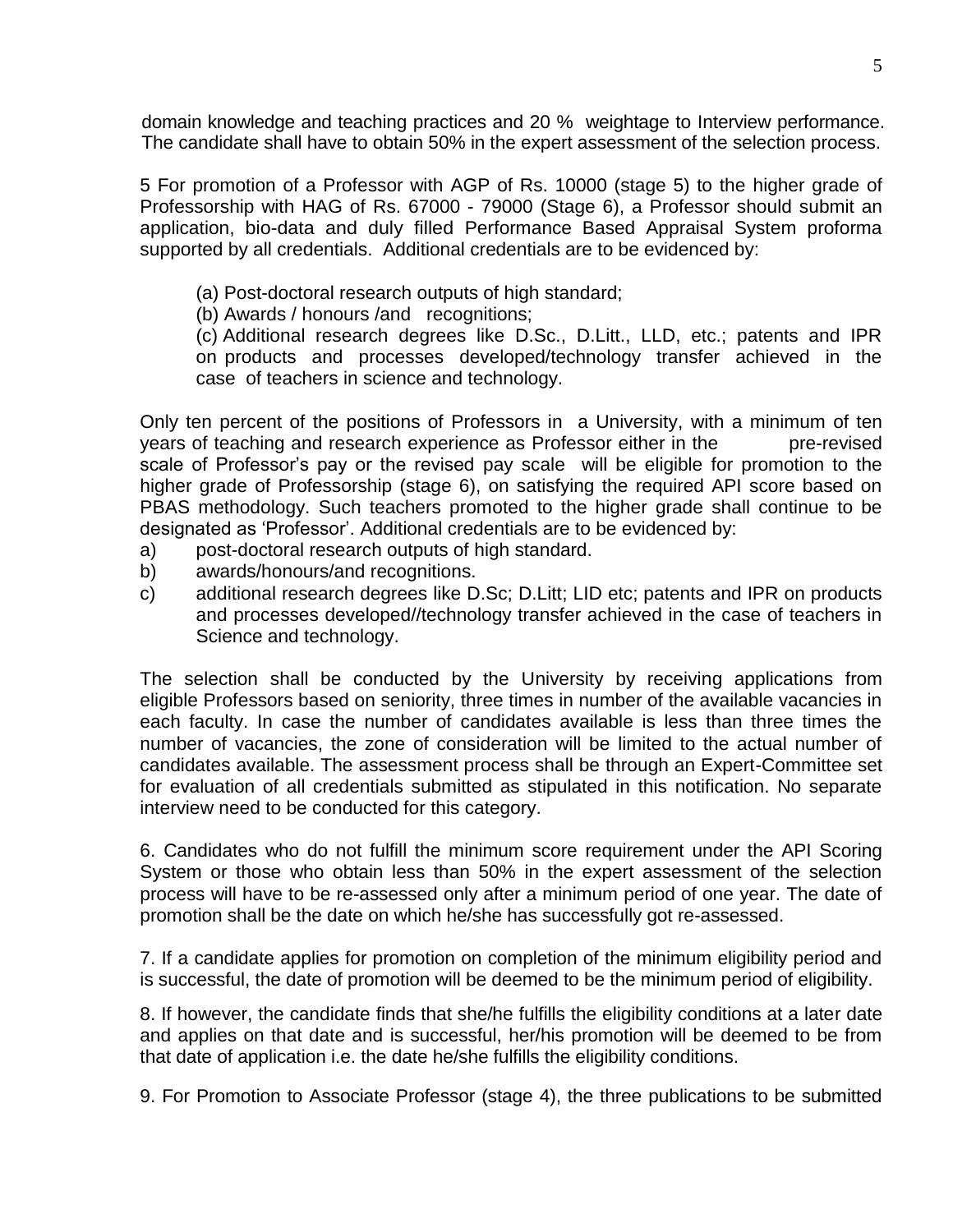by the candidate for assessment by the experts shall have been published during the entire period of service as Assistant Professor (twelve years)

10. In case of promotion as Professor, a candidate must have published five papers since his/her promotion to stage 3 (AGP 8000)

11. For promotion as Professor, five publications to be submitted by the candidate for assessment by the experts must have been published subsequent to the period from which the teacher was placed in the Assistant Professor stage-2. (AGP 7000).

12. For teachers seeking promotion under CAS to Associate Professor, for those who on the date of notification of UGC Regulations-2010, are Assistant Professors in Stage 2, the requirement of publications may be adjusted pro rata. For all others who enter Stage 2, subsequent to the notification of the UGC Regulations-2010, the requirement of three publications, as defined in these regulations, will be applicable.

13. The API scoring will be progressively rolled out for categories I and II, beginning with assessment of one year for promotion in 2010-2011, annual averages of two years for promotion in 2011-2012 and so on. This, in effect, means all the teachers shall be required to submit the Annual Self Assessment for Performance Based Appraisal System (PBAS) from the academic year 2010-2011 (1st. March 2010 to 28th Feb. 2011). From here onwards all the teachers shall be required to submit to DIQA through their respective HODs/Directors, the Annual Self Assessment for Performance Based Self Appraisal (PBAS) System for every year.

14. For Category III (research and academic contributions), maintenance of past record is done on a normal basis by teachers and hence no difficulty is envisaged in applying the API scores for this category for the entire assessment period. In this category, an aggregate minimum score is required for promotion over each stage. Alternatively, a teacher should acquire the required minimum aggregate score over two previous stages, taken together.

15. Other terms and conditions shall remain the same as envisaged in the UGC Regulations – 2010.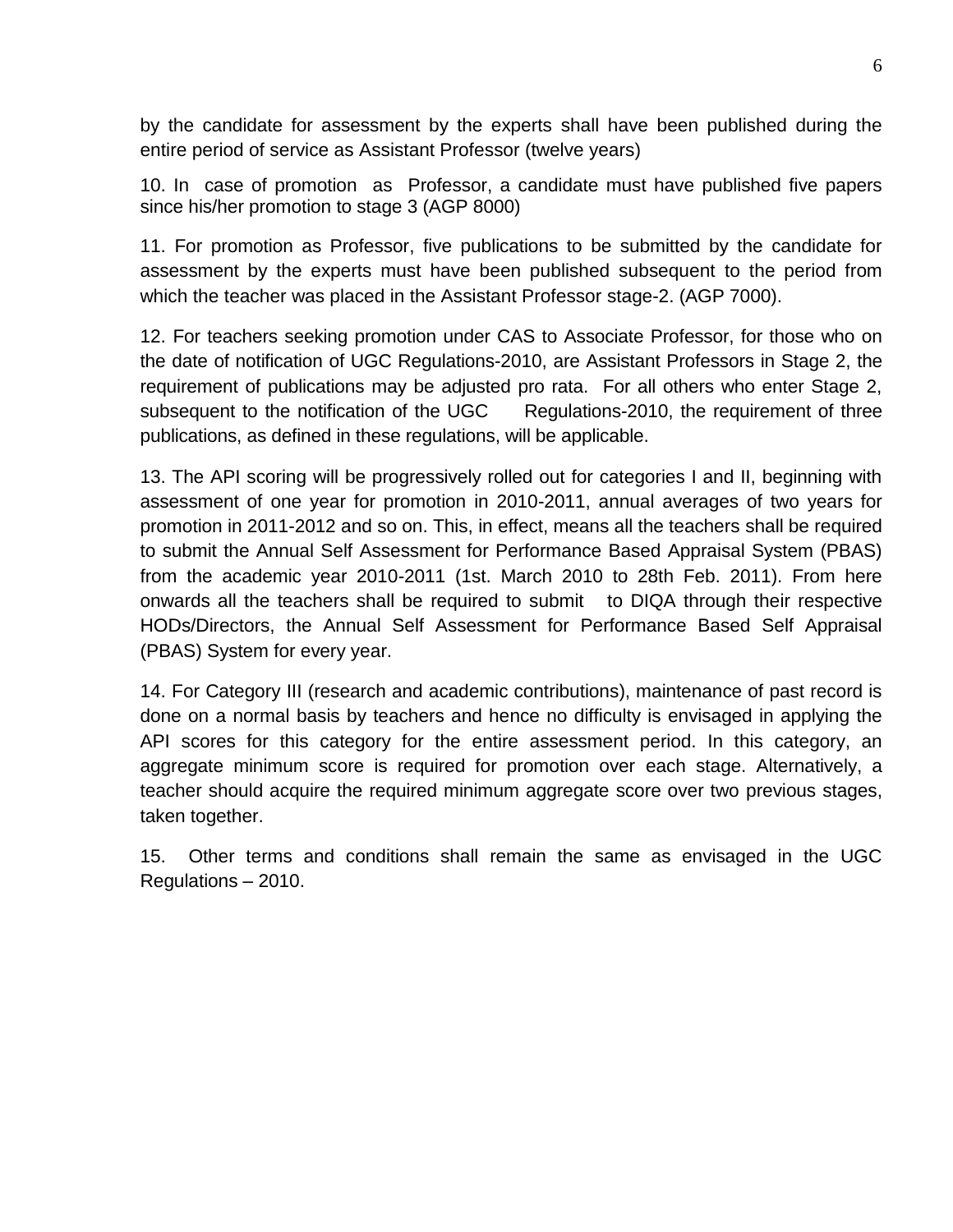### **PBAS BASED ACADEMIC PERFORMANCE INDICATORS (APIs) FOR CAREER ADVANCEMENT SCHEME (CAS) PROMOTIONS OF UNIVERSITY TEACHERS.**

#### **CATEGORY I**: TEACHING, LEARNING AND EVALUATION RELATED ACTIVITIES

A teacher is required to score a minimum of 75 API points (based on the teacher"s selfassessment), from this category of PBAS which includes (a) teaching related activities; (b) domain knowledge; (c) participation in examination and evaluation; (d) contribution to innovative teaching, new courses etc. The self assessment score should be supported with documental/ verifiable evidence wherever possible.

| S.<br><b>NO</b> | Nature of Activity                                                                                                                                                              | Maximum<br>API points |
|-----------------|---------------------------------------------------------------------------------------------------------------------------------------------------------------------------------|-----------------------|
| $\mathbf{1}$    | Lectures, seminars, tutorials, practicals, contact hours undertaken<br>as<br>percentage of lectures allocated <sup>a</sup>                                                      | 50                    |
| $\overline{2}$  | <b>UGC</b><br>duties in excess of the<br>other<br>teaching<br>Lectures or<br>norms.                                                                                             | 10                    |
| 3               | Preparation and Imparting of knowledge/instruction as per curriculum;<br>syllabus enrichment by providing additional resources to students,<br>delivering extension lectures,   | 20                    |
| 4               | Use of participatory and innovative teaching-learning methodologies;<br>updating of subject content, course improvement etc. starting new and<br>innovative courses/programmes, | 20                    |
| 5               | Examination duties (Invigilation; question paper setting, evaluation/<br>assessment of answer scripts) as per allotment.                                                        | 25                    |
|                 | <b>Total Score</b>                                                                                                                                                              | 125                   |
|                 | Minimum API Score Required                                                                                                                                                      | 75                    |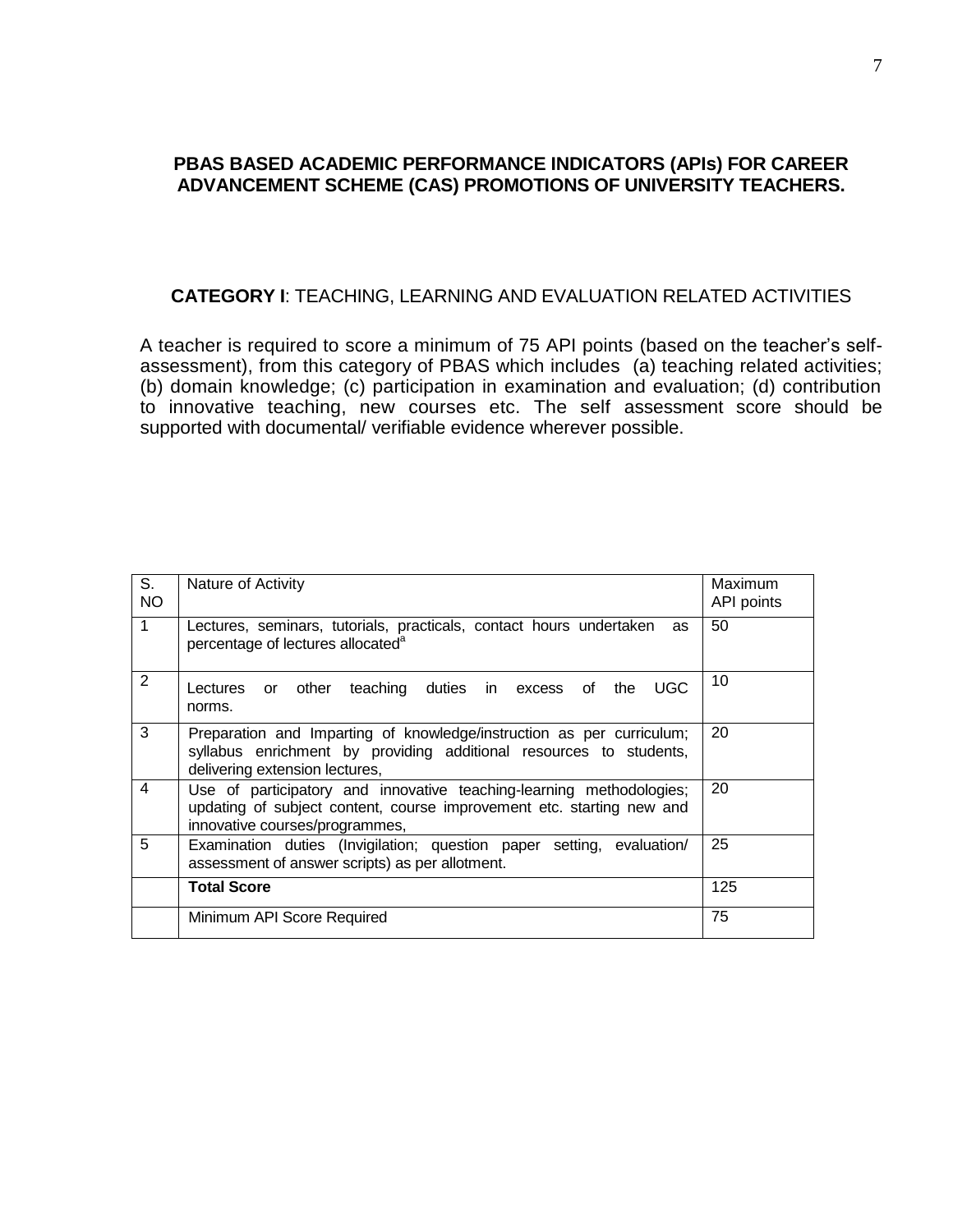#### **CATEGORY II**: CO-CURRICULAR, EXTENSION AND PROFESSIONAL DEVELOPMENT RELATED ACTIVITIES.

A teacher is required to score a minimum of 15 API points (based on the teacher's selfassessment), from this category of PBAS which includes co-curricular and extension activities; and professional development related contributions. The self assessment score should be supported with documental/ verifiable evidence wherever possible.

| S.No           | Nature of Activity                                                                                                                                                                                                                     | Maximum<br>Score |
|----------------|----------------------------------------------------------------------------------------------------------------------------------------------------------------------------------------------------------------------------------------|------------------|
|                | Student related co-curricular, extension and field based activities (such as extension<br>work through NSS/NCC and other channels, cultural activities, subject related events,<br>advisement and counseling).                         | 20               |
| $\overline{2}$ | Contribution to Corporate life and management of the department and institution<br>through participation in academic and administrative committees and responsibilities                                                                | 15               |
| 3              | Professional Development activities (such as participation in seminars, conferences,<br>short term, training courses, talks, lectures, membership of associations, dissemination<br>and general articles, not covered in Category III) | 15               |
|                | <b>Total score</b>                                                                                                                                                                                                                     | 50               |
|                | Minimum API Score Required                                                                                                                                                                                                             | 15               |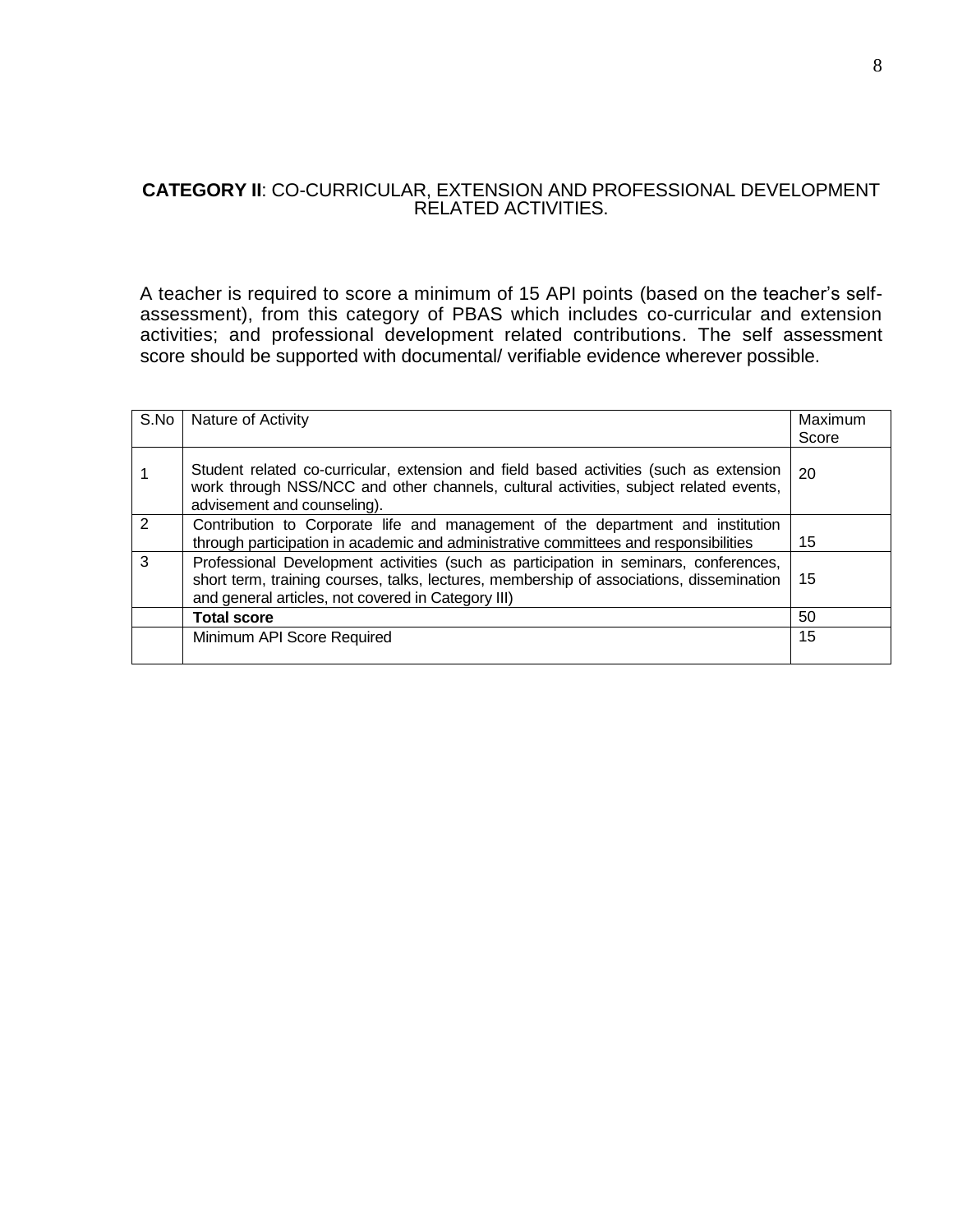## **CATEGORY-III:** RESEARCH AND ACADEMIC CONTRIBUTIONS

The minimum API score (based on the teacher"s self-assessment) for research and academic contributions required by teachers from this category is different for different levels of promotion. The self assessment score should be supported with documental/verifiable evidence and will be finalized by the screening/selection committee.

| S.<br>NO.               | <b>APIs</b>                                                                      | <b>Faculties of Engineering/</b><br><b>Agriculture/Veterinary</b><br><b>Science/Science/Medical</b><br><b>Science</b>                                                           | <b>Faculties of Languages</b><br>/Arts/Humanities/ Social<br><b>Sciences/Library/ Physical</b><br><b>Education/Management</b>                                                                                  | <b>Max. Points for</b><br><b>University</b><br>teacher<br>position |
|-------------------------|----------------------------------------------------------------------------------|---------------------------------------------------------------------------------------------------------------------------------------------------------------------------------|----------------------------------------------------------------------------------------------------------------------------------------------------------------------------------------------------------------|--------------------------------------------------------------------|
| III A                   | <b>Research Papers</b>                                                           | Refereed Journals *                                                                                                                                                             | Refereed Journals*                                                                                                                                                                                             | 15/publication                                                     |
|                         | published in                                                                     | Non-refereed but recognized<br>and reputable journals and<br>periodicals, having ISBN/ISSN<br>numbers.                                                                          | Non-refereed but<br>recognized<br>and reputable journals and<br>periodicals, having ISBN/ISSN<br>numbers                                                                                                       | 10/Publicatipn                                                     |
|                         |                                                                                  | Conference proceedings as full<br>papers, etc. (Abstracts not to be<br>included)                                                                                                | Conference proceedings as full<br>papers, etc. (Abstracts not to be<br>included)                                                                                                                               | 10/Publication                                                     |
| III B                   | Research<br>Publications<br>(books, chapters<br>in books, other<br>than refereed | Text<br>Reference<br><b>Books</b><br><b>or</b><br>Published<br>International<br>by<br>Publishers with an established<br>peer review system                                      | Reference<br><b>Books</b><br>Text or<br>Published<br>International<br>by<br>Publishers with an established<br>peer review system                                                                               | 50/Sole author;<br>10/chapter in an<br>edited book                 |
|                         | journal articles)                                                                | Subject Books by National level<br>publishers/State and<br>Central<br>Govt.<br>Publications<br>with<br>ISBN/ISSN numbers.                                                       | Subject Books by national level<br>publishers/State and<br>Central<br>Govt.<br>Publications<br>with<br>ISBN/ISSN numbers.                                                                                      | 25/Sole author;<br>5/chapter in an<br>edited book                  |
|                         |                                                                                  | Subject Books by other local<br>publishers<br>ISBN/ISSN<br>with<br>number                                                                                                       | Subject Books by other local<br>publishers<br><b>ISBN/ISSN</b><br>with<br>numbers.                                                                                                                             | $15/Sole$ author;<br>3/chapter in an<br>edited book                |
|                         |                                                                                  | Chapters contributed to edited<br>based<br>volumes<br>knowledge<br>published<br>International<br>by<br>Publisher.                                                               | Chapters contributed to edited<br>knowledge<br>based<br>volumes<br>published<br>International<br>by<br><b>Publishers</b>                                                                                       | 10/Chapter                                                         |
|                         |                                                                                  | Chapters in knowledge based<br>volumes by Indian/ National<br>level publishers with ISBN/ISSN<br>numbers and with numbers of<br>national<br>and<br>international<br>directories | Chapters in knowledge based<br>in<br>volumes<br>Indian/National<br>level publishers<br>with<br><b>ISBN</b><br>/ISSN<br>numbers<br>and<br>with<br>of<br>numbers<br>national<br>and<br>international directories | 5/Chapter                                                          |
| III C                   | <b>RESEARCH PROJECTS</b>                                                         |                                                                                                                                                                                 |                                                                                                                                                                                                                |                                                                    |
| III <sub>C</sub><br>(i) | Sponsored<br>projects carried<br>out/ ongoing                                    | Major<br>Projects;<br>a)<br>amount<br>mobilized with grants above 30.0<br>lakh.                                                                                                 | Major<br>amount<br>Projects;<br>mobilized<br>with grants<br>above<br>5.0 lakh                                                                                                                                  | 20/Each project                                                    |
|                         |                                                                                  | Projects;<br>Major<br>b)<br>amount                                                                                                                                              | Major<br>Projects;<br>amount<br>mobilized with minimum of Rs.                                                                                                                                                  | 15/Each project                                                    |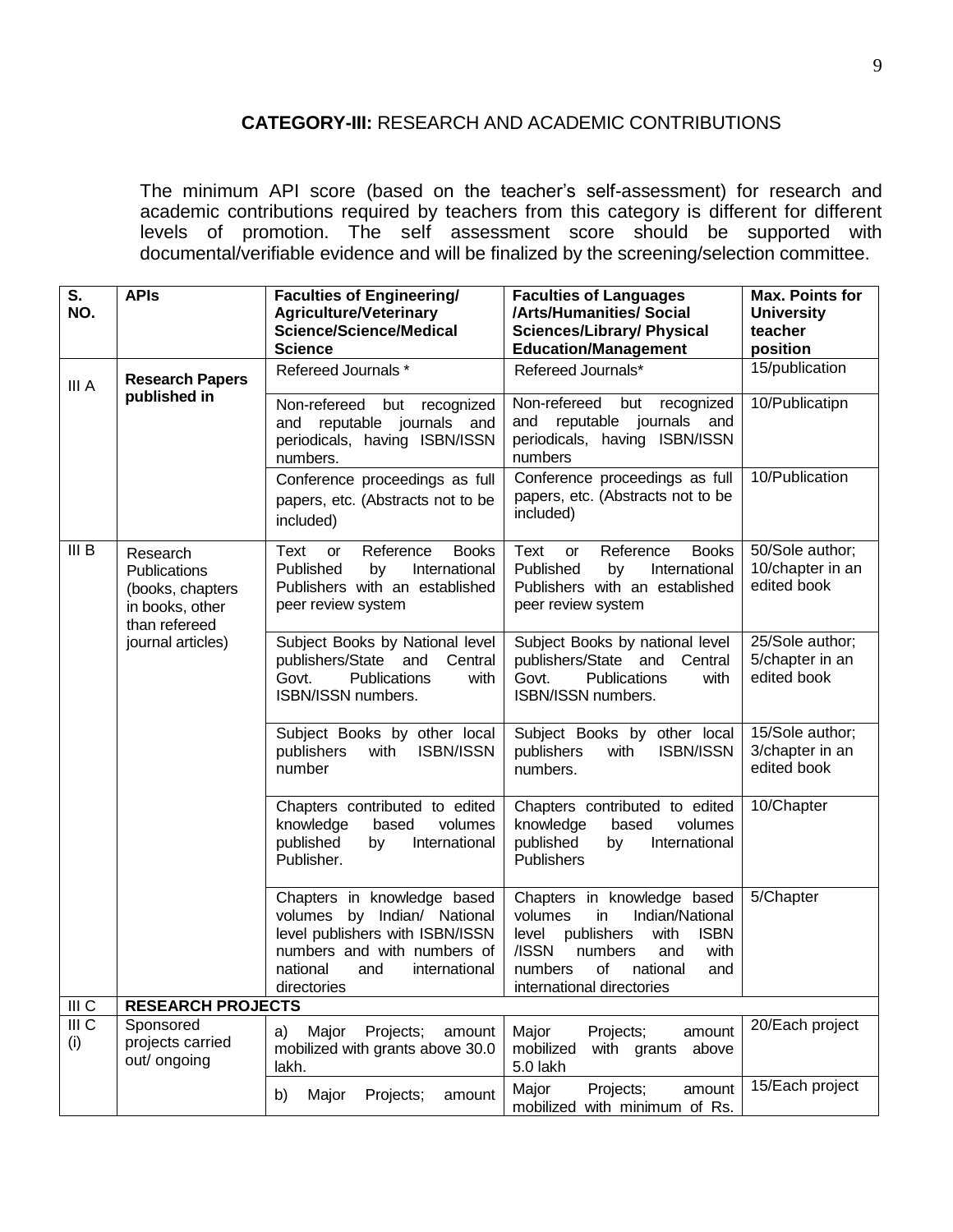|                           |                                                                                                                                                                    |                                                                 | mobilized with grants above 5.0<br>lakh up to 30.00 lakh                                                                                                                               | 3.00 lakh up to Rs. 5.00 lakh                                                     |                                                                        |  |                                                                                             |
|---------------------------|--------------------------------------------------------------------------------------------------------------------------------------------------------------------|-----------------------------------------------------------------|----------------------------------------------------------------------------------------------------------------------------------------------------------------------------------------|-----------------------------------------------------------------------------------|------------------------------------------------------------------------|--|---------------------------------------------------------------------------------------------|
|                           |                                                                                                                                                                    | C)                                                              | Minor Projects; amount<br>Minor<br>Projects;<br>amount<br>mobilized with grants above Rs.<br>mobilized with grants above Rs.<br>50,000 up to Rs. 5.0 lakh)<br>25,000 up to Rs. 3 lakh) |                                                                                   |                                                                        |  | 10/Each project                                                                             |
| III <sub>C</sub><br>(ii)  | Consultancy<br>Projects carried<br>out/ ongoing                                                                                                                    | Amount mobilized with<br>minimum of 10.00 lakh                  |                                                                                                                                                                                        |                                                                                   | Amount mobilized with<br>minimum of 2.00 lakh                          |  | 10/per every<br>Rs.10.0 lakhs<br>and Rs.2.0 lakhs,<br>respectively                          |
| III <sub>C</sub><br>(iii) | Completed<br>projects: Quality<br>evaluation                                                                                                                       | Completed project report<br>(Acceptance form funding<br>agency) |                                                                                                                                                                                        |                                                                                   | Completed project report<br>(Accepted by funding agency)               |  | $20$ /each major<br>project and<br>10/each minor<br>project                                 |
| III <sub>C</sub><br>(iv)  | Projects outcome/<br>outputs                                                                                                                                       | Patent/Technology<br>transfer/Product/Process                   |                                                                                                                                                                                        |                                                                                   | Major policy document of Govt.<br>Bodies at central and State<br>level |  | 30/each national<br>level output or<br>patent and<br>50/each for<br>international<br>level. |
| III D                     | <b>RESEARCH GUIDANCE</b>                                                                                                                                           |                                                                 |                                                                                                                                                                                        |                                                                                   |                                                                        |  |                                                                                             |
| III D<br>(i)              | M.Phil.                                                                                                                                                            |                                                                 | Degree awarded only                                                                                                                                                                    |                                                                                   | Degree awarded only                                                    |  | 3/each candidate                                                                            |
| III D<br>(ii)             | Ph.D.                                                                                                                                                              |                                                                 | Degree awarded                                                                                                                                                                         |                                                                                   | Degree awarded                                                         |  | 10/each<br>candidate                                                                        |
|                           |                                                                                                                                                                    |                                                                 | Thesis submitted                                                                                                                                                                       |                                                                                   | Thesis submitted                                                       |  | 7/each candidate                                                                            |
| III E                     |                                                                                                                                                                    |                                                                 | TRAINING COURSES AND CONFERENCE/SEMINAR/WORKSHOP PAPERS                                                                                                                                |                                                                                   |                                                                        |  |                                                                                             |
| III E<br>(i)              | Refresher courses,<br>Methodology workshops,<br>Training, Teaching-Learning-<br><b>Evaluation Technology</b><br>Programmes, Soft Skills<br>development Programmes, |                                                                 | a) Not less than two weeks<br>duration<br>duration                                                                                                                                     |                                                                                   | a) Not less than two weeks                                             |  | 20/each                                                                                     |
|                           | <b>Faculty Development</b><br>Programmes<br>(Max:<br>points)                                                                                                       | 30                                                              | b) One week duration                                                                                                                                                                   | b) One week duration                                                              |                                                                        |  | 10/each                                                                                     |
| III E<br>(ii)             | Papers in conferences/<br>seminars/ workshops/<br>symposia etc.                                                                                                    |                                                                 | Participation and<br>of research<br>Presentation<br>papers (oral/poster) in                                                                                                            | Participation and Presentation<br>οf<br>research<br>papers<br>(oral/poster)<br>in |                                                                        |  |                                                                                             |
|                           |                                                                                                                                                                    |                                                                 | a) International                                                                                                                                                                       |                                                                                   | a) International                                                       |  | 10/each                                                                                     |
|                           |                                                                                                                                                                    |                                                                 | National<br>b)                                                                                                                                                                         |                                                                                   | National<br>b)                                                         |  | $7.5$ /each                                                                                 |
|                           |                                                                                                                                                                    |                                                                 | Regional/State level<br>$\mathbf{C}$                                                                                                                                                   |                                                                                   | Regional/State level<br>$\mathbf{C}$                                   |  | 5/each                                                                                      |
|                           |                                                                                                                                                                    |                                                                 | Local - University level<br>d)                                                                                                                                                         |                                                                                   | Local -University level<br>d)                                          |  | 3/each                                                                                      |
| III E                     | Invitation for conferences/                                                                                                                                        |                                                                 | (a) International                                                                                                                                                                      |                                                                                   | (a) International                                                      |  | 10/each                                                                                     |
| (iii)                     | seminars/ workshops/<br>symposia etc. to deliver                                                                                                                   |                                                                 | (b) National level                                                                                                                                                                     |                                                                                   | (b) National level                                                     |  | 7.5/each                                                                                    |
|                           | lectures/chair sessions                                                                                                                                            |                                                                 | (c) Regional level/State<br>level                                                                                                                                                      |                                                                                   | (c) Regional level/State                                               |  | 5/each                                                                                      |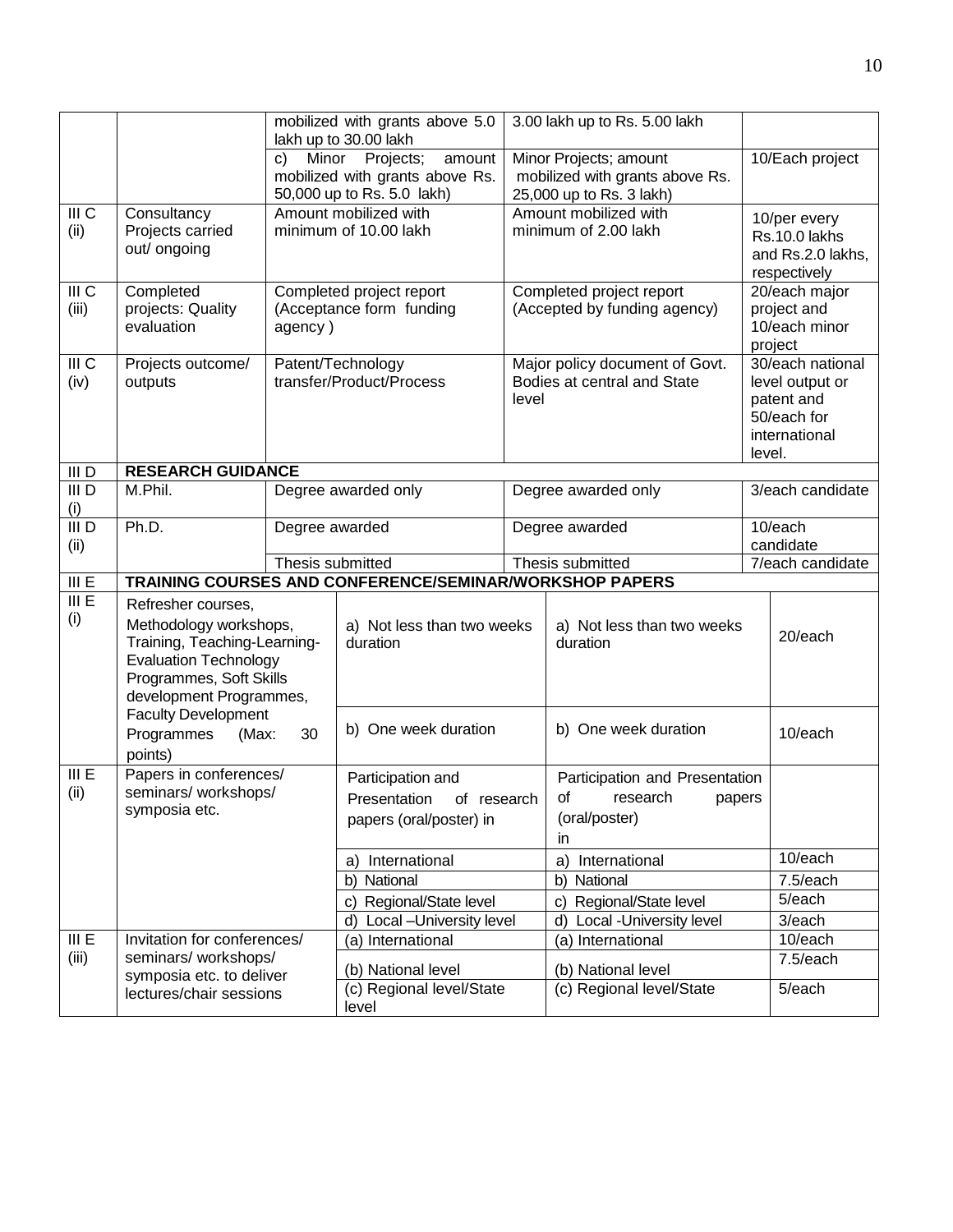### NOTE

1. The API score for paper in refereed journal would be augmented as follows:

(i) indexed journals - by 5 points; (ii) papers with impact factor between 1 and 2 by 10 points; (iii) papers with impact factor between 2 and 5 by 15 points; (iv) papers with impact factor between 5 and 10 by 25 points.

- 2. If a paper presented in Conference/Seminar is published in the form of Proceedings, the points would accrue for the publication (subcategory III (A)) and not under presentation (category III (E)(ii)).
- 3. The API for joint publications will have to be calculated in the following manner: Of the total score for the relevant category of publication by the concerned teacher, the first/Principal author and the corresponding author/supervisor/mentor of the teacher would share equally 60% of the total points and the remaining 40% would be shared equally by all other authors.
- 4. The API scores for books and book chapters shall be shared equally by all authors.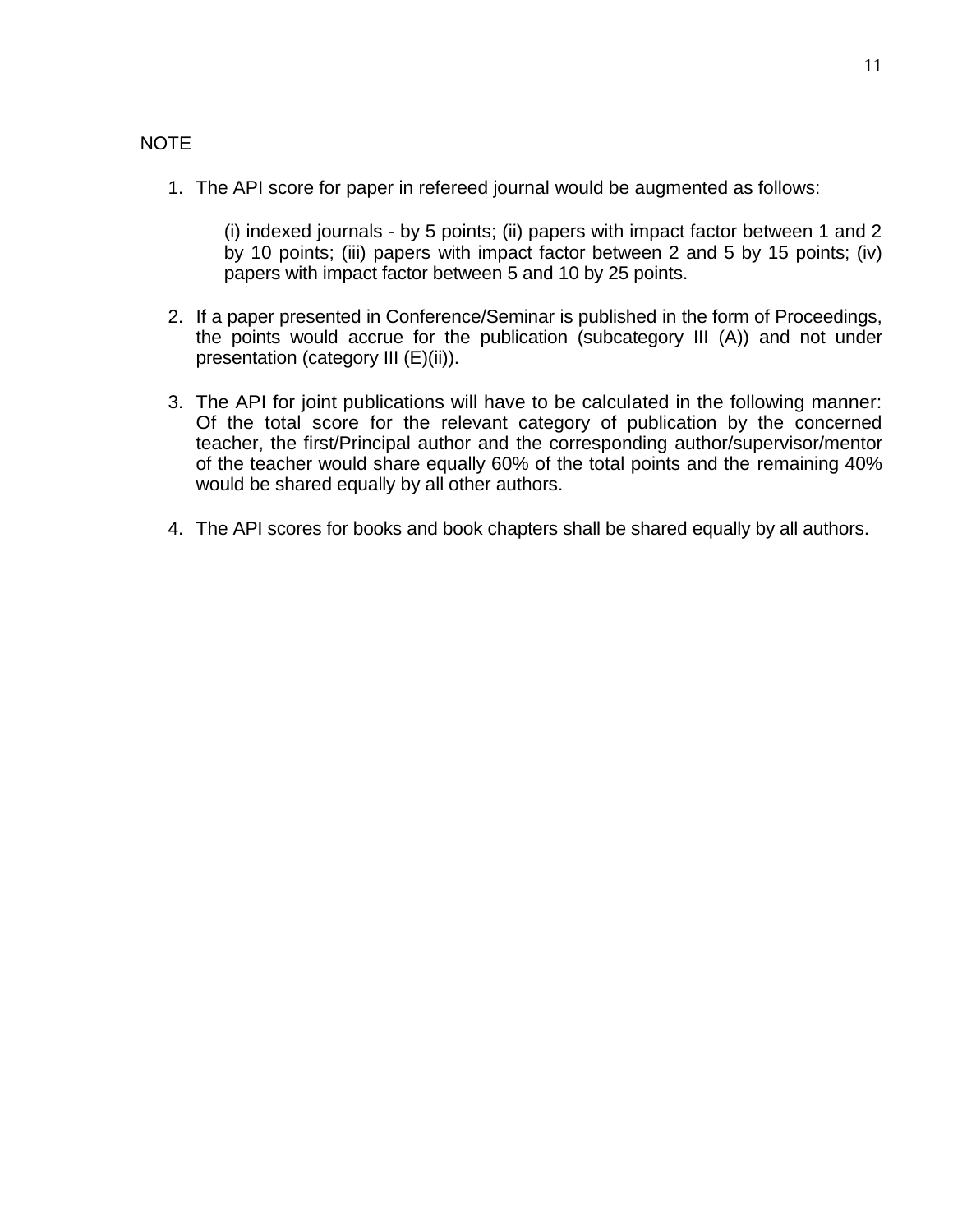### **MODALITIES/PROCEDURE FOR PROMOTION OF LIBRARIAN CADRES UNDER CAREER ADVANCEMENT SCHEME (CAS)-2010**

#### **1. Promotion of Assistant Librarian, AGP 6000 to Assistant Librarian, AGP 7000 (senior scale) (from stage 1 to stage 2)**

An Assistant Librarian in stage 1 having completed four years of service with Ph. D. or five years of service with M.Phil or six years of service without Ph.D./M.Phil is eligible for promotion to stage 2 (Senior scale) provided he/she fulfills the following conditions:

- I) Has obtained a total of 100 API score per year from Category I (Teaching, learning and evaluation based activities) and Category II (Co-curricular, extension and professional development related activities) of Performance Based Appraisal System (PBAS) with a minimum of 75 from category I of Table I of appendix – III and 15 from category II of Table I of appendix-III. However, the remaining 10 points (100-75+15) have to be obtained either from category I and II to achieve the minimum score of 100 required under category  $I + II$  as per Table  $II(a)$  of appendix – III.
- II) Has obtained an API score of 10 per year or 40 for the entire assessment period from Category III of Performance Based Appraisal System (PBAS).
- III) Has successfully attended One Orientation and one Refresher/ Research Methodology Course of 3/4 week duration.

#### **2. Promotion of Assistant Librarian, AGP 7000 (senior scale) to Deputy Librarian, AGP 8000 (from stage 2 stage 3)**

An Assistant Librarian having completed 5 years of service in stage 2 is eligible for promotion to Deputy Librarian (stage 3) provided he/she fulfills the following conditions.

- I) Has obtained a total of 100 API score per year from Category I (Teaching, learning and evaluation based activities) and category II (Co-curricular, extension and professional development related activities) of Performance Based Appraisal System (PBAS) with a minimum of 75 from category I of Table I of appendix – III and 15 from category II of Table I of appendix-III.
- II) Has obtained an API score of 20 per year or 100 for the entire assessment period form category III of Performance Based Appraisal System (PBAS)
- III) Has successfully attended two refresher course of 3/4 week duration during the assessment period.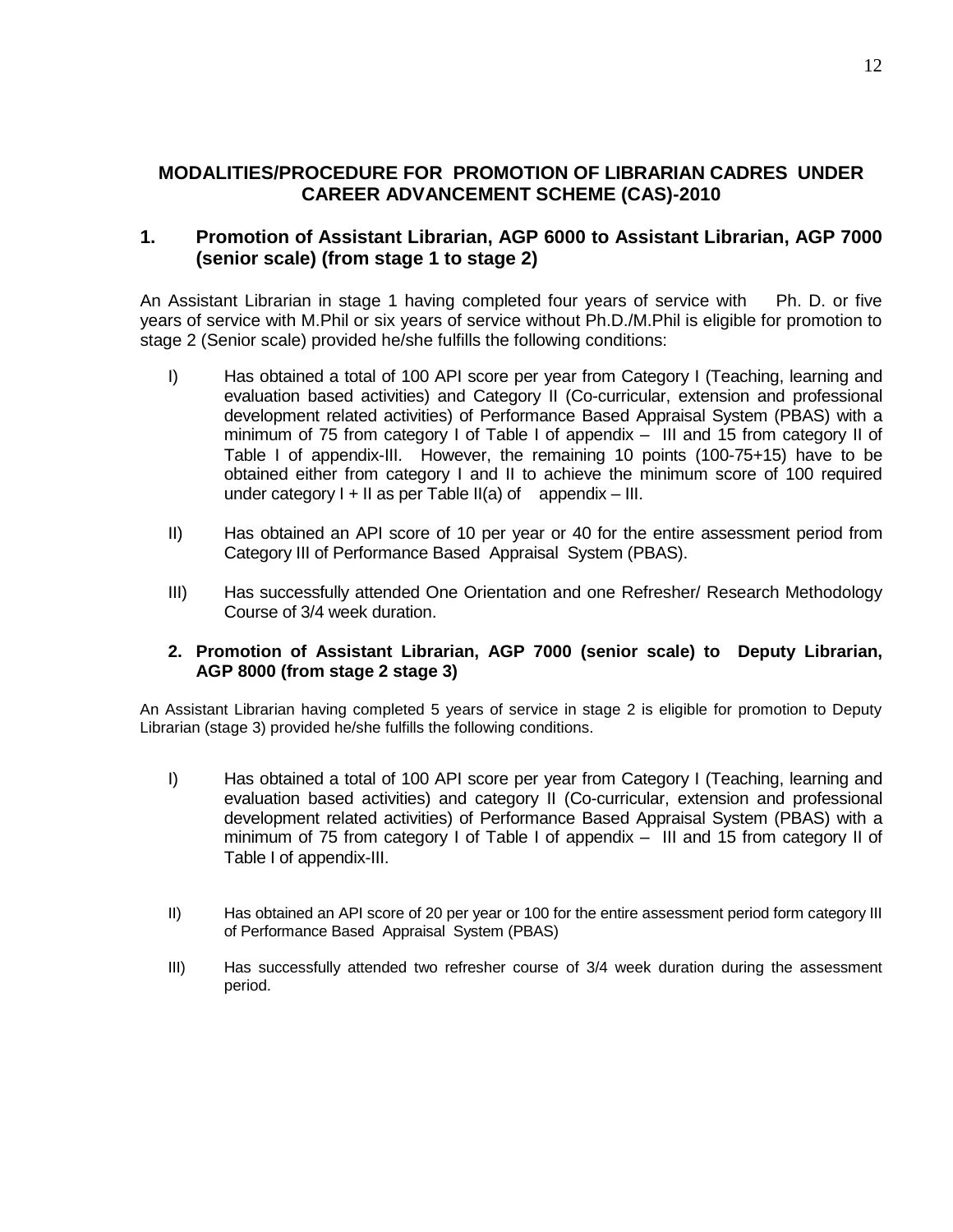#### **3. Promotion of Deputy Librarian, selection grade (PB 15600-39100, AGP 8000) to Deputy Librarian (PB 37400-67000, AGP 9000 (from stage 3 to stage 4)**

A Deputy Librarian, AGP 8000 (selection grade) having completed 3 years of service in stage 3 is eligible for promotion to Deputy Librarian, AGP 9000 (stage 4) provided he/she fulfills the following conditions.

- I) Has obtained a total of 100 API score per year from Category I (Teaching, learning and evaluation based activities) and category II (Co-curricular, extension and professional development related activities) of Performance Based Appraisal System (PBAS) with a minimum of 75 from category 1 of Table I of appendix – III and 15 from category II of Table I of appendix-III.
- II) Has obtained an API score of 30 per year or 90 for the entire assessment period form Category III of Performance Based Appraisal System (PBAS)
- III) Has published a minimum of three publications in the entire period as Assistant Librarian (twelve years).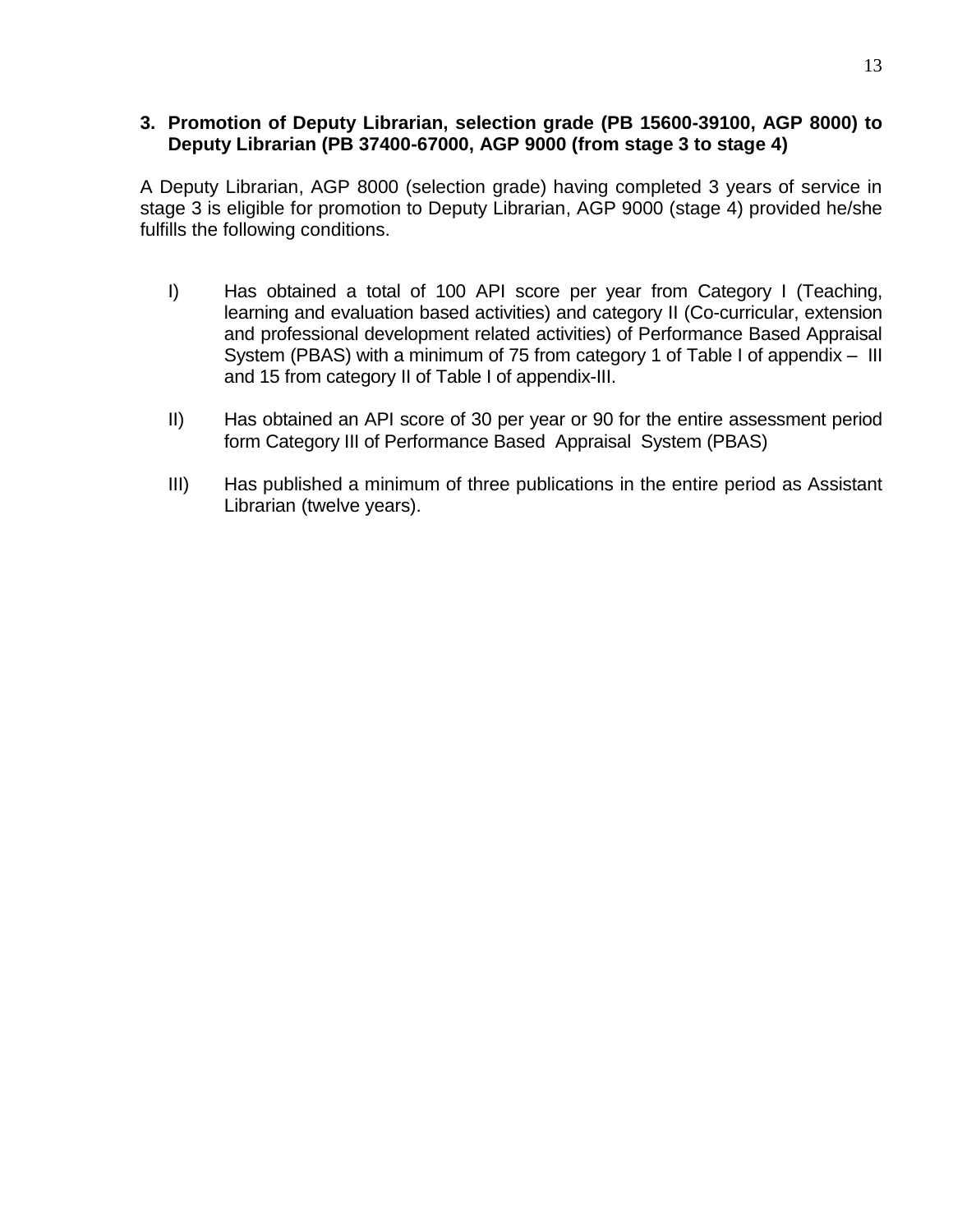#### Note:

1. Assistant Librarians and Deputy Librarians(from Stage 3 to Stage 4) who wish to be considered for promotion under CAS should submit in writing to the University, that he/she fulfils all qualifications/eligibility requirements under CAS and submit to the University the Performance Based Appraisal System proforma duly supported by documental evidence. They can do so three months before the due date if they consider themselves eligible. Candidates, who do not consider themselves eligible, can also apply at a later date.

In order to avoid delays in holding Selection Committee meetings in various positions under CAS, the University shall immediately initiate the process of screening/selection, and shall complete the process within six months from the date of application. In any event, the university shall send a general circular twice a year in the months of January and July calling for applications for CAS promotion from eligible candidates.

2. For CAS promotion from a lower academic grade pay (AGP) to a higher academic grade pay within the same pay band, an Assistant/Deputy Librarian should submit an application, bio-data and duly filled Performance Based Appraisal System proforma supported by all credentials. CAS promotions from a lower AGP to a higher AGP of Pay Band 15600-391000 shall be conducted by a duly constituted "Screening cum Evaluation Committee" adhering to the criteria laid out as API score in PBAS methodology and no separate interview shall be conducted.

3. For CAS promotion of Deputy Librarian with AGP of Rs. 8000 (stage 3) to Deputy Librarian with AGP of Rs. 9000 (stage 4), a teacher should submit an application, biodata, three sets of reprints of three best publications and duly filled Performance Based Appraisal System proforma supported by all credentials. Duly constituted selection committee will conduct the interview of the candidate. The selection process will involve assigning 30% weightage to Contribution to Research, 50% weightage to Assessment of domain knowledge and teaching practices and 20 % weightage to Interview performance. The candidate shall have to obtain 50% in the expert assessment of the selection process.

4. Candidates who do not fulfill the minimum score requirement under the API Scoring System or those who obtain less than 50% in the expert assessment of the selection process will have to be re-assessed only after a minimum period of one year. The date of promotion shall be the date on which he/she has successfully got re-assessed.

5. If a candidate applies for promotion on completion of the minimum eligibility period and is successful, the date of promotion will be deemed to be the minimum period of eligibility.

6. If however, the candidate finds that she/he fulfills the eligibility conditions at a later" date and applies on that date and is successful, her/his promotion will be deemed to be from that date of application i.e. the date he/she fulfills the eligibility conditions.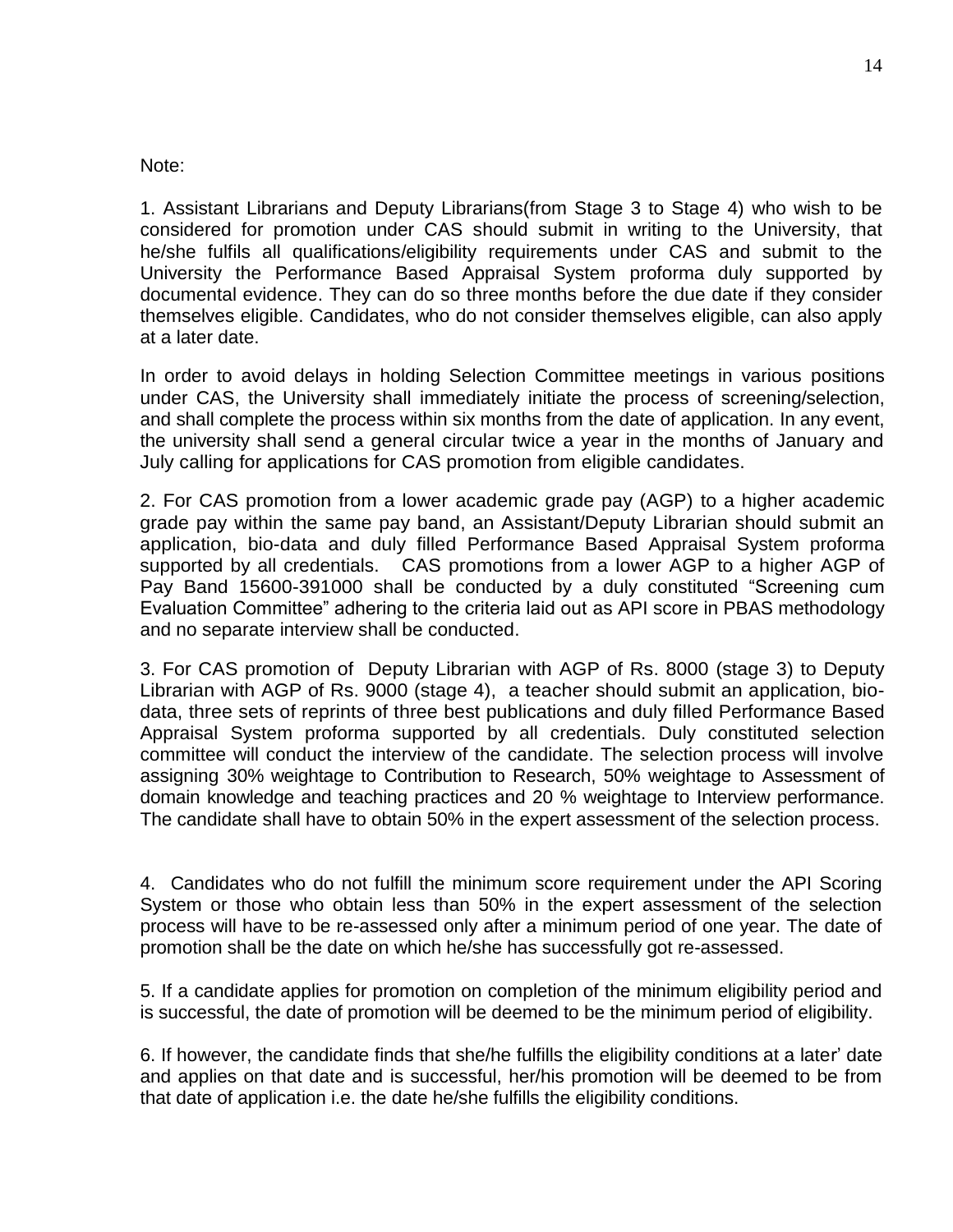7. For Promotion to Deputy Librarian (stage 4), the three publications to be submitted by the candidate for assessment by the experts shall have been published during the entire period of service as Assistant/Deputy Librarian (twelve years).

8. The API scoring will be progressively rolled out for categories I and II, beginning with assessment of one year for promotion in 2010-2011, annual averages of two years for promotion in 2011-2012 and so on. This, in effect, means all the teachers shall be required to submit the Annual Self Assessment for Performance Based Appraisal System (PBAS) from the academic year 2010-2011 (1st. March 2010 to 28th Feb. 2011). From here onwards, all the teachers shall be required to submit, to DIQA through their respective HODs/Directors, the Annual Self Assessment for Performance Based Self Appraisal (PBAS) System for every year.

9. For Category III (research and academic contributions), maintenance of past record is done on a normal basis by teachers and hence no difficulty is envisaged in applying the API scores for this category for the entire assessment period. In this category, an aggregate minimum score is required for promotion over each stage. Alternatively, a teacher should acquire the required minimum aggregate score over two previous stages, taken together.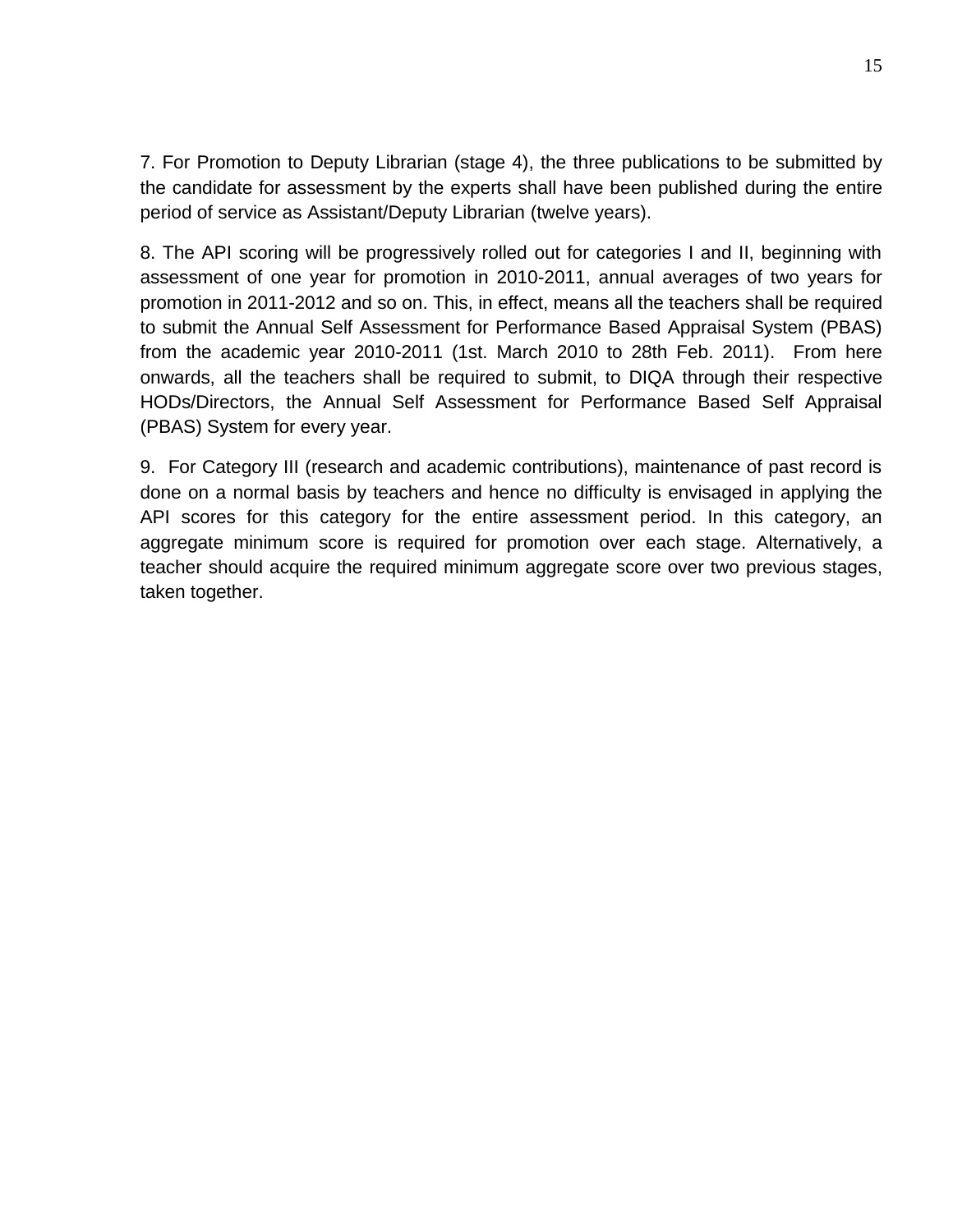#### **PBAS BASED ACADEMIC PERFORMANCE INDICATORS (APIs) FOR CAREER ADVANCEMENT SCHEME (CAS) FOR PROMOTION OF LIBRARIAN CADRES OF UNIVERSITY**

#### **CATEGORY I**: PROCUREMENT, ORGANISATION, AND DELIVERY OF KNOWLEDGE AND INFORMATION THROUGH LIBRARY SERVICES

An Assistant/Deputy Librarian is required to score a minimum of 75 API points (based on self-assessment) from this category of PBAS. The self assessment score should be supported with documental/verifiable evidence wherever possible.

| S.<br>NO.      | Nature of Activity                                                                                                                                                                                                                                                                                                                                                                                                                                                                                  | Maximum<br>Score |
|----------------|-----------------------------------------------------------------------------------------------------------------------------------------------------------------------------------------------------------------------------------------------------------------------------------------------------------------------------------------------------------------------------------------------------------------------------------------------------------------------------------------------------|------------------|
| 1              | Library resources organization and maintenance of books, journals,<br>reports; Provision of library reader- services, literature retrieval<br>services to researchers and analysis of reports; Provision of<br>assistance to the departments of University/College with the required<br>inputs for preparing reports, manuals and related documents;<br>Assistance towards updating institutional website with activity related<br>information and for bringing out institutional Newsletters, etc. | 40               |
| $\overline{2}$ | ICT and other new technologies' application for upgradation of library<br>services such as automation of catalogue, learning resources<br>procurement functions, circulation operations including membership<br>records, serial subscription system, reference and information<br>services, library security (technology based methods such as RFID,<br>CCTV), development of library management tools (software), Intranet<br>management.                                                          | 30               |
| 3              | Development, organization and management of e-resources including their<br>accessibility over Intranet/Internet, digitization of library resources, e-<br>delivery of information, etc.                                                                                                                                                                                                                                                                                                             | 25               |
| 4              | User awareness and instruction programmes (Orientation lectures,<br>user training in the use of library services as e-resources, OPAC;<br>knowledge resources user promotion programmes like organizing<br>book exhibitions, other interactive latest learning resources, etc.                                                                                                                                                                                                                      | 20               |
| 5              | Additional services such as extending library facilities on holidays,<br>shelf order maintenance, library user manual, building and extending<br>institutional library facilities to outsiders through external membership<br>norms.                                                                                                                                                                                                                                                                | 15               |
|                | <b>Total Score</b>                                                                                                                                                                                                                                                                                                                                                                                                                                                                                  | 125              |
|                | Minimum API Score Required                                                                                                                                                                                                                                                                                                                                                                                                                                                                          | 75               |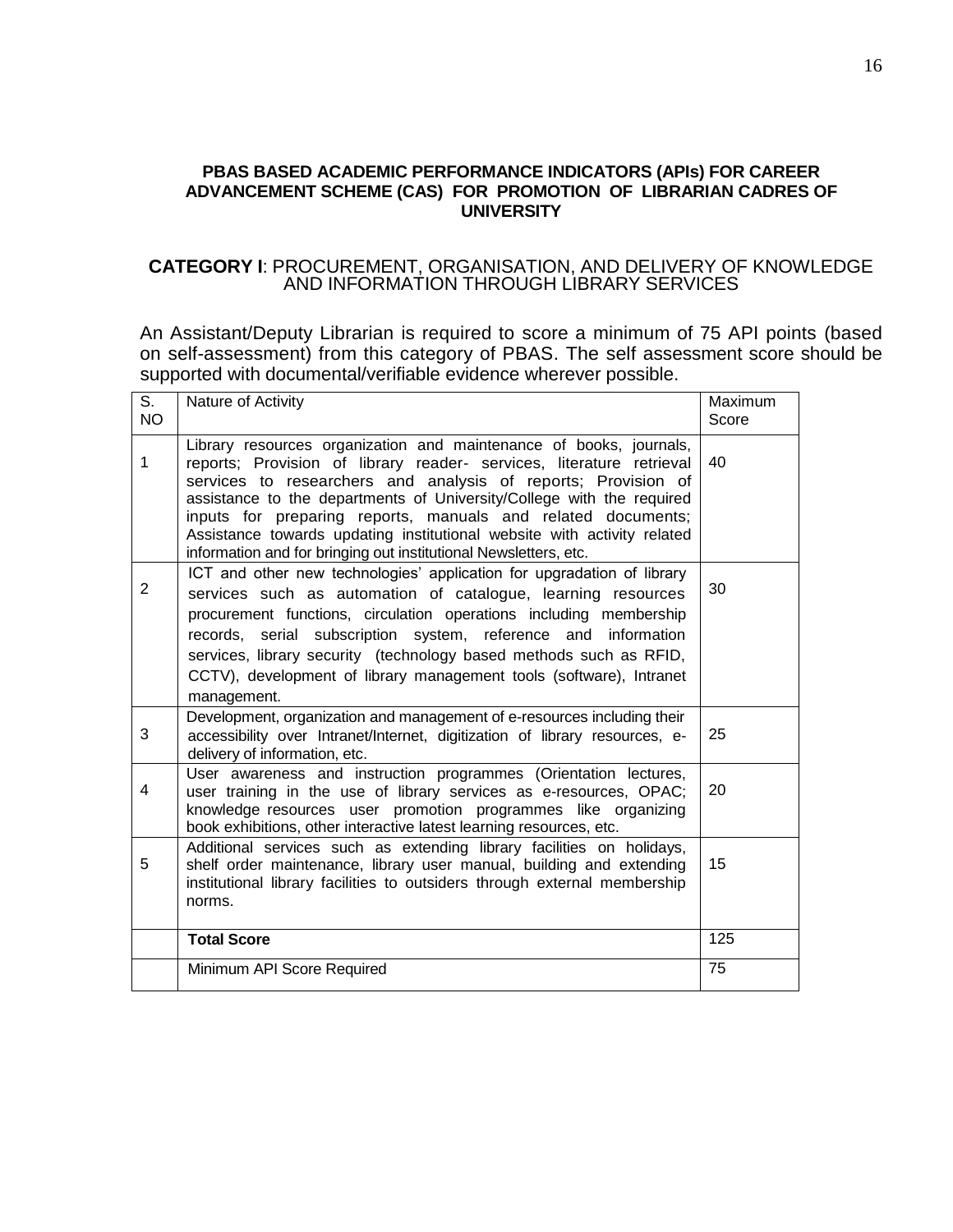## **(FOR LIBRARY STAFF)**

#### **CATEGORY II**: CO-CURRICULAR, EXTENSION AND PROFESSIONAL DEVELOPMENT RELATED ACTIVITIES.

An Assistant/Deputy Librarian is required to score a minimum of 15 API points (based on self-assessment) from this category of PBAS which includes co-curricular and extension activities; and professional development related contributions. The self assessment score should be supported with documental/verifiable evidence wherever possible.

| S.No          | Nature of Activity                                                                                                                                                                                                                                     | Maximum |
|---------------|--------------------------------------------------------------------------------------------------------------------------------------------------------------------------------------------------------------------------------------------------------|---------|
|               |                                                                                                                                                                                                                                                        | Score   |
|               | Student related co-curricular, extension and field based activities (such as cultural<br>exchange and Library service programmes (various level of extramural and intramural<br>programmes), extension, Library-literary work through various channels | 20      |
| $\mathcal{P}$ | Contribution to Corporate life and management of library units and institution through<br>participation in library and administrative committees and responsibilities                                                                                  | 15      |
| 3             | Professional Development activities (such as participation in seminars, conferences,<br>short term, training courses, talks, lectures, membership of associations, dissemination<br>and general articles, not covered in Category III)                 | 15      |
|               | <b>Total score</b>                                                                                                                                                                                                                                     | 50      |
|               | Minimum API Score Required                                                                                                                                                                                                                             | 15      |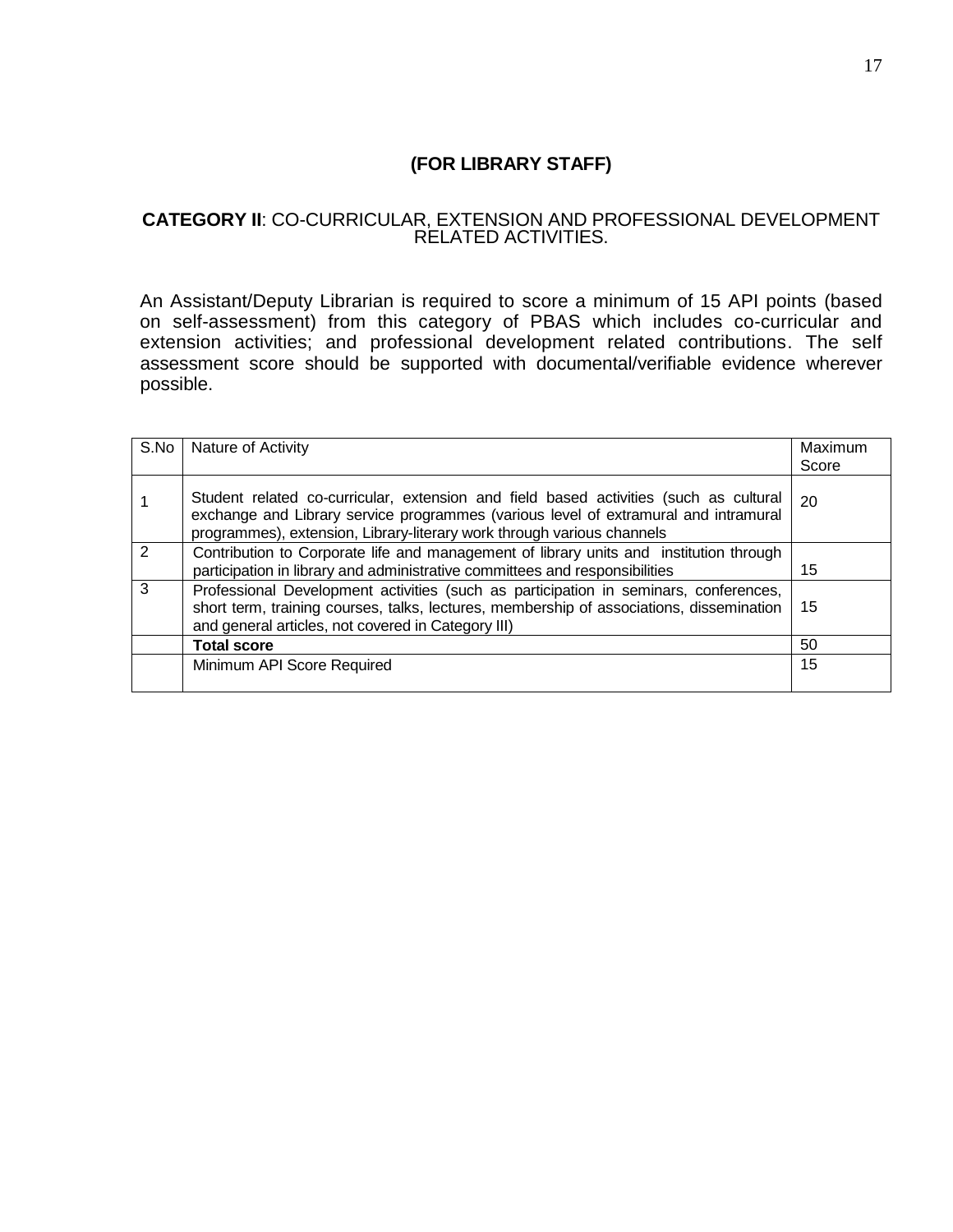### **(FOR LIBRARY STAFF)**

### **CATEGORY-III:** RESEARCH AND ACADEMIC CONTRIBUTIONS

The minimum API score (based on self-assessment) for research and academic contributions required by an Assistant/Deputy Librarian from this category is different for different levels of promotion. The self assessment score should be supported with documental/verifiable evidence and will be finalized by the screening/selection committee.

| $\overline{\mathsf{s}}$ .<br>NO. | <b>APIs</b>                                                                                        | <b>For Libraries</b>                                                                                                                                                            | <b>Max. Score</b>                                  |
|----------------------------------|----------------------------------------------------------------------------------------------------|---------------------------------------------------------------------------------------------------------------------------------------------------------------------------------|----------------------------------------------------|
| III A                            | <b>Research Papers</b>                                                                             | Refereed Journals *                                                                                                                                                             | 15/publication                                     |
|                                  | published in                                                                                       | Non-refereed but recognized and<br>reputable journals and periodicals,<br>having ISBN/ISSN numbers.                                                                             | 10/Publicatipn                                     |
|                                  |                                                                                                    | Conference<br>proceedings as<br>full<br>papers, etc. (Abstracts not to be<br>included)                                                                                          | 10/Publication                                     |
| III B                            | Research<br>Publications (books,<br>chapters in books,<br>other than refereed<br>journal articles) | Reference<br><b>Books</b><br>Text<br><b>or</b><br>Published<br>International<br>by<br>Publishers with an established peer<br>review system                                      | 50/Sole author;<br>10/chapter in an<br>edited book |
|                                  |                                                                                                    | Subject Books by National level<br>publishers/State and Central Govt.<br><b>Publications</b><br>with<br><b>ISBN/ISSN</b><br>numbers.                                            | 25/Sole author;<br>5/chapter in an<br>edited book  |
|                                  |                                                                                                    | Subject Books by<br>other<br>local<br>publishers<br><b>ISBN/ISSSN</b><br>with<br>number                                                                                         | 15/Sole author;<br>3/chapter in an<br>edited book  |
|                                  |                                                                                                    | contributed<br>edited<br>Chapters<br>to<br>knowledge based volumes published<br>by International Publishers                                                                     | 10/Chapter                                         |
|                                  |                                                                                                    | knowledge<br>Chapters<br>in<br>based<br>volumes by Indian/ National level<br>publishers with ISBN/ISSN numbers<br>and with numbers of national and<br>international directories | 5/Chapter                                          |
| III <sub>C</sub>                 | <b>RESEARCH PROJECTS</b>                                                                           |                                                                                                                                                                                 |                                                    |
| $\overline{III}$ C<br>(i)        | Sponsored projects<br>carried out/ ongoing                                                         | a) Major Projects; amount mobilized<br>with grants above 30.0 lakhs                                                                                                             | 20/Each project                                    |
|                                  |                                                                                                    | b) Major Projects; amount mobilized<br>with grants above 5.0 lakhs up to<br>30.00 lakhs                                                                                         | 15/Each project                                    |
|                                  |                                                                                                    | c) Minor Projects; amount mobilized<br>with grants above Rs. 50,000 up to<br>Rs. 5.0 lakhs)                                                                                     | 10/Each project                                    |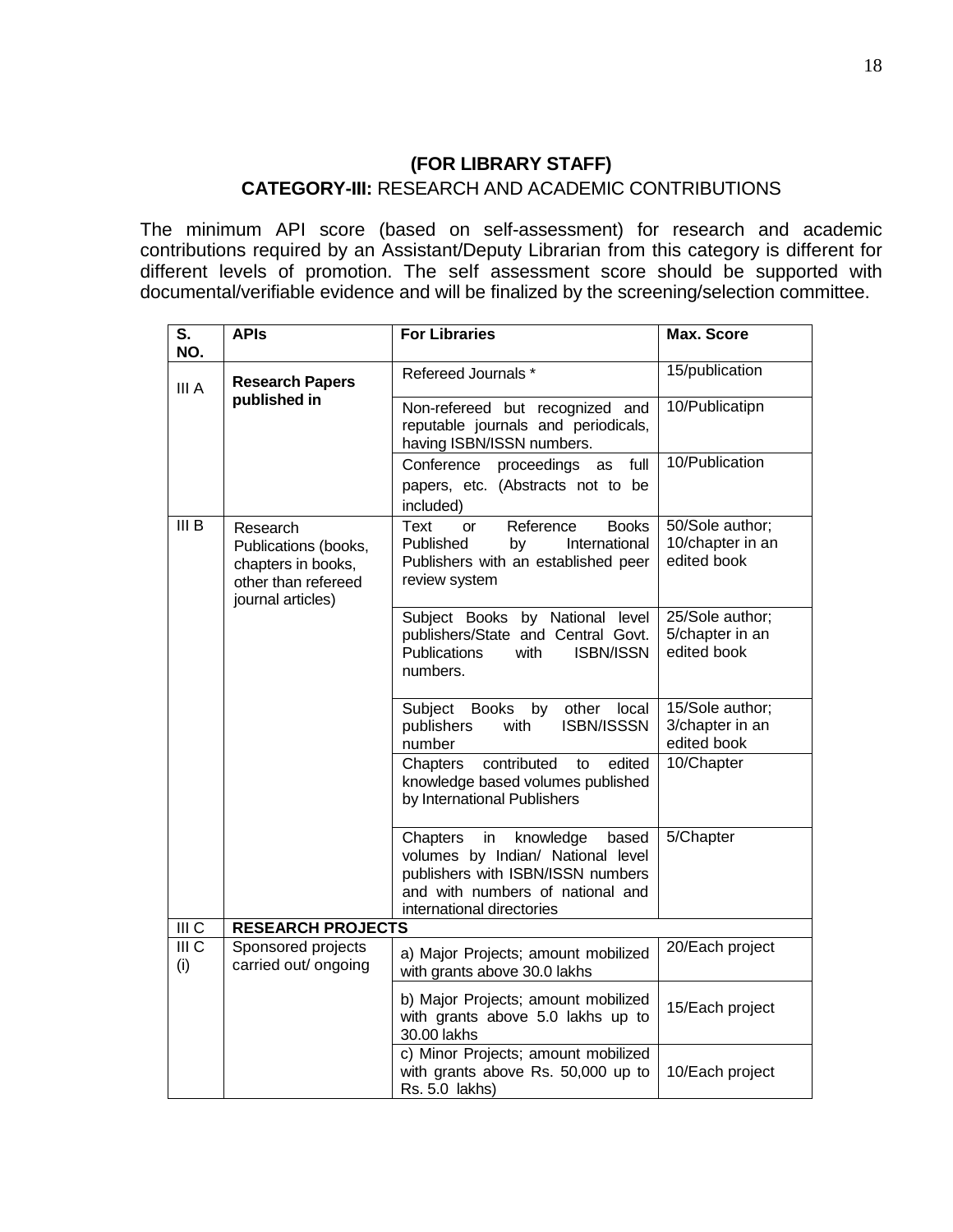| III <sub>C</sub>   | <b>Consultancy Projects</b>                    |                                                           | Amount mobilized with minimum of                        | 10 per every Rs 10                   |
|--------------------|------------------------------------------------|-----------------------------------------------------------|---------------------------------------------------------|--------------------------------------|
| (ii)               | carried out/ ongoing                           |                                                           | 10.0 lakhs                                              | lakhs and 2 for                      |
| III <sub>C</sub>   |                                                |                                                           |                                                         | every 1 lakh                         |
| (iii)              | Completed projects:<br>Quality evaluation      | Completed project report<br>(Acceptance form the funding) |                                                         | 20/each major<br>project and 10/each |
|                    |                                                |                                                           |                                                         | minor project                        |
| $\overline{III}$ C | Projects outcome/                              |                                                           | Patent/Technology                                       | 30/each national                     |
| (iv)               | outputs                                        |                                                           | transfer/Product/Process                                | level output or                      |
|                    |                                                |                                                           |                                                         | patent and 50/each                   |
|                    |                                                |                                                           |                                                         | for international.                   |
| $\overline{III}$ D | <b>RESEARCH GUIDANCE</b>                       |                                                           |                                                         |                                      |
| III <sub>D</sub>   | M.Phil.                                        |                                                           | Degree awarded only                                     | 3/each candidate                     |
| (i)                |                                                |                                                           |                                                         |                                      |
| III D              | Ph.D.                                          |                                                           | Degree awarded                                          | 10/each candidate                    |
| (ii)               |                                                |                                                           | Thesis submitted                                        | 7/each candidate                     |
| III E              |                                                |                                                           | TRAINING COURSES AND CONFERENCE/SEMINAR/WORKSHOP PAPERS |                                      |
| III E              | Refresher courses,                             |                                                           |                                                         |                                      |
| (i)                | Methodology workshops,                         |                                                           | a) Not less than two weeks                              | 20/each                              |
|                    | Training, Teaching-                            |                                                           | duration                                                |                                      |
|                    | Learning-Evaluation                            |                                                           |                                                         |                                      |
|                    | Technology Programmes,                         |                                                           |                                                         |                                      |
|                    | Soft Skills development<br>Programmes, Faculty |                                                           |                                                         |                                      |
|                    | Development                                    |                                                           | b) One week duration                                    | 10/each                              |
|                    | Programmes (Max: 30                            |                                                           |                                                         |                                      |
|                    | points                                         |                                                           |                                                         |                                      |
| III E              | Papers in conference/                          |                                                           | Participation and Presentation                          |                                      |
| (ii)               | seminar/ symposium/                            |                                                           | of research papers (oral/poster)                        |                                      |
|                    | workshop etc.                                  |                                                           | in                                                      |                                      |
|                    |                                                |                                                           | International<br>a)                                     | 10/each                              |
|                    |                                                |                                                           | National<br>b)                                          | 7.5/each                             |
|                    |                                                |                                                           | c) Regional/State level                                 | $5$ /each                            |
|                    |                                                |                                                           | d) Local -University level                              | 3/each                               |
| III E              | Invitation for conference/                     |                                                           | (a) International                                       | 10/each                              |
| (iii)              | seminar/ symposium/                            |                                                           |                                                         | 7.5/each                             |
|                    | workshop etc. to deliver                       |                                                           | (b) National level                                      |                                      |
|                    | lectures/chair session                         |                                                           | (c) Regional level/State                                | 5/each                               |
|                    |                                                |                                                           | (d) University level                                    | $3$ /each                            |
|                    |                                                |                                                           | <b>Endowment Lectures</b>                               |                                      |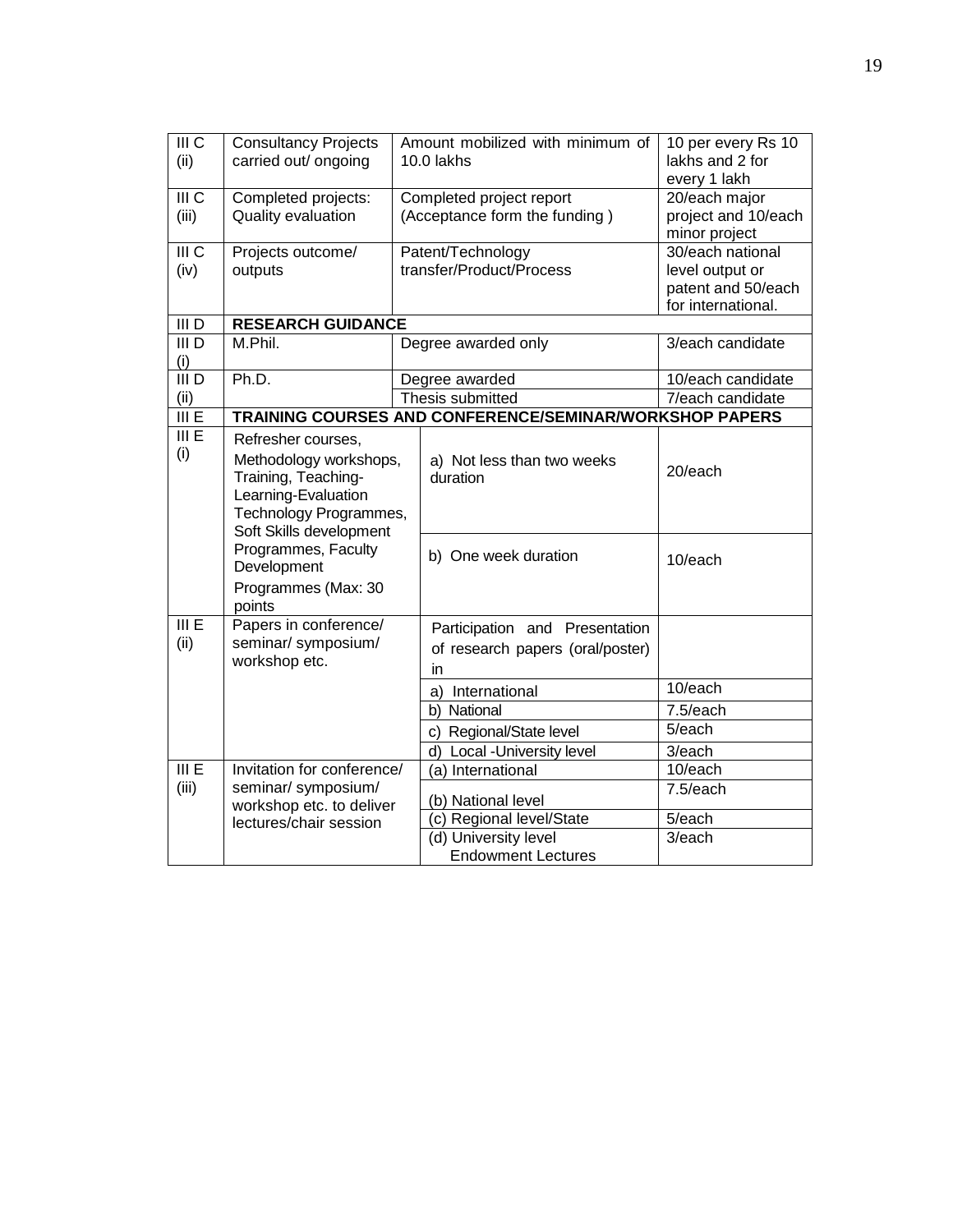## NOTE

- 1. The API score for paper in refereed journal would be augmented as follows: (i) indexed journals - by 5 points; (ii) papers with impact factor between 1 and 2 by 10 points; (iii) papers with impact factor between 2 and 5 by 15 points; (iv) papers with impact factor between 5 and 10 by 25 points.
- 2. If a paper presented in Conference/Seminar is published in the form of Proceedings, the points would accrue for the publication (III (A)) and not under presentation (III (E)(ii)).
- 3. The API for joint publications will have to be calculated in the following manner: Of the total score for the relevant category of publication by the concerned teacher, the first/Principal author and the corresponding author/supervisor/mentor of the teacher would share equally 60% of the total points and the remaining 40% would be shared equally by all other authors.
- 4. The API scores for books and book chapters shall be shared equally by all authors.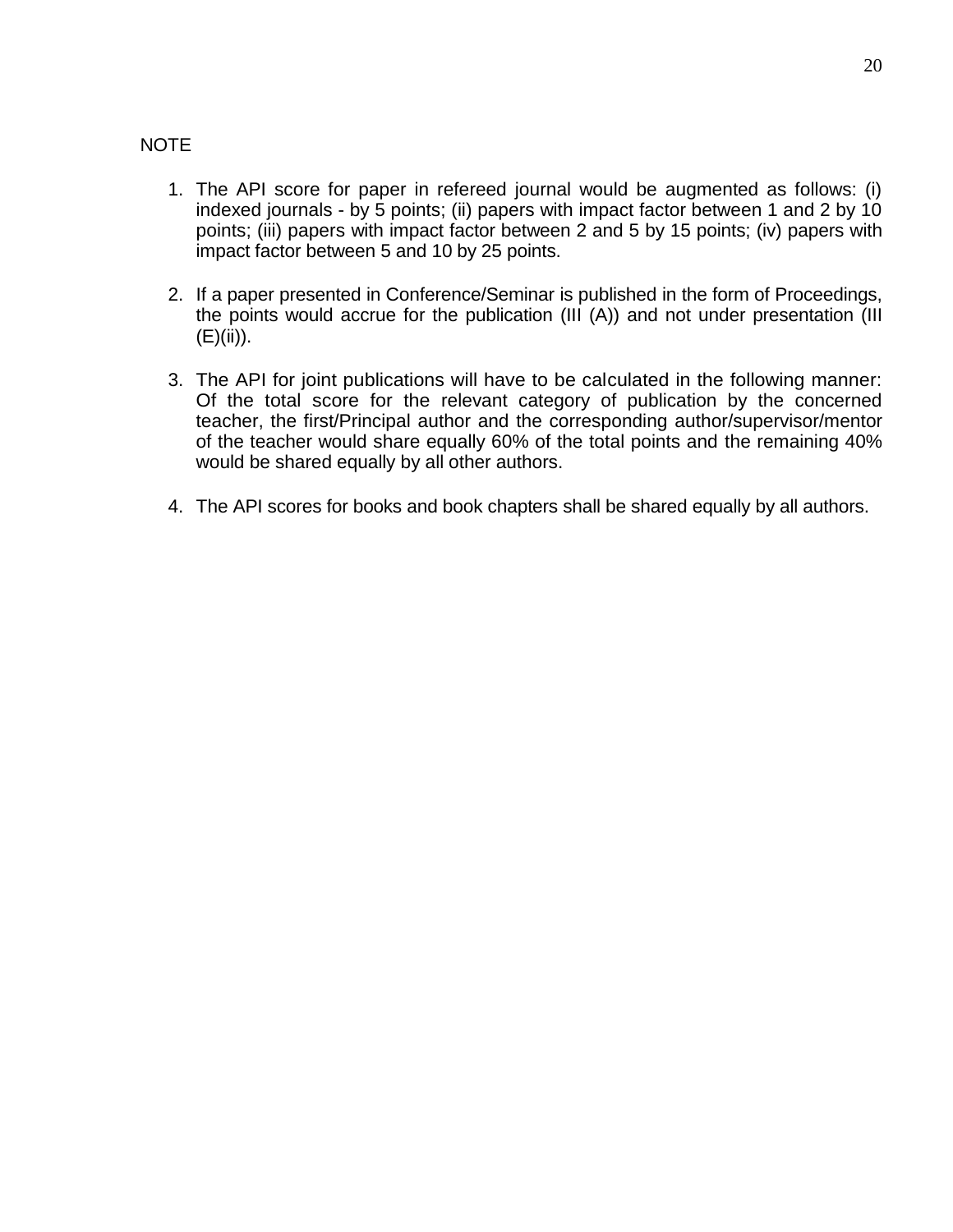#### **MODALITIES/PROCEDURE FOR THE PROMOTION OF PHYSICAL EDUCATION (PE) CADRES UNDER CAREER ADVANCEMENT SCHEME (CAS)-2010**

#### **1. Promotion of Assistant Director PE, AGP 6000 to Assistant Director PE, AGP 7000 (senior scale) (from stage 1 to stage 2)**

An Assistant Director, Physical Education in stage 1 having completed four years of service with Ph. D. or five years of service with M.Phil or six years of service without Ph.D./M.Phil is eligible for promotion to stage 2 (Senior scale) provided he/she fulfills the following conditions.

- I) Has obtained a total of 100 API score per year from Category I (Teaching, learning and evaluation based activities) and category II (Co-curricular, extension and professional development related activities) of Performance Based Appraisal System (PBAS) with a minimum of 75 from category 1 of Table I of appendix – III and 15 from category II of Table I of appendix-III.
- II) Has obtained an API score of 10 per year or 40 for the entire assessment period form category III of Performance Based Appraisal System (PBAS)
- III) Has successfully attended One Orientation and one Refresher/ Research Methodology Course of 3/4 week duration.

#### **2. Promotion of Assistant Director PE, AGP 7000 (senior scale) to Deputy Director PE, AGP 8000 (from stage 2 stage 3)**

An Assistant Director having completed 5 years of service in stage 2 is eligible for promotion to Deputy Director (stage 3) provided he/she fulfills the following conditions.

- I) Has obtained a total of 100 API score per year from Category 1 (Teaching, learning and evaluation based activities) and category 2 (Co-curricular, extension and professional development related activities) of Performance Based Appraisal System (PBAS) with a minimum of 75 from category 1 of Table I of appendix – III and 15 from category II of Table I of appendix-III.
- II) Has obtained an API score of 20 per year or 100 for the entire assessment period form category III of Performance Based Appraisal System (PBAS)
- III) Has successfully attended two refresher course of 3/4 week duration during the assessment period.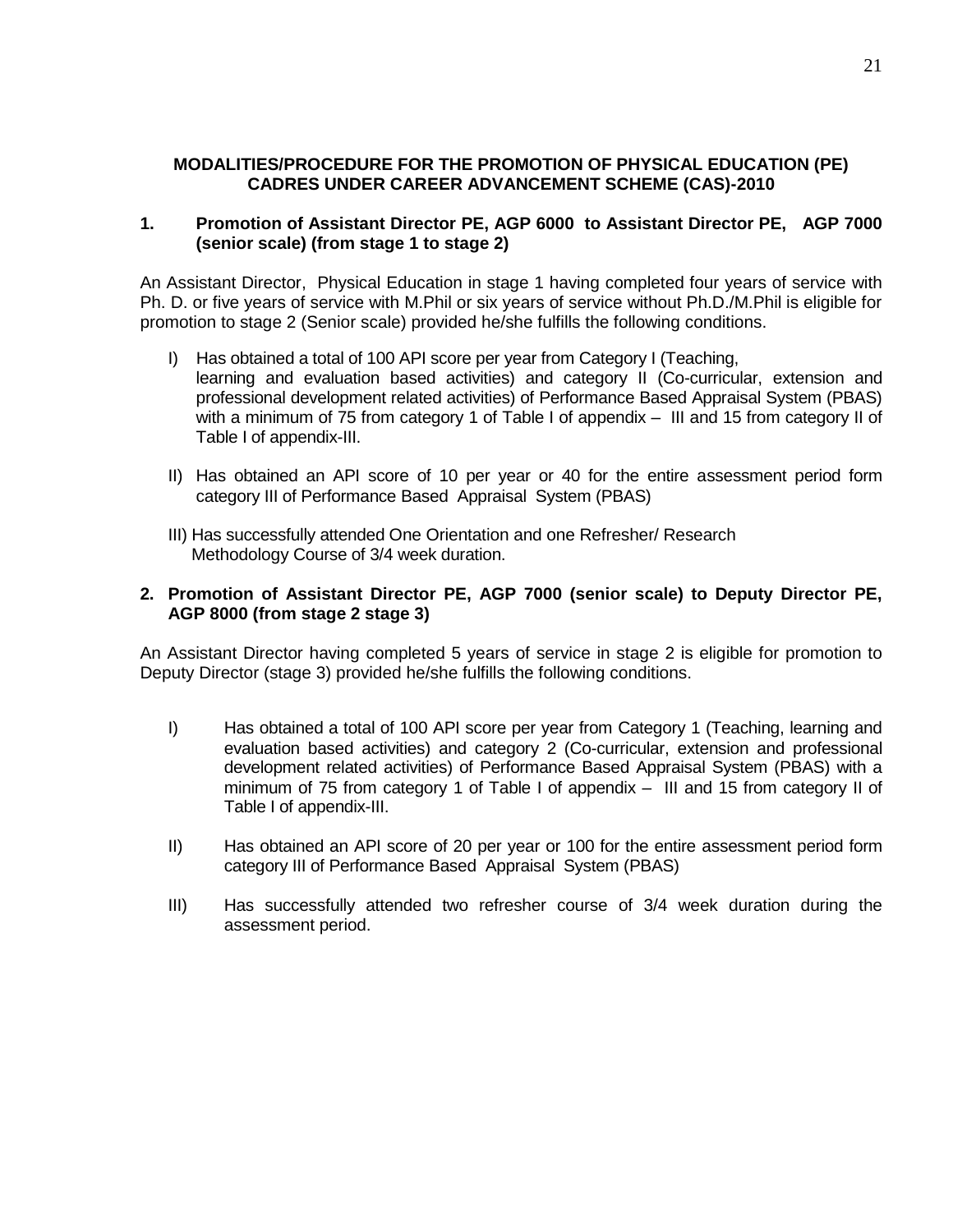### **3. Promotion of Deputy Director PE, selection grade (PB 15600-39100, AGP 8000) to Deputy Director PE (PB 37400-67000, AGP 9000 (from stage 3 to stage 4)**

A Deputy Director, AGP 8000 (selection grade) having completed 3 years of service in stage 3 is eligible for promotion to Deputy Director, AGP 9000 (stage 4), provided he/she fulfills the following conditions.

- I) Has obtained a total of 100 API score per year from Category 1 (Teaching, learning and evaluation based activities) and category 2 (Co-curricular, extension and professional development related activities) of Performance Based Appraisal System (PBAS) with a minimum of 75 from category 1 of Table I of appendix – III and 15 from category II of Table I of appendix-III.
- II) Has obtained an API score of 30 per year or 90 for the entire assessment period form category III of Performance Based Appraisal System (PBAS)
- III) Has published a minimum of three publications in the entire period as Assistant Director (twelve years).
- IV) Evidence of having produced teams/athletes.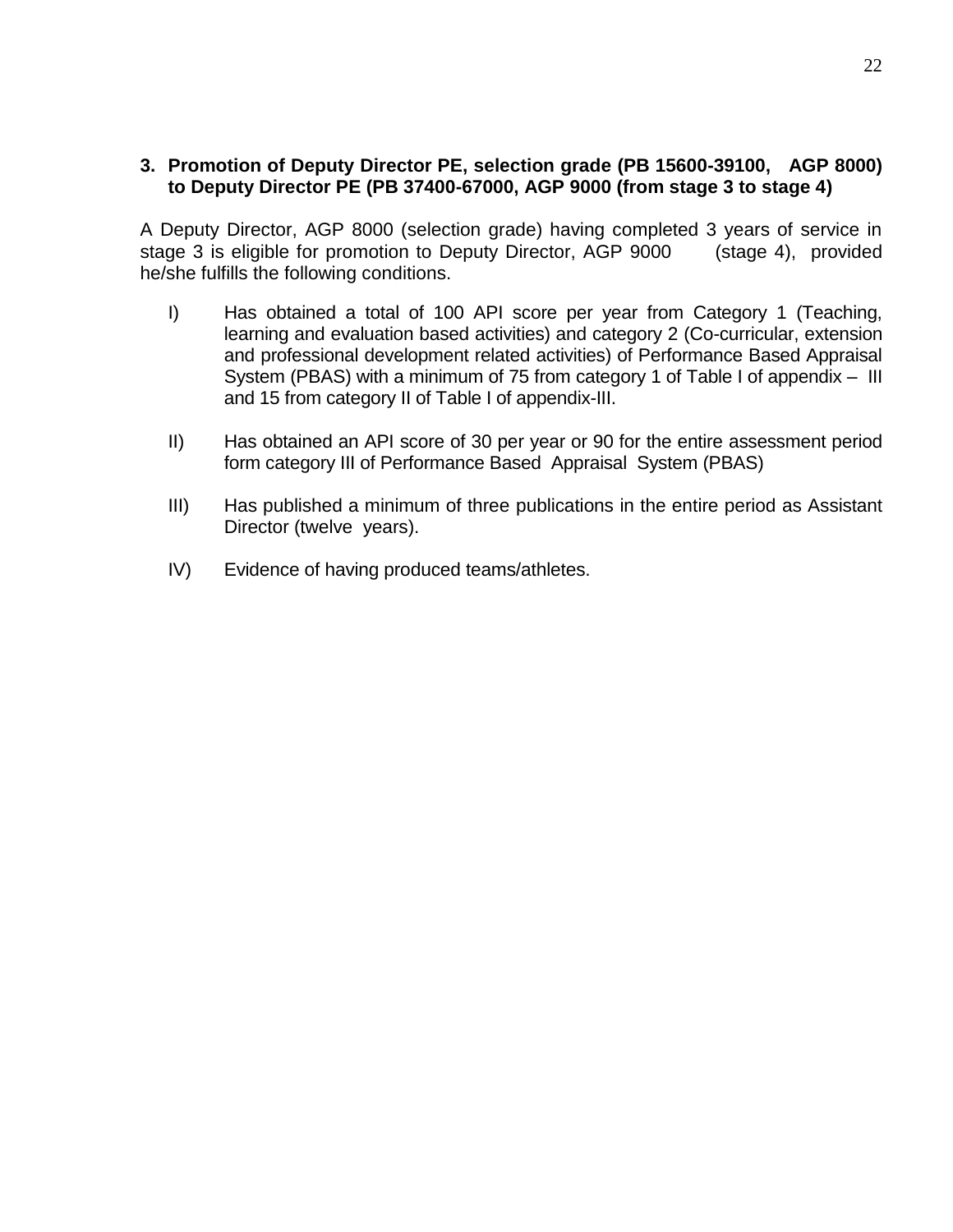#### Note:

1. Assistant Director/Deputy Directors PE (from Stage 3 to Stage 4) who wish to be considered for promotion under CAS should submit in writing to the university, that he/she fulfils all qualifications/eligibility requirements under CAS and submit to the university the Performance Based Appraisal System proforma duly supported by documental evidence. They can do so three months before the due date if they consider themselves eligible. Candidates, who do not consider themselves eligible, can also apply at a later date.

In order to avoid delays in holding Selection Committee meetings in various positions under CAS, the University shall immediately initiate the process of screening/selection, and shall complete the process within six months from the date of application. In any event, the university shall send a general circular twice a year in the months of January and July calling for applications for CAS promotion from eligible candidates.

2. For CAS promotion from a lower academic grade pay (AGP) to a higher academic grade pay within the same pay band, an assistant/deputy Director should submit an application, bio-data and duly filled Performance Based Appraisal System proforma supported by all credentials. CAS promotions from a lower AGP to a higher AGP of Pay Band 15600-391000 shall be conducted by a duly constituted "Screening cum Evaluation Committee" adhering to the criteria laid out as API score in PBAS methodology and no separate interview shall be conducted.

3. For CAS promotion of a Deputy Director PE, AGP 8000 (stage 3) to Deputy Director, AGP 9000 (stage 4) a teacher should submit an application, bio-data, three sets of reprints of three best publications and duly filled Performance Based Appraisal System proforma supported by all credentials. Duly constituted selection committee will conduct the interview of the candidate. The selection process will involve assigning 30% weightage to Contribution to Research, 50% weightage to Assessment of domain knowledge and teaching practices and 20 % weightage to Interview performance. The candidate shall have to obtain 50% in the expert assessment of the selection process.

4. Candidates who do not fulfill the minimum score requirement under the API Scoring System or those who obtain less than 50% in the expert assessment of the selection process will have to be re-assessed only after a minimum period of one year. The date of promotion shall be the date on which he/she has successfully got re-assessed.

5. If a candidate applies for promotion on completion of the minimum eligibility period and is successful, the date of promotion will be deemed to be the minimum period of eligibility.

6. If however, the candidate finds that she/he fulfills the eligibility conditions at a late date and applies on that date and is successful, her/his promotion will be deemed to be from that date of application i.e. the date he/she fulfills the eligibility conditions.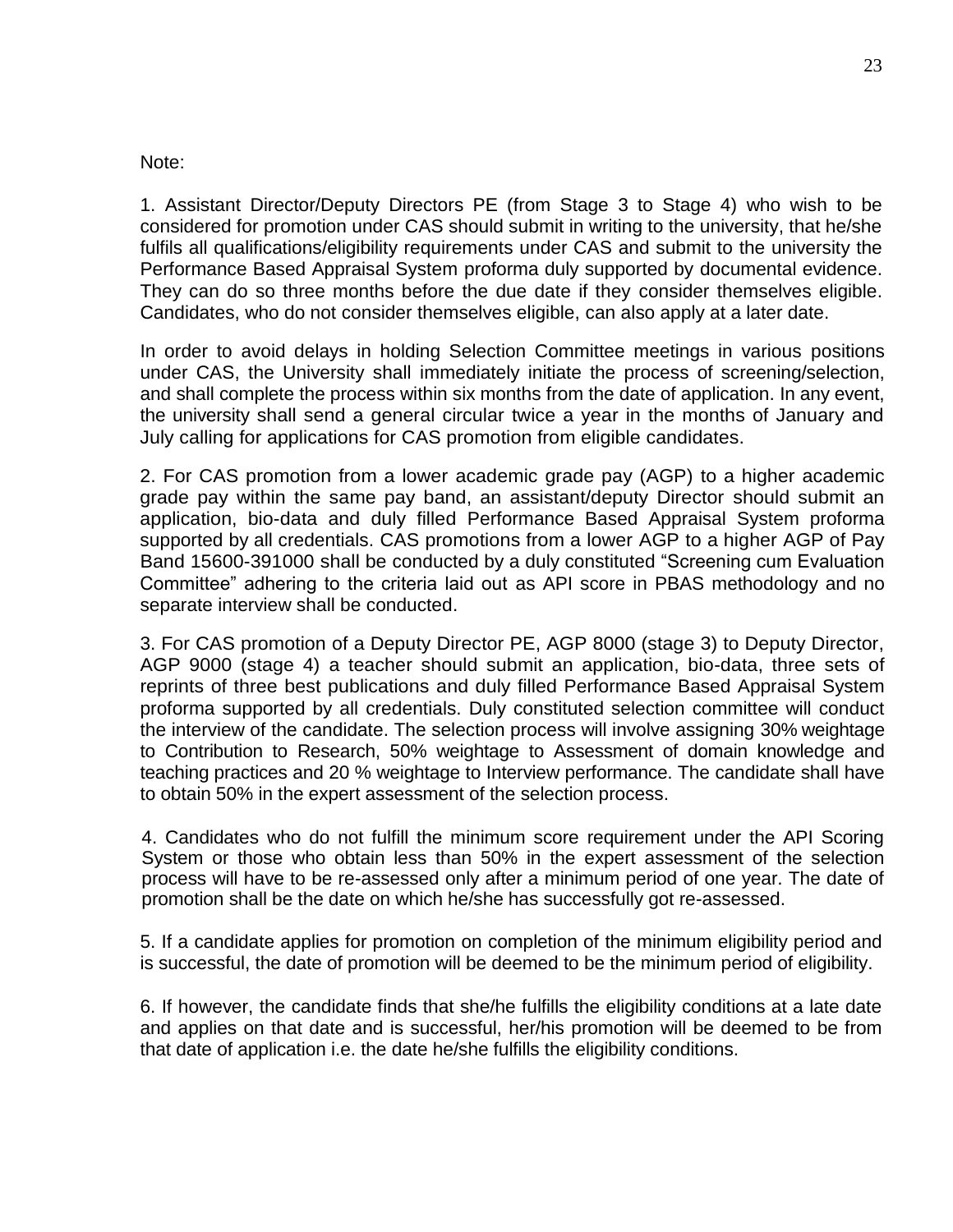7. For Promotion to Deputy Librarian PE (stage 4), the three publications to be submitted by the candidate for assessment by the experts shall have been published during the entire period of service as Assistant/Deputy Librarian (twelve years).

8. The API scoring will be progressively rolled out for categories I and II, beginning with assessment of one year for promotion in 2010-2011, annual averages of two years for promotion in 2011-2012 and so on. This, in effect, means all the teachers shall be required to submit the Annual Self Assessment for Performance Based Appraisal System (PBAS) from the academic year 2010-2011 (1st. March 2010 to 28th Feb. 2011). From here onwards all the teachers shall be required to submit, to DIQA through their respective HODs/Directors, the Annual Self Assessment for Performance Based Self Appraisal (PBAS) System for every year.

9. For Category III (research and academic contributions), maintenance of past record is done on a normal basis by teachers and hence no difficulty is envisaged in applying the API scores for this category for the entire assessment period. In this category, an aggregate minimum score is required for promotion over each stage. Alternatively, a teacher should acquire the required minimum aggregate score over two previous stages, taken together.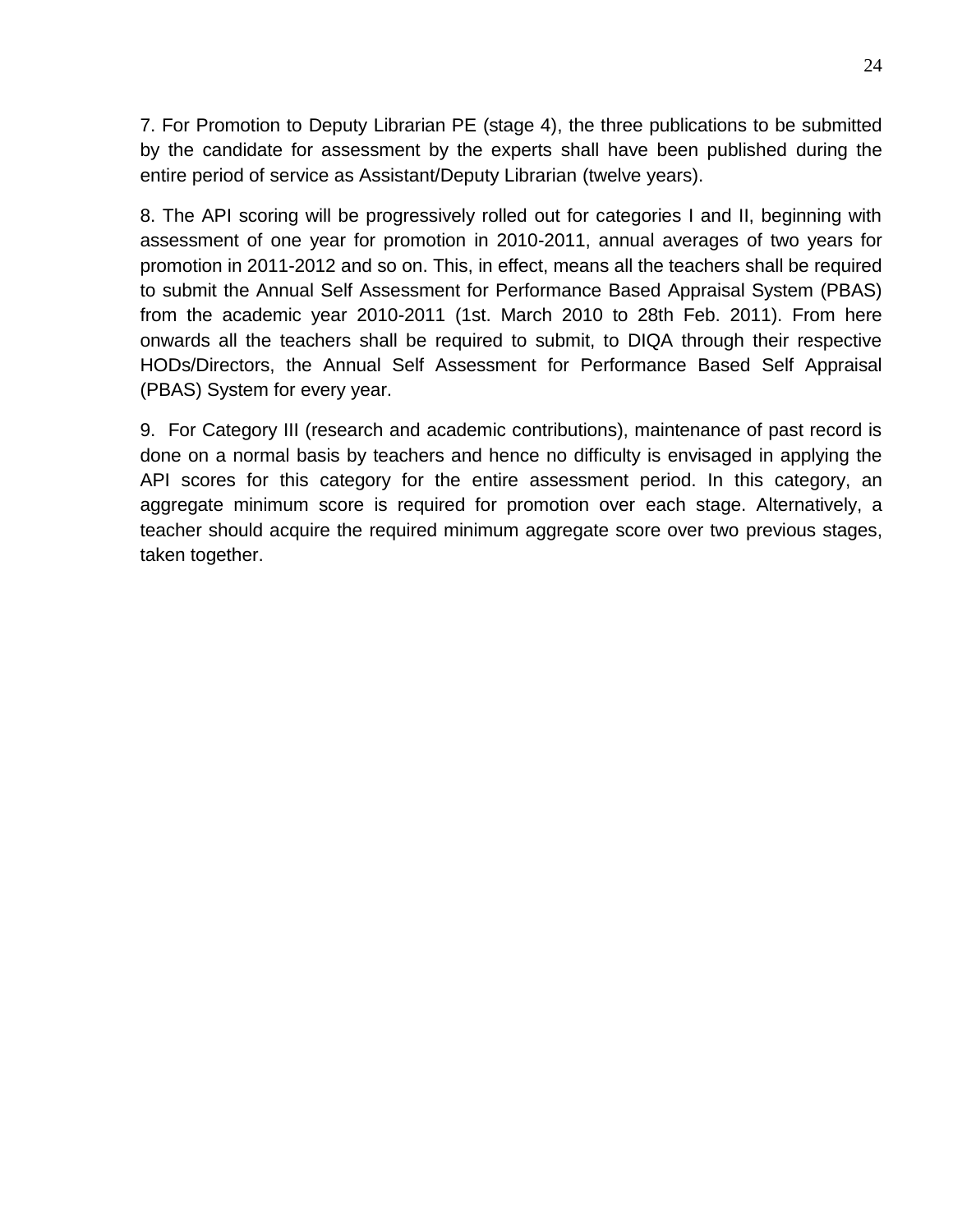#### **PBAS BASED ACADEMIC PERFORMANCE INDICATORS (APIs) FOR PROMOTION OF PHYSICAL EDUCATION CADERS UNDER CAREER ADVANCEMENT SCHEME (CAS)**

#### **CATEGORY I**: TEACHING, TRAINING, COACHING, SPORTS PERSON DEVELOPMENT AND SPORTS MANAGEMENT ACTIVITIES

An Assistant/Deputy Director PE is required to score a minimum of 75 API points (based on self-assessment) from this category of PBAS. The self assessment score should be supported with documental/verifiable evidence wherever possible.

| S.<br>No. | Nature of Activity                                                                                                                                                                                   | Maximum<br>Score |
|-----------|------------------------------------------------------------------------------------------------------------------------------------------------------------------------------------------------------|------------------|
| 1         | Management of Physical Education and Sports Programme for students<br>(Planning, executing and evaluating the policies in Physical Education and<br>Sports)<br>(20 Points)                           | 40               |
|           | Lecture cum practice based athlete / sports classes, seminars undertaken as<br>percentage of allotted hours<br>(20 Points)                                                                           |                  |
| 2         | Extending services, sports facilities and training on holidays to the institutions<br>and organizations                                                                                              | 10               |
| 3         | Organizing and conducting sports and games competitions at the International<br>/National/ State/ Inter University/Inter Zonal Levels<br>(25 Points)                                                 | 40               |
|           | Organizing and conducting coaching camps/sports person development/<br>training programmes<br>(15 Points)                                                                                            |                  |
| 4         | Up gradation of scientific and technological knowledge in Physical Education<br>and Sports<br>(5 Points)<br>Identifying sports talents and Mentoring sports excellence among students<br>(10 Points) | 20               |
| 5         | Development and maintenance of play fields, purchase and maintenance of<br>the other sports facilities                                                                                               | 15               |
|           | <b>Total Score</b>                                                                                                                                                                                   | 125              |
|           | Minimum API Score Required                                                                                                                                                                           | 75               |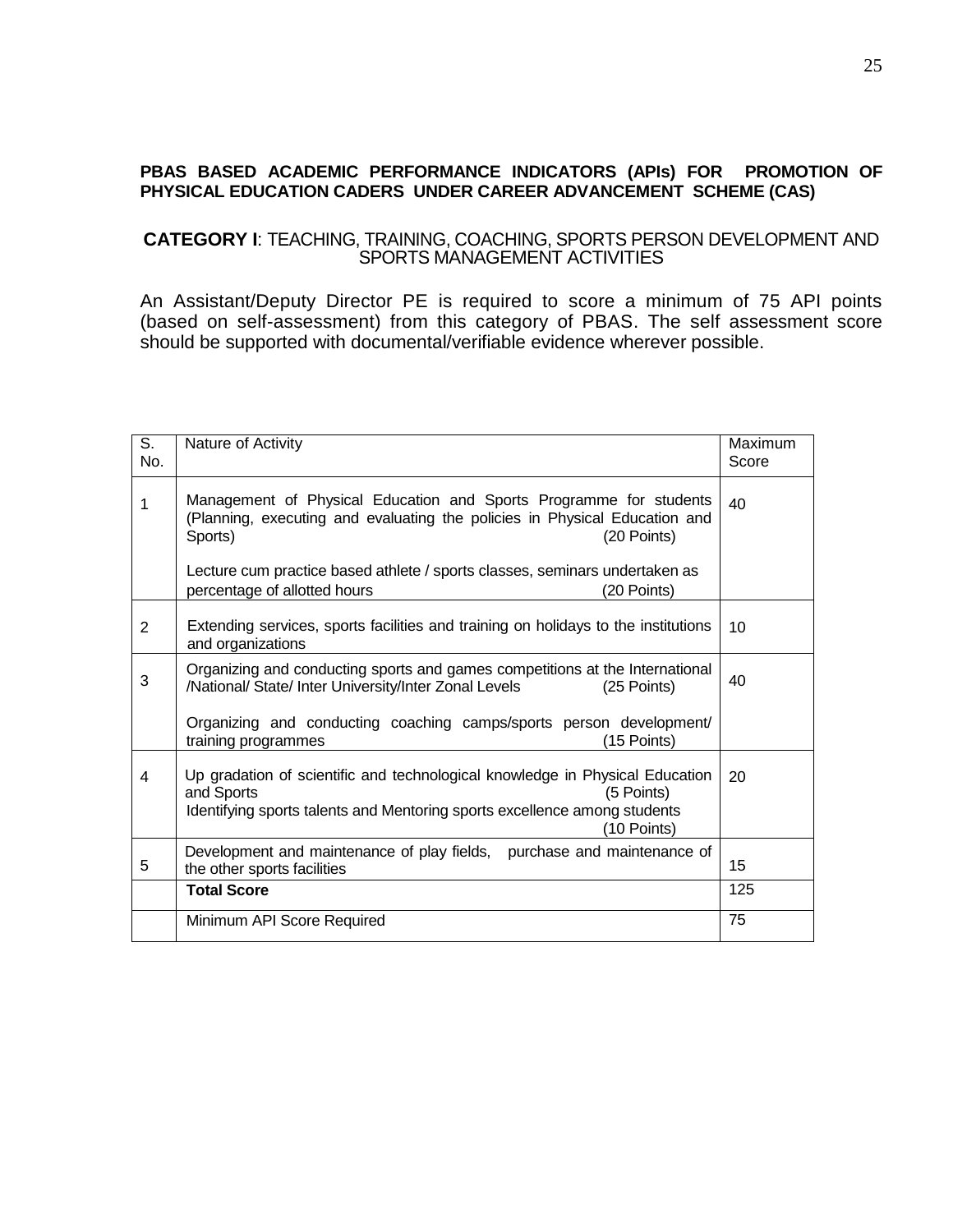## **(FOR PHYSICAL EDUCATION CADRES)**

## **CATEGORY II**: CO-CURRICULAR, EXTENSION AND PROFESSIONAL DEVELOPMENT RELATED ACTIVITIES.

An Assistant/Deputy Director PE is required to score a minimum of 15 API points (based on self-assessment) from this category of PBAS which includes co-curricular and extension activities; and professional development related contributions. The self assessment score should be supported with documental/verifiable evidence wherever possible.

| S.No | Nature of Activity                                                                                                                                                                                                                     | Maximum<br>Score |
|------|----------------------------------------------------------------------------------------------------------------------------------------------------------------------------------------------------------------------------------------|------------------|
|      | Student related co-curricular, extension and field based activities (such as cultural<br>exchange and sports programmes (various level of extramural and intramural<br>programmes), extension work through NSS/NCC and other channels, | 20               |
| 2    | Contribution to Corporate life and management of sports units and institution through<br>participation in sports and administrative committees and responsibilities                                                                    | 15               |
| 3    | Professional Development activities (such as participation in seminars, conferences,<br>short term, training courses, talks, lectures, membership of associations, dissemination<br>and general articles, not covered in Category III) | 15               |
|      | <b>Total score</b>                                                                                                                                                                                                                     | 50               |
|      | Minimum API Score Required                                                                                                                                                                                                             | 15               |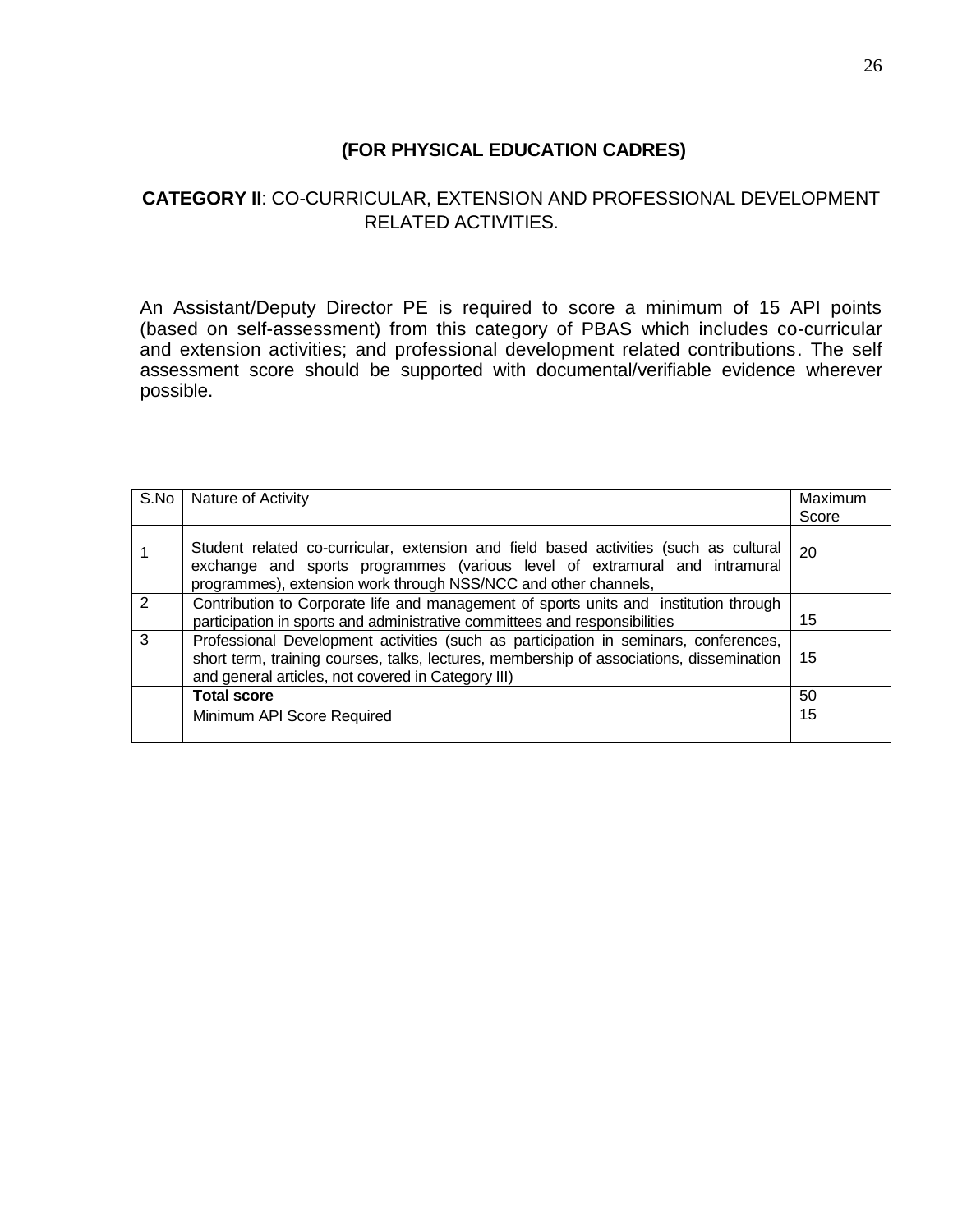## **(FOR PHYSICAL EDUCATION CADRES)**

### **CATEGORY-III:** RESEARCH AND ACADEMIC CONTRIBUTIONS

The minimum API score (based on self-assessment) for research and academic contributions required by an Assistant/Deputy Director PE from this category is different for different levels of promotion. The self assessment score should be supported with documental/verifiable evidence and will be finalized by the screening/selection committee.

| S.<br>No.                 | <b>APIs</b>                                                                   | <b>Faculty of Physical Education</b>                                                                                                                                            | <b>Max. Score</b>                                   |
|---------------------------|-------------------------------------------------------------------------------|---------------------------------------------------------------------------------------------------------------------------------------------------------------------------------|-----------------------------------------------------|
| III A                     | <b>Research Papers</b>                                                        | Refereed Journals *                                                                                                                                                             | 15/publication                                      |
|                           | published in:                                                                 | Non-refereed but recognized and<br>reputable journals and periodicals,<br>having ISBN/ISSN numbers.                                                                             | 10/Publicatipn                                      |
|                           |                                                                               | Conference<br>full<br>proceedings<br>as<br>papers, etc. (Abstracts not to be<br>included)                                                                                       | 10/Publication                                      |
| III <sub>B</sub>          | Research<br>Publications (books,<br>chapters in books,<br>other than refereed | Reference<br><b>Books</b><br>Text<br><b>or</b><br>Published<br>International<br>by<br><b>Publishers</b>                                                                         | 50/Sole author;<br>10/chapter in an<br>edited book  |
|                           | journal articles)                                                             | Reference<br><b>Books</b><br>Text<br>or<br>Published by National/Centre/ State<br>Govt. /Societies                                                                              | 25/Sole author;<br>5/chapter in an<br>edited book   |
|                           |                                                                               | Subject Books by other<br>local<br><b>ISBN/ISSSN</b><br>publishers<br>with<br>number                                                                                            | 15/Sole author;<br>3/chapter in an<br>edited book   |
|                           |                                                                               | contributed<br>edited<br>Chapters<br>to<br>knowledge based volumes published<br>by International Publishers                                                                     | 10/Chapter                                          |
|                           |                                                                               | in<br>Chapters<br>knowledge<br>based<br>volumes by Indian/ National level<br>publishers with ISBN/ISSN numbers<br>and with numbers of national and<br>international directories | 5/Chapter                                           |
| III <sub>C</sub>          | <b>RESEARCH PROJECTS</b>                                                      |                                                                                                                                                                                 |                                                     |
| $\overline{III}$ C<br>(i) | Sponsored projects<br>carried out/ ongoing                                    | a)Major Projects/Events<br>amount<br>mobilized with grants above 5.0 lakh                                                                                                       | 10 every five lakhs<br>and 2 per every 1.0<br>lakhs |
|                           |                                                                               | b) Major Projects/Events amount<br>mobilized with grants above 4.0 lakh<br>up to 5.0 lakh                                                                                       | 15/Each project                                     |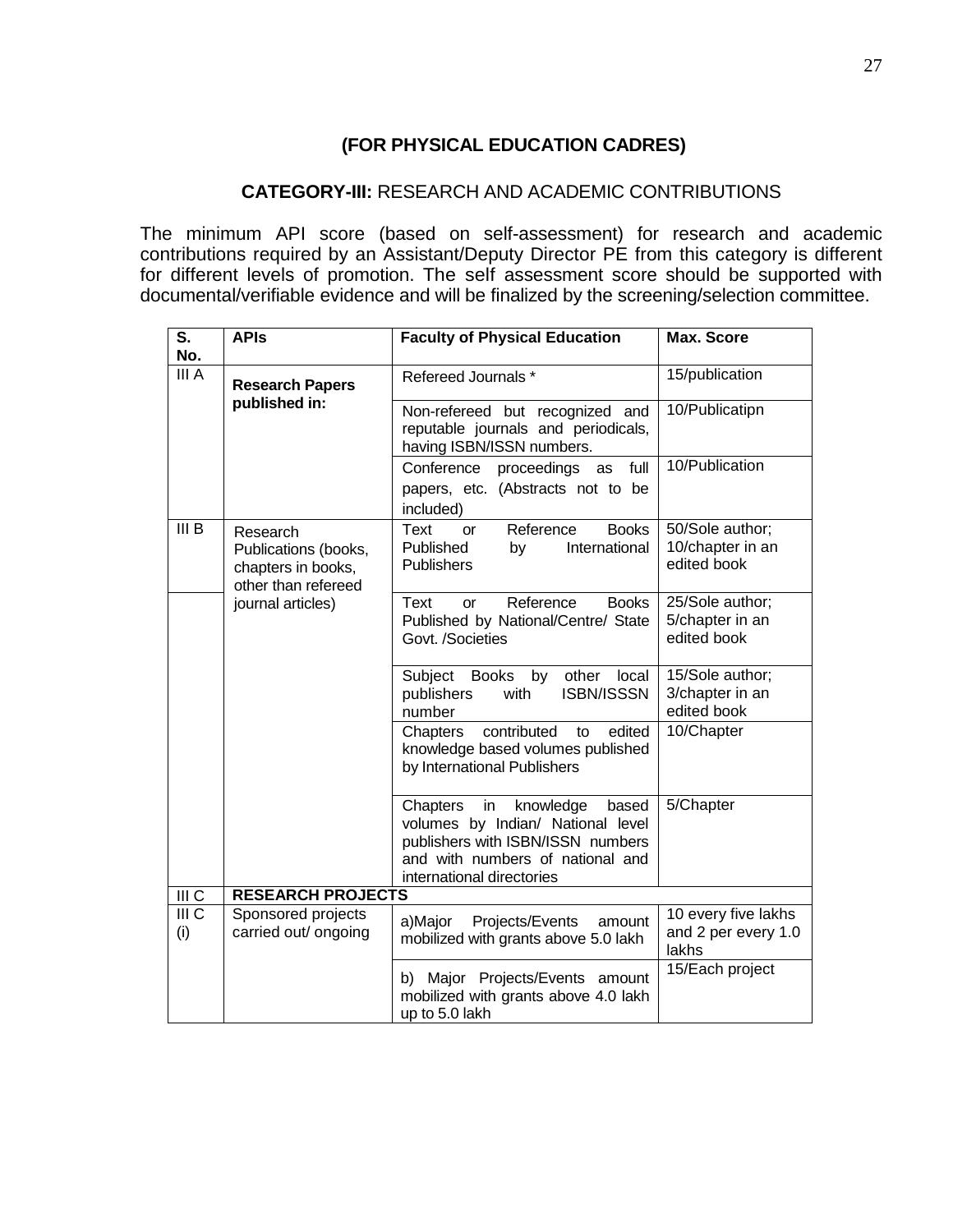|                             |                                                         | c) Minor Projects from state/ central<br>funding agencies with grants below<br>Rs. 4 lakh) | 10/Each project                          |  |  |  |  |
|-----------------------------|---------------------------------------------------------|--------------------------------------------------------------------------------------------|------------------------------------------|--|--|--|--|
| III <sub>C</sub>            | <b>Consultancy Projects</b>                             | Amount mobilized with minimum of                                                           | 10/per every                             |  |  |  |  |
| (ii)                        | carried out/ ongoing                                    | 1.0 lakh                                                                                   | Rs.10.0 lakhs                            |  |  |  |  |
|                             |                                                         |                                                                                            | andRs.2.0 lakhs,<br>respectively         |  |  |  |  |
| III <sub>C</sub>            | Completed projects:                                     | Completed project report                                                                   | 20/each major                            |  |  |  |  |
| (iii)                       | Quality evaluation                                      | (Acceptance form the funding)                                                              | project and 10/each                      |  |  |  |  |
|                             |                                                         |                                                                                            | minor project                            |  |  |  |  |
| $\overline{III}$ C          | Projects outcome/                                       | Policy document of Govt. Bodies at                                                         | 30/each national                         |  |  |  |  |
| (iv)                        | outputs                                                 | central and State level/Patent                                                             | level output or                          |  |  |  |  |
|                             |                                                         |                                                                                            | patent and 50/each<br>for international. |  |  |  |  |
| $\overline{III}$ D          | <b>RESEARCH GUIDANCE</b>                                |                                                                                            |                                          |  |  |  |  |
| $\overline{\mathsf{III}}$ D | M.Phil.                                                 | Degree awarded only                                                                        | 3/each candidate                         |  |  |  |  |
| (i)                         |                                                         |                                                                                            |                                          |  |  |  |  |
| $\overline{\mathsf{III}}$ D | Ph.D.                                                   | Degree awarded                                                                             | 10/each candidate                        |  |  |  |  |
| (ii)                        |                                                         | Thesis submitted                                                                           | 7/each candidate                         |  |  |  |  |
| III E                       | TRAINING COURSES AND CONFERENCE/SEMINAR/WORKSHOP PAPERS |                                                                                            |                                          |  |  |  |  |
| III E                       | Research Methodology,                                   | Research Methodology,                                                                      |                                          |  |  |  |  |
| (i)                         | Training, Coaching,                                     | Training/Coaching programme                                                                |                                          |  |  |  |  |
|                             | workshops, (Max: 30                                     | (not less than three weeks)/<br>workshops of not less than one                             | 20/each                                  |  |  |  |  |
|                             | points)                                                 | week duration                                                                              |                                          |  |  |  |  |
| III E                       | Papers in conference/                                   | Participation and Presentation                                                             |                                          |  |  |  |  |
| (ii)                        | seminar/ workshop/                                      | of research papers (oral/poster)                                                           |                                          |  |  |  |  |
|                             | symposium etc.                                          | in                                                                                         |                                          |  |  |  |  |
|                             |                                                         | International<br>a)                                                                        | 10/each                                  |  |  |  |  |
|                             |                                                         | National<br>b)                                                                             | 7.5/each                                 |  |  |  |  |
|                             |                                                         | c) Regional/State level                                                                    | 5/each                                   |  |  |  |  |
|                             |                                                         | d) Local - University level                                                                | 3/each                                   |  |  |  |  |
| III E                       | Invitation for conference/                              | (a) International                                                                          | 10/each                                  |  |  |  |  |
| (iii)                       | seminar/ workshop/<br>symposium etc. to deliver         | (b) National level                                                                         | 7.5/each                                 |  |  |  |  |
|                             | lectures/chair session                                  | (c) Regional level/State                                                                   | 5/each                                   |  |  |  |  |
|                             |                                                         | (d) University level                                                                       | 3/each                                   |  |  |  |  |
|                             |                                                         | <b>Endowment Lectures</b>                                                                  |                                          |  |  |  |  |

NOTE

- 1. The API score for paper in refereed journal would be augmented as follows: (i) indexed journals by 5 points; (ii) papers with impact factor between 1 and 2 by 10 points; (iii) papers with impact factor between 2 and 5 by 15 points; (iv) papers with impact factor between 5 and 10 by 25 points.
- 2. If a paper presented in Conference/Seminar is published in the form of Proceedings, the points would accrue for the publication (III (A)) and not under presentation (III  $(E)(ii)$ ).
- 3. The API for joint publications will have to be calculated in the following manner: Of the total score for the relevant category of publication by the concerned teacher, the first/Principal author and the corresponding author/supervisor/mentor of the teacher would share equally 60% of the total points and the remaining 40% would be shared equally by all other authors.
- 4. The API scores for books and book chapters shall be shared equally by all authors.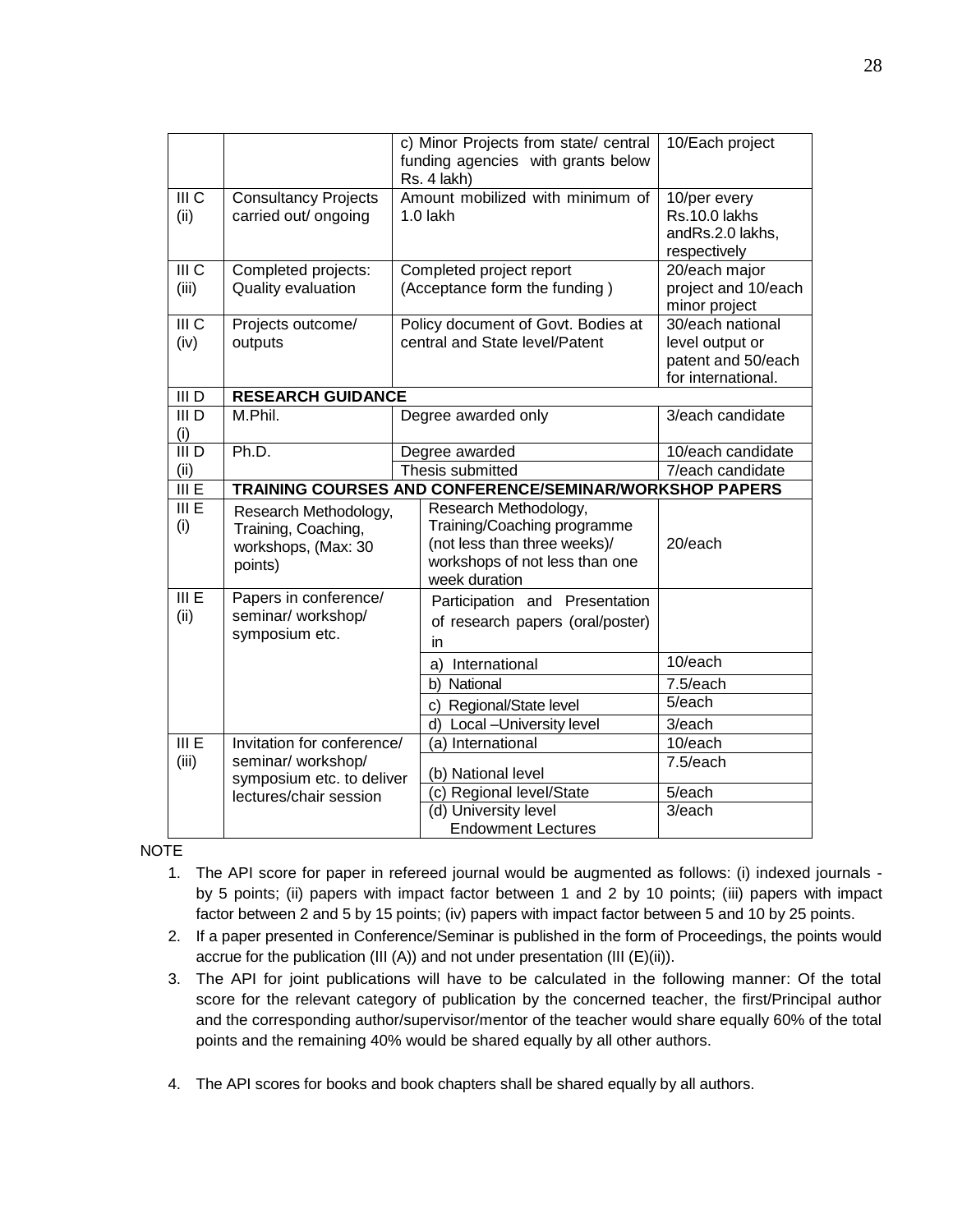# **UNIVERSITY OF KASHMIR, SRINAGAR**

## **Annual Self Assessment for the Performance Based Appraisal System(PBAS)**

## **Year: 2010-2011 (To be submitted in DIQA)**

## **PART A:** General information

1. Name (in Block Letters) :

## 2. Father's Name :

- 3. Department/Institute/Centre :
- 4. Present Designation & Grade Pay :
- 5. Date of last Promotion :
- 13. Address for correspondence (with Pincode):
- 14. Permanent Address (with Pincode):

\_\_\_\_\_\_\_

 Telephone No: Email:

15. Whether acquired any degrees or fresh academic qualifications during the year: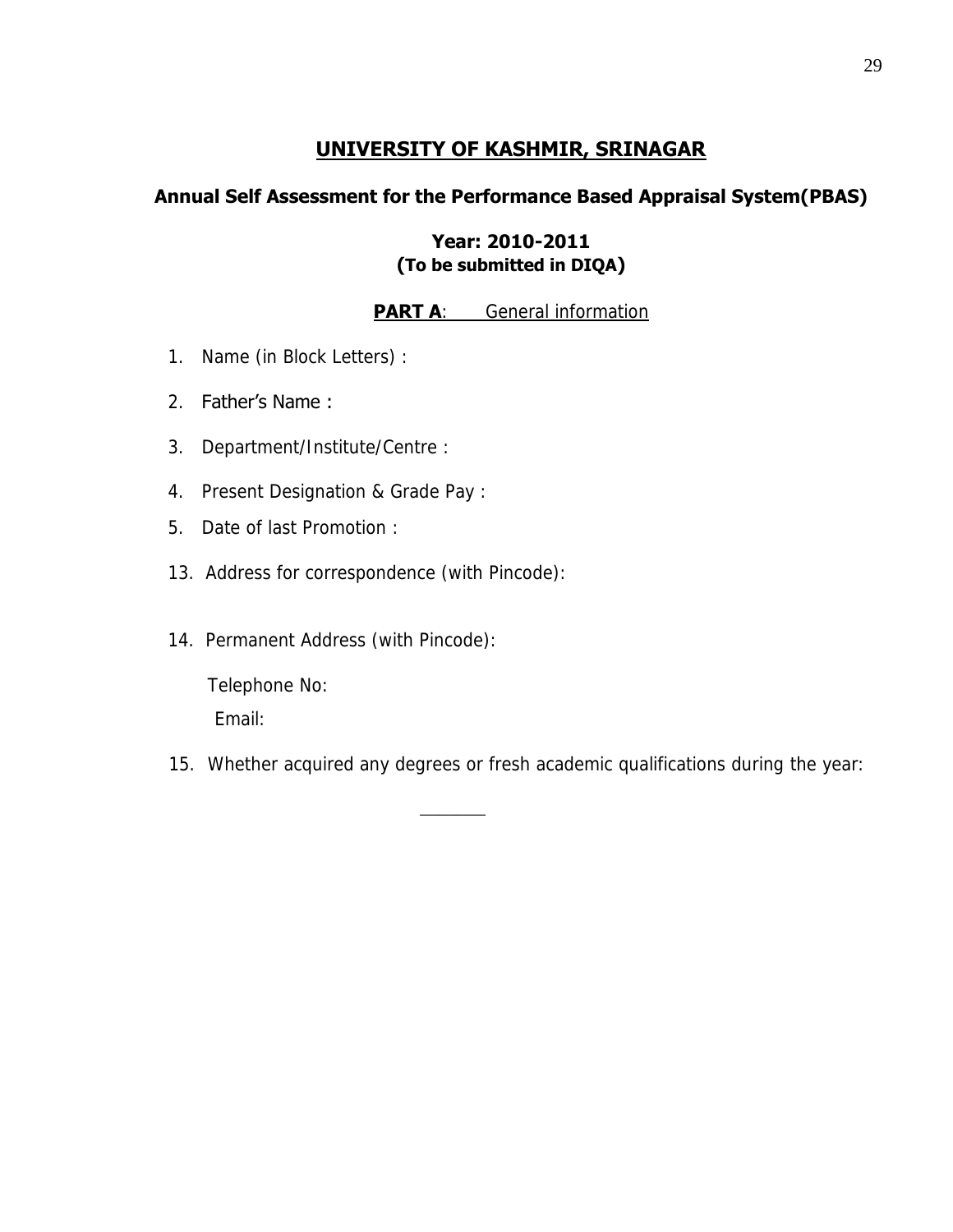# **PART B: ACADEMIC PERFORMANCE INDICATORS**

(Please see detailed instructions of this PBAS proforma before filling out this section)  **B (I) CATEGORY I :** (TEACHING, LEARNHING AND EVALUATION RELATED ACTIVITIES)

(i) Lectures, Seminars, Tutorials, Practicals, Contact Hours, (Give semester-wise details, where necessary)

|        | $\overline{\phantom{a}}$ |       |                      |                                        |                                                    |                                                   |
|--------|--------------------------|-------|----------------------|----------------------------------------|----------------------------------------------------|---------------------------------------------------|
| S. No. | <b>Course/Paper</b>      | Level | Mode of<br>teaching* | No. of classes<br>Per week<br>allotted | No. of classes<br>conducted (per<br>semester/year) | % of classes taken as<br>per documented<br>record |
|        |                          |       |                      |                                        |                                                    |                                                   |
|        |                          |       |                      |                                        |                                                    |                                                   |
|        |                          |       |                      |                                        |                                                    |                                                   |
|        |                          |       |                      |                                        |                                                    |                                                   |
|        |                          |       |                      |                                        |                                                    |                                                   |
|        |                          |       |                      |                                        |                                                    |                                                   |
|        |                          |       |                      |                                        |                                                    |                                                   |

#### **\* Lecture(S), Seminar(S), Tutorial(T), Practical(P), Contact Hours(C )**

|     |                                                                                                                                   | <b>API</b> Score |
|-----|-----------------------------------------------------------------------------------------------------------------------------------|------------------|
| (a) | Classes Taken (max.50 for 100% performance $&$ Proportionate score upto<br>80% performance, below which no score shall be given). |                  |
| (b) | Teaching Load in excess of UGC norm (max. score:10)                                                                               |                  |

(ii) Reading/Instructional material consulted and additional knowledge provided to students.

| S. No. | <b>Course/Paper</b> | <b>Consulted</b> | <b>Prescribed</b>                                                                                                                                                 | <b>Additional Resource</b><br>provided |
|--------|---------------------|------------------|-------------------------------------------------------------------------------------------------------------------------------------------------------------------|----------------------------------------|
|        |                     |                  |                                                                                                                                                                   |                                        |
|        |                     |                  |                                                                                                                                                                   |                                        |
|        |                     |                  |                                                                                                                                                                   |                                        |
|        |                     |                  |                                                                                                                                                                   |                                        |
|        |                     |                  |                                                                                                                                                                   |                                        |
|        |                     |                  |                                                                                                                                                                   |                                        |
|        | (max. score: 20)    |                  | API score based on Preparation and imparting of knowledge/instruction as per<br>curriculum $\&$ syllabus enrichment by providing additional resources to students |                                        |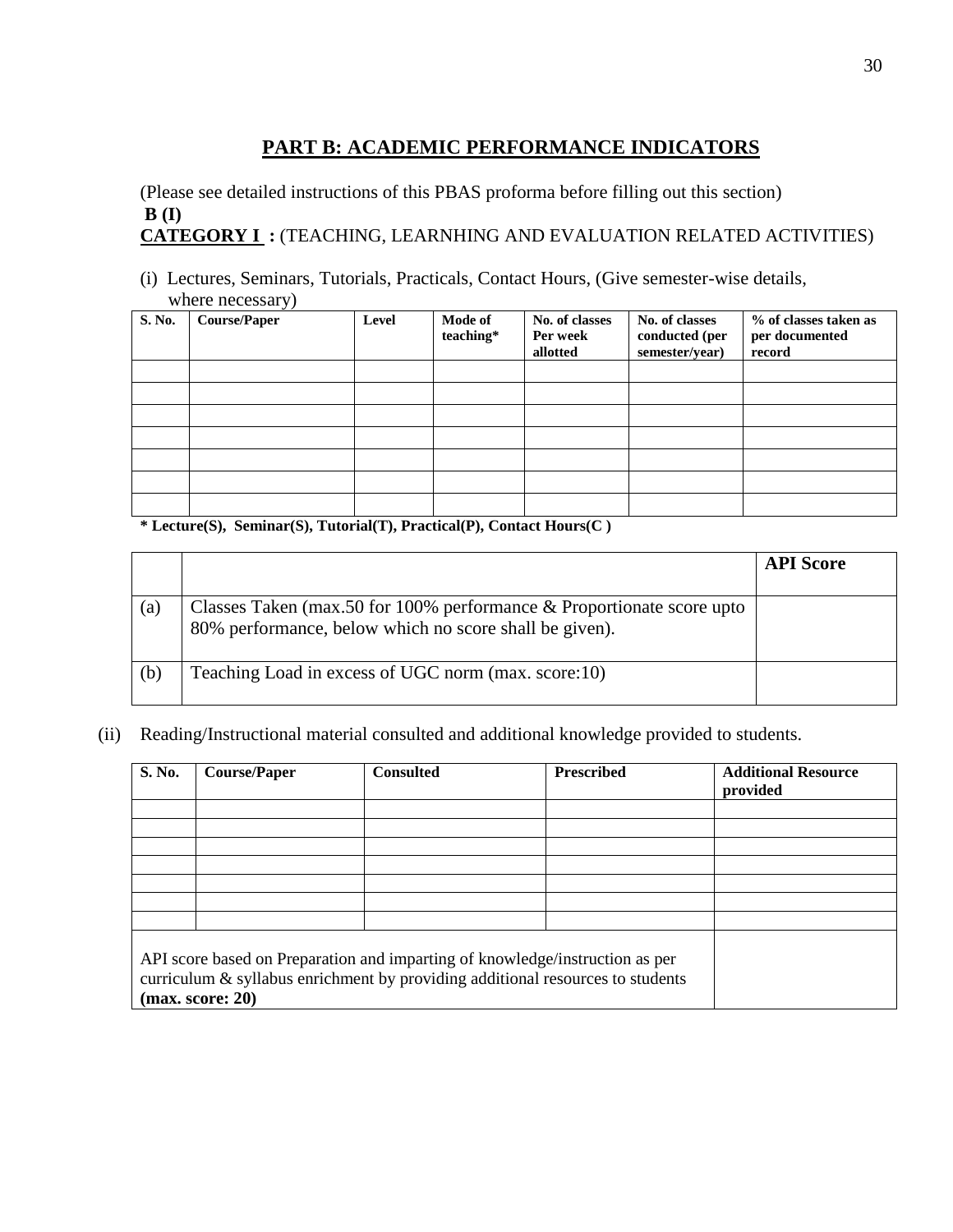(iii) Use of Participatory and innovative Teaching-Learning Methodologies, Updating of Subjects Content, Course Improvement etc.

| S. No. | <b>Short Description</b>   | <b>API</b> Score |
|--------|----------------------------|------------------|
|        |                            |                  |
|        |                            |                  |
|        | Total Score (Max Score:20) |                  |

## (iv) Examination Duties Assigned and Performed

| <b>S. No.</b> | <b>Type of Examination Duties</b> | <b>Duties Assigned</b> | <b>Extent to which</b><br>carried out $(\% )$ | <b>API Score</b> |
|---------------|-----------------------------------|------------------------|-----------------------------------------------|------------------|
|               |                                   |                        |                                               |                  |
|               |                                   |                        |                                               |                  |
|               |                                   |                        |                                               |                  |
|               | Total Score (Max Score:25)        |                        |                                               |                  |

## **B(II)**

**CAEGORY II :**(Co-Curricular, Extension, Professional Development related activities) *Please mention your contribution to any of the following*:

| S. No. | <b>Type of Activity</b>                    | <b>Average Hrs/Week</b> | <b>API</b> Score |
|--------|--------------------------------------------|-------------------------|------------------|
|        | (i) Extension, Co-curricular & field based |                         |                  |
|        | Activities                                 |                         |                  |
|        |                                            |                         |                  |
|        |                                            |                         |                  |
|        |                                            |                         |                  |
|        | Total (max:20)                             |                         |                  |
|        | (ii) Contribution to Corporate Life        | Yearly/Semester-wise    | <b>API Score</b> |
|        | and Management of the Institution          | responsibilities        |                  |
|        |                                            |                         |                  |
|        |                                            |                         |                  |
|        |                                            |                         |                  |
|        | Total $(max: 15)$                          |                         |                  |
|        | (iii) Professional Development Activities  |                         | <b>API Score</b> |
|        |                                            |                         |                  |
|        |                                            |                         |                  |
|        |                                            |                         |                  |
|        | Total (max:15)                             |                         |                  |
|        | Total Score $(i + ii + iii)$ (Max: 25)     |                         |                  |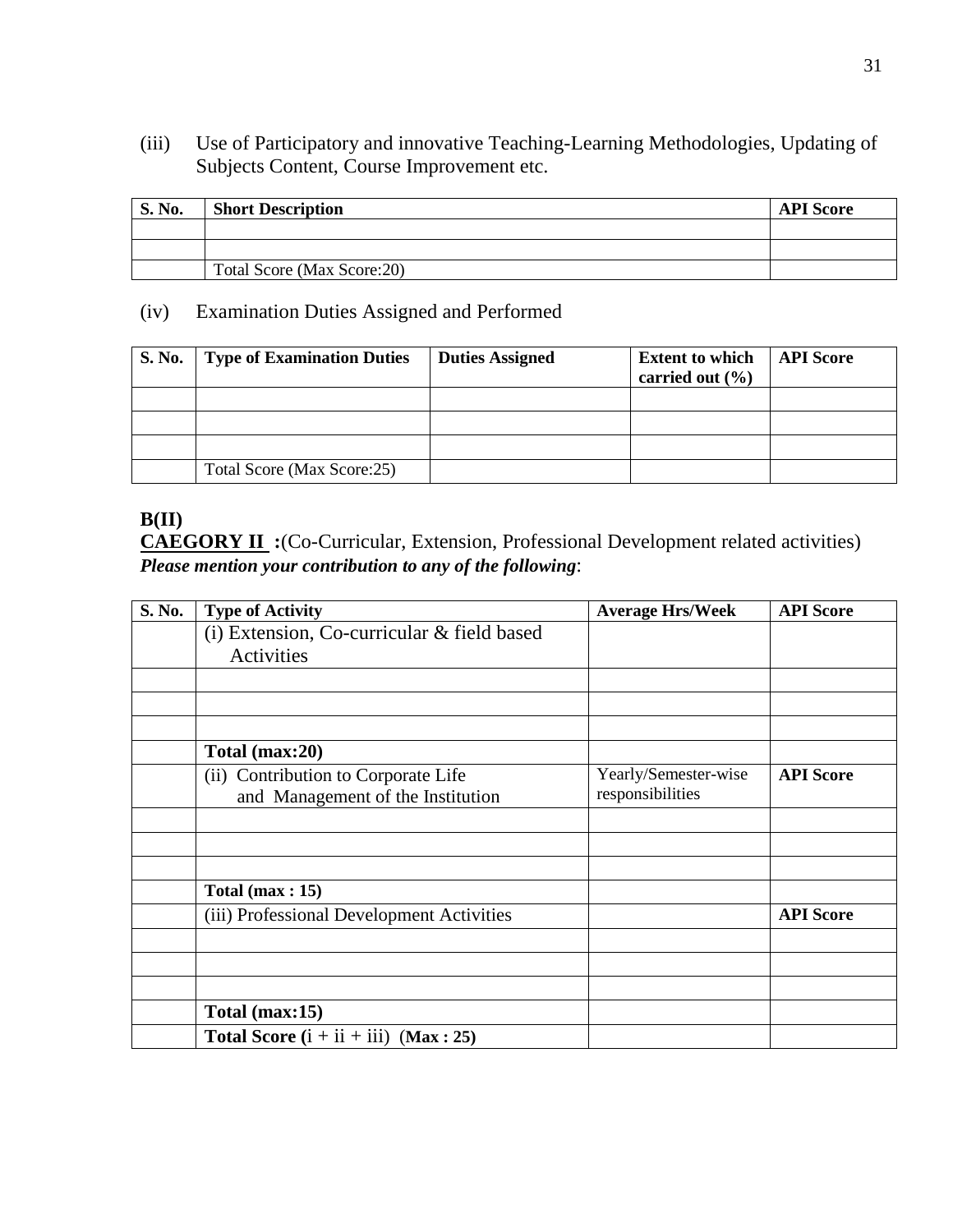## **B(III) CATEGORY III :** (RESEARCH, PUBLICATIONS AND ACADEMIC CONTRIBUTIONS)

## A) Published Papers in Journals

| S.<br>No. | Name of authors,<br>title, year, Vol. No.<br>and Page Nos. | Journal and<br><b>Publisher</b> | <b>ISSN/</b><br><b>ISBN No.</b> | Whether peer<br>reviewed.<br><b>Impact Factor,</b><br>if any | No. of<br>$Co-$<br>authors | Whether you<br>are the main/<br>corrseponding<br>author | <b>API</b><br><b>Score</b> |
|-----------|------------------------------------------------------------|---------------------------------|---------------------------------|--------------------------------------------------------------|----------------------------|---------------------------------------------------------|----------------------------|
|           |                                                            |                                 |                                 |                                                              |                            |                                                         |                            |
|           |                                                            |                                 |                                 |                                                              |                            |                                                         |                            |
|           |                                                            |                                 |                                 |                                                              |                            |                                                         |                            |
|           |                                                            |                                 |                                 |                                                              |                            |                                                         |                            |

## B(i) : Articles / Chapters published in Books

| S.<br>No. | Title with Page Nos. | <b>Book Title, Editor &amp;</b><br><b>Publisher</b> | ISSN/<br>ISBN No. | Whether<br>peer<br>reviewed | No. of<br>$co-$<br>authors | Whether you<br>are the main<br>author | <b>API</b><br><b>Score</b> |
|-----------|----------------------|-----------------------------------------------------|-------------------|-----------------------------|----------------------------|---------------------------------------|----------------------------|
|           |                      |                                                     |                   |                             |                            |                                       |                            |
|           |                      |                                                     |                   |                             |                            |                                       |                            |
|           |                      |                                                     |                   |                             |                            |                                       |                            |
|           |                      |                                                     |                   |                             |                            |                                       |                            |

### B(ii) : Full Papers in Conference Proceedings

| S.<br>No. | <i>A</i> Title with Page Nos. | <b>Details of Conference Publication</b> | ISSN/<br>ISBN No. | No. of<br>$Co-$<br>authors | Whether you<br>are the main/<br>corresponding<br>author | <b>API</b><br><b>Score</b> |
|-----------|-------------------------------|------------------------------------------|-------------------|----------------------------|---------------------------------------------------------|----------------------------|
|           |                               |                                          |                   |                            |                                                         |                            |
|           |                               |                                          |                   |                            |                                                         |                            |
|           |                               |                                          |                   |                            |                                                         |                            |
|           |                               |                                          |                   |                            |                                                         |                            |

**\*The names of authors must be given in the same order in which they appear in the paper.**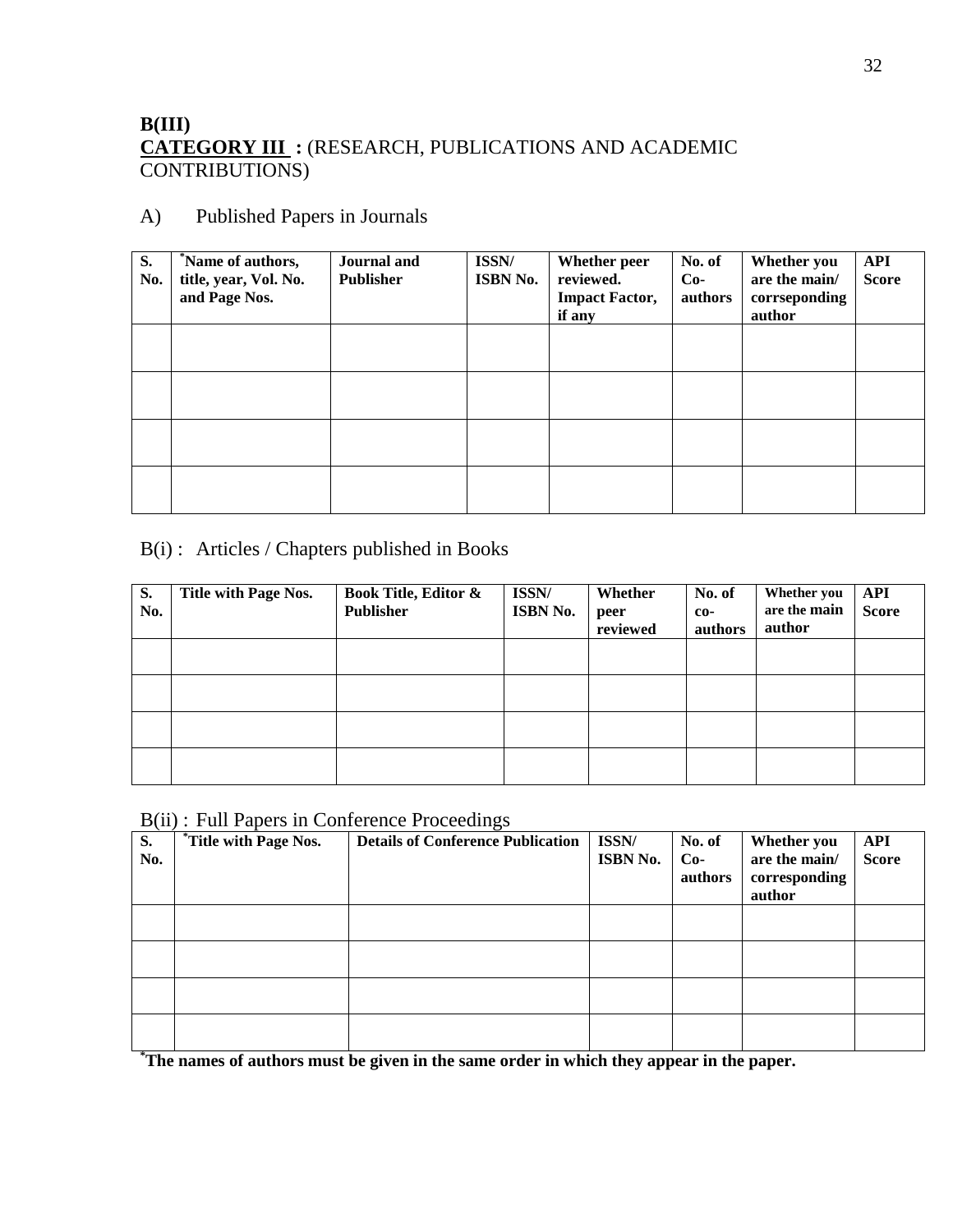| S.No. | Title with Page Nos. | Type of Book &<br>Authorship | <b>Publisher</b><br>&<br><b>ISSN/ISBN</b><br>No. | Whether<br>peer<br>reviewed | No. of<br>$Co-$<br>authors | Whether<br>you are the<br>main<br>author | <b>API</b><br><b>Score</b> |
|-------|----------------------|------------------------------|--------------------------------------------------|-----------------------------|----------------------------|------------------------------------------|----------------------------|
|       |                      |                              |                                                  |                             |                            |                                          |                            |
|       |                      |                              |                                                  |                             |                            |                                          |                            |
|       |                      |                              |                                                  |                             |                            |                                          |                            |
|       |                      |                              |                                                  |                             |                            |                                          |                            |

## B(iii) : Books Published as single author or as editor

# C : Ongoing and completed Research Projects and Consultancies

## C (i & ii) Ongoing Projects / Consultancies

| S.<br>No. | <b>Title</b> | <b>Agency</b> | <b>Period</b> | <b>Grant / Amount</b><br><b>Mobilised</b><br>(Rs. lakhs) | <b>API Score</b> |
|-----------|--------------|---------------|---------------|----------------------------------------------------------|------------------|
|           |              |               |               |                                                          |                  |
|           |              |               |               |                                                          |                  |
|           |              |               |               |                                                          |                  |

## C (iii & iv): Completed Projects / Consultancies

| S.<br>No. | <b>Title</b> | <b>Agency</b> | <b>Period</b> | <b>Grant/Amount</b><br><b>Mobilised</b><br>(Rs. Lakhs) | <b>Whether policy</b><br>document/patent<br>as outcome | API<br><b>Score</b> |
|-----------|--------------|---------------|---------------|--------------------------------------------------------|--------------------------------------------------------|---------------------|
|           |              |               |               |                                                        |                                                        |                     |
|           |              |               |               |                                                        |                                                        |                     |
|           |              |               |               |                                                        |                                                        |                     |

## D : Research Guidance

| S.No.      | <b>Number Enrolled</b> | <b>Thesis Submitted</b> | Degree awarded | API<br><b>Score</b> |
|------------|------------------------|-------------------------|----------------|---------------------|
| M.Phil or  |                        |                         |                |                     |
| equivalent |                        |                         |                |                     |
| Ph.D. or   |                        |                         |                |                     |
| equivalent |                        |                         |                |                     |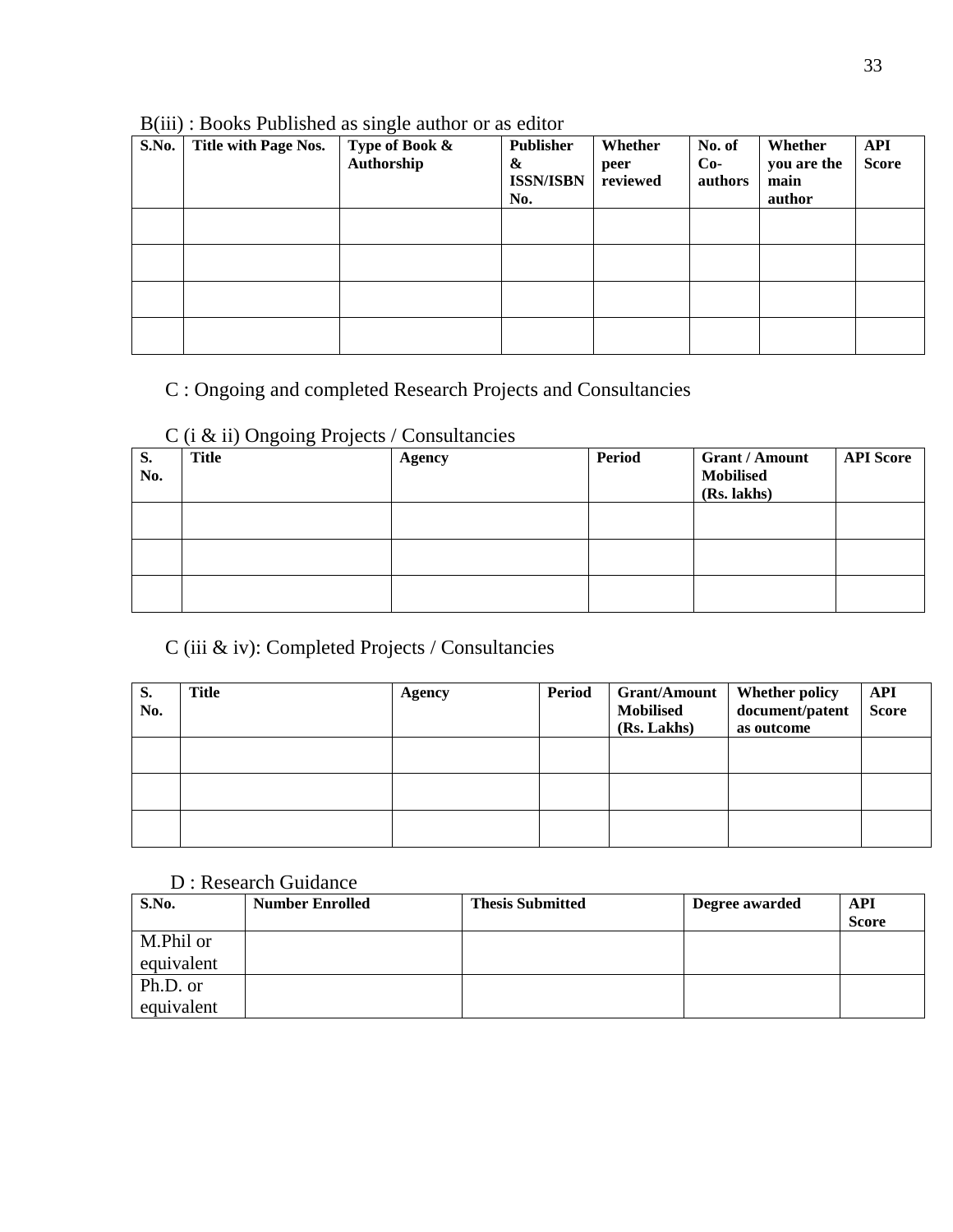## E (i) Training Courses, Teaching, Learning-Evaluation Technology Programmes, Faculty Development Programmes (Not less than one week duration)

| S.No. | Programme | <b>Duration</b> | <b>Organised by</b> | <b>API</b><br><b>Score</b> |
|-------|-----------|-----------------|---------------------|----------------------------|
|       |           |                 |                     |                            |
|       |           |                 |                     |                            |
|       |           |                 |                     |                            |

#### E (ii) Papers presented in Conferences, Seminars, Workshops, Symposia

| S.  | <b>Title of the Paper</b> | <b>Title of Conference/</b> | <b>Organised by</b> | <b>Whether International/</b> | API          |
|-----|---------------------------|-----------------------------|---------------------|-------------------------------|--------------|
| No. | presented                 | Seminar/Workshop/           |                     | National/State/Regional/      | <b>Score</b> |
|     |                           | <b>Symposium</b>            |                     | <b>College or University</b>  |              |
|     |                           |                             |                     | level                         |              |
|     |                           |                             |                     |                               |              |
|     |                           |                             |                     |                               |              |
|     |                           |                             |                     |                               |              |
|     |                           |                             |                     |                               |              |

## E (iii) : Invited Lectures and Chairmanships at national or international conference/ seminar/workshop/symposium etc.

| S.<br>No. | <b>Title of</b><br>Lecture/Academic<br><b>Session</b> | <b>Title of Conference/</b><br>Seminar/workshop/<br>symposium etc. | <b>Organised by</b> | Whether<br>International/<br>National/State/<br>Regional/ | <b>API</b><br><b>Score</b> |
|-----------|-------------------------------------------------------|--------------------------------------------------------------------|---------------------|-----------------------------------------------------------|----------------------------|
|           |                                                       |                                                                    |                     |                                                           |                            |
|           |                                                       |                                                                    |                     |                                                           |                            |
|           |                                                       |                                                                    |                     |                                                           |                            |

#### **IV. SUMMARY OF API Scores**

|     | <b>Criteria</b>                          | <b>Last Academic Year</b> | Total – API Score for    | <b>Annual Av. API Score</b> |
|-----|------------------------------------------|---------------------------|--------------------------|-----------------------------|
|     |                                          |                           | <b>Assessment Period</b> | for Assessment Period       |
|     |                                          |                           |                          |                             |
|     | <b>Teaching, Learning and Evaluation</b> |                           |                          |                             |
|     | related activities                       |                           |                          |                             |
| H   | Co-curricular, Extension,                |                           |                          |                             |
|     | <b>Professional Development etc.</b>     |                           |                          |                             |
|     | Total $I + II$                           |                           |                          |                             |
| III | <b>Research and Academic</b>             |                           |                          |                             |
|     | <b>Contribution</b>                      |                           |                          |                             |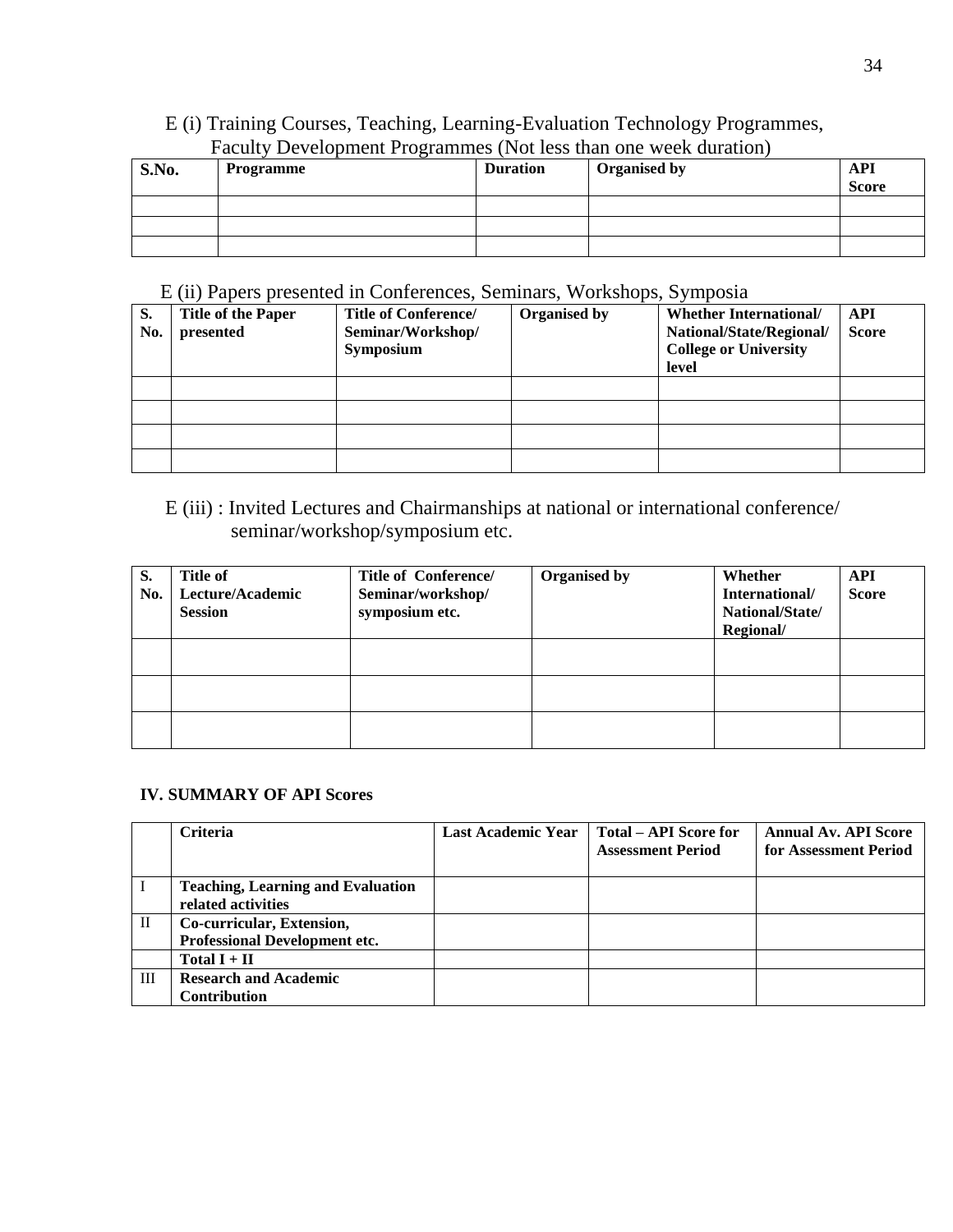### **PART C : OTHER RELEVANT INFORMATION**

Please give details of any other credential significant contribution, awards received etc. not mentioned earlier.

| S.No. | Details (Mention Year, value etc. where relevant) |
|-------|---------------------------------------------------|
|       |                                                   |
|       |                                                   |
|       |                                                   |
|       |                                                   |
|       |                                                   |
|       |                                                   |

LIST OF ENCLOSURES: (Please attach copies of certificates, sanction orders, research papers, books etc. wherever necessary).

| . .                  |                          |
|----------------------|--------------------------|
| $\bigcirc$<br>۷.     | $\overline{\phantom{0}}$ |
| 3.                   |                          |
| т.                   | 9.                       |
| $\overline{ }$<br>C. | 10.                      |

I certify that the information provided is correct as per records available with the University and/or documents enclosed along with the duly filled PBAS proforma.

> Signature of faculty with Designation, Place and Date

Signature of Head of the Department

N.B: The individual PBAS proforma duly filled along with all enclosures, submitted for CAS promotions will be duly verified by the University as necessary and placed before the Screening-cum-Evaluation Committee or Selection Committee for assessment/verification.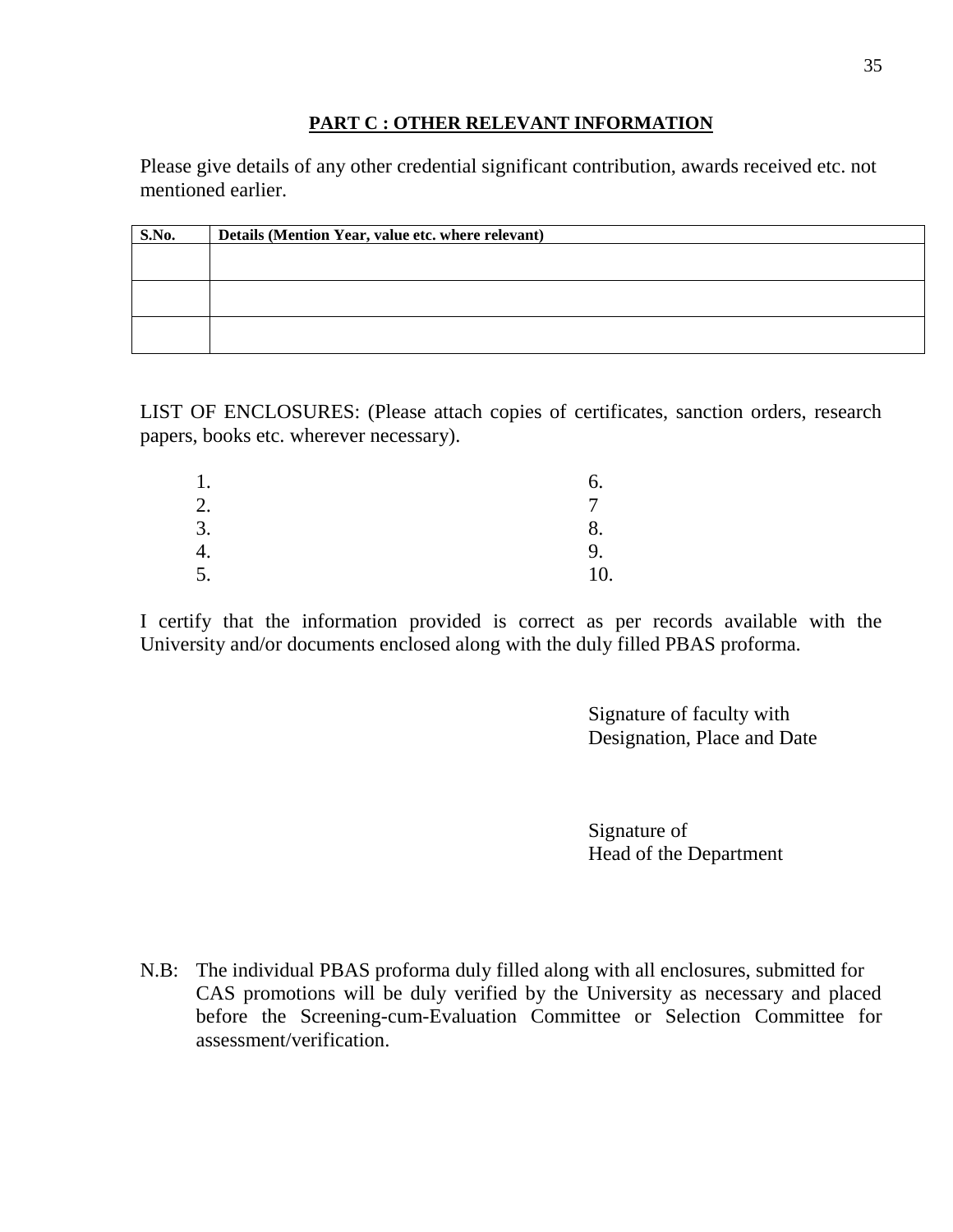## **Instructions for Filling up Part B of the PBAS Proforma**

Part B of the Proforma is based on Appendix-III, Table 1 of the UGC Regulations-2010.

B(I) is based on API scoring for **Category 1** of the Table 1. B(II) is based on **Category II** of the Table 1. B(III) is based on **Category III** of the Table 1.

The proforma is to be filled as per the following tables and self-assessment scores given. For each category, even though several avenues of activities and their API scores are given to provide choice/opportunity to the teacher, maximum limit of scores that can be given or carried forward under each category/area is indicated in the Table-I of the UGC Regulations.

The self-assessment scores are further to be based on the indicators/activities given below.

**N.B.** The self-assessment scores are subject to verification by the University/College, and by the Screening-cum-Verification Committee or Selection Committee as the case may be.

#### **CATEGORY: I**.

(Teaching, Learning and Evaluation Related Activities)

**(i) (a)** 

| Lectures/Seminars/Practicals/Tutorials/Contact Classes taken should be based   Max. Score : 50                                                                                                                |  |
|---------------------------------------------------------------------------------------------------------------------------------------------------------------------------------------------------------------|--|
| on verifiable records.                                                                                                                                                                                        |  |
| No score shall be assigned if a teacher has taken less than 80% of the assigned<br>classes. Universities shall give allowance for periods of leave where<br>alternative teaching arrangements have been made. |  |
| Max. Score of 50 if there is 100% performance                                                                                                                                                                 |  |

#### **(i) (b)**

| If teacher has taken classes, exceeding UGC norm, then two points to be   Max. Score: 10 |  |
|------------------------------------------------------------------------------------------|--|
| assigned for each extra hour of classes/credit                                           |  |
|                                                                                          |  |
| If a teacher puts in more hours in direct teaching-learning process per week             |  |
| than required by UGC norms <i>i.e.</i> a Professor/Associate Professor puts in more      |  |
| than 14 hours per week (including 6 hours for research activities), or an                |  |
| Assistant Professor puts in more than 16 hours per week (including 6 hours for           |  |
| research activities), he/she shall be awarded API points from this subcategory.          |  |

**(ii)** 

| Imparting of knowledge/instructions as per curriculum with the prescribed $\vert$ Max. Score : 20 |  |
|---------------------------------------------------------------------------------------------------|--|
| material (Text book/Manual etc.), syllabus enrichment by providing additional                     |  |
| resources to students.                                                                            |  |
| $(100\%$ compliance $= 20$ points)                                                                |  |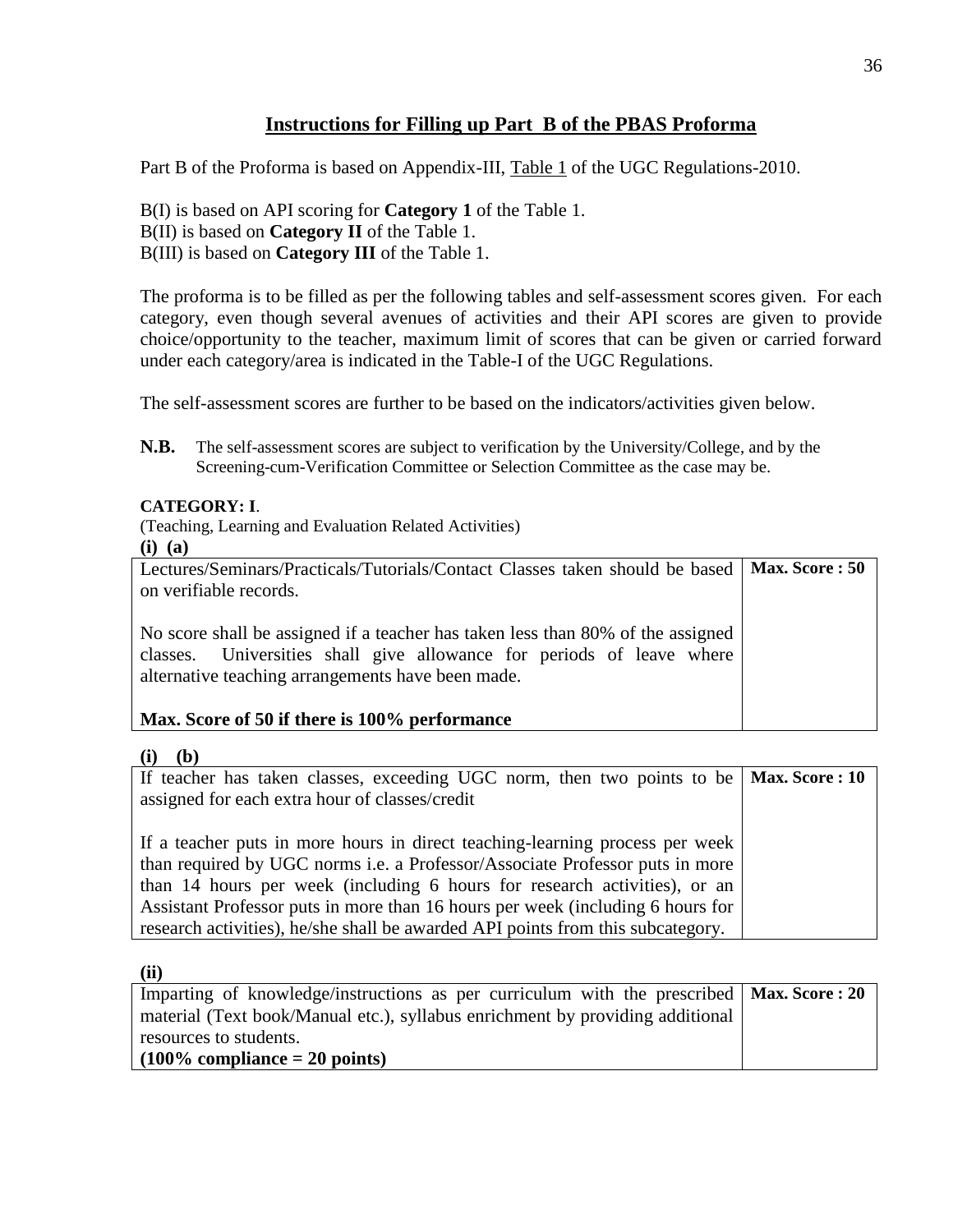**(iii)** Use of Participatory and Innovative Teaching-Learning Methodologies, Updating of Subject Content, Course Improvement etc.

| <b>Indicators/Activities</b>                                                       | <b>Max. Score</b> |
|------------------------------------------------------------------------------------|-------------------|
| Updating of courses, design of curriculum (5 points per single course)             | 10                |
| Preparation of resource material, fresh reading material, laboratory manuals, etc. | 10                |
| Participatory & Innovative Teaching Learning Process with materials for problem    | 10                |
| based learning, case studies, Group discussion etc.                                |                   |
| Interactive Courses : 5 points<br>(a)                                              |                   |
| (b) Participatory Learning modules : 5 points                                      |                   |
| (c) Case Studies : 5 points                                                        |                   |
| Group Discussion : 5 points<br>(d)                                                 |                   |
| (e) Project Work : 5 points                                                        |                   |
| Assignments : 5 points<br>(f)                                                      |                   |
| Seminar Lectures : 5 points<br>(g)                                                 |                   |
| Use of ICT in Teaching Learning Process with computer-aided methods like           | 10                |
| PowerPoint/ Multimedia/ Simulation/Softwares etc.                                  |                   |
|                                                                                    |                   |
| Use of any one of these in addition to Chalk & Board. $(5 \text{ points each})$    |                   |
| Developing and imparting Remedial/Bridge Courses (Each activity: 5 points)         | 10                |
| imparting soft<br>skills/communication<br>Developing<br>and<br>skills/personality  | 10                |
| development courses/modules (Each activity: 5 points)                              |                   |
| Developing and imparting specialized teaching-learning programmes in physical      | 10                |
| education, library, innovative compositions and creations in music, performing and |                   |
| visual arts and other traditional areas (Each activity: 5 points)                  |                   |
| Organizing and conduction of popularization programmes/training courses in         | 10                |
| computer assisted teaching/web-based learning and e-library skills to students     |                   |
| (a) Workshop/Training Course : 10 points each                                      |                   |
| (b) Popularization program : 5 points each                                         |                   |
|                                                                                    |                   |
| <b>Maximum Aggregate Limit</b>                                                     | 20                |

**(iv)** Examination Related Work

| <b>Indicators</b>                                                                    | <b>Max.</b> Score |
|--------------------------------------------------------------------------------------|-------------------|
| End semester/Annual Examination work as per duties allotted                          | 20                |
| (Invigilation $-10$ points, Evaluation of answer scripts $-5$ points, Question Paper |                   |
| Setting $-5$ points                                                                  |                   |
| 100% compliance $-20$ points)                                                        |                   |
| Examination/Evaluation responsibilities for internal/continuous assessment work      | 10                |
| as allotted                                                                          |                   |
| $(100\%$ compliance = 10 points)                                                     |                   |
| Examination work, such as, coordination, or flying squad duties etc. (maximum of     | 10                |
| 5 or 10 depending upon intensity of duty                                             |                   |
| $(100\%$ compliance = 10 points)                                                     |                   |
| <b>Maximum Aggregate Limit</b>                                                       | 25                |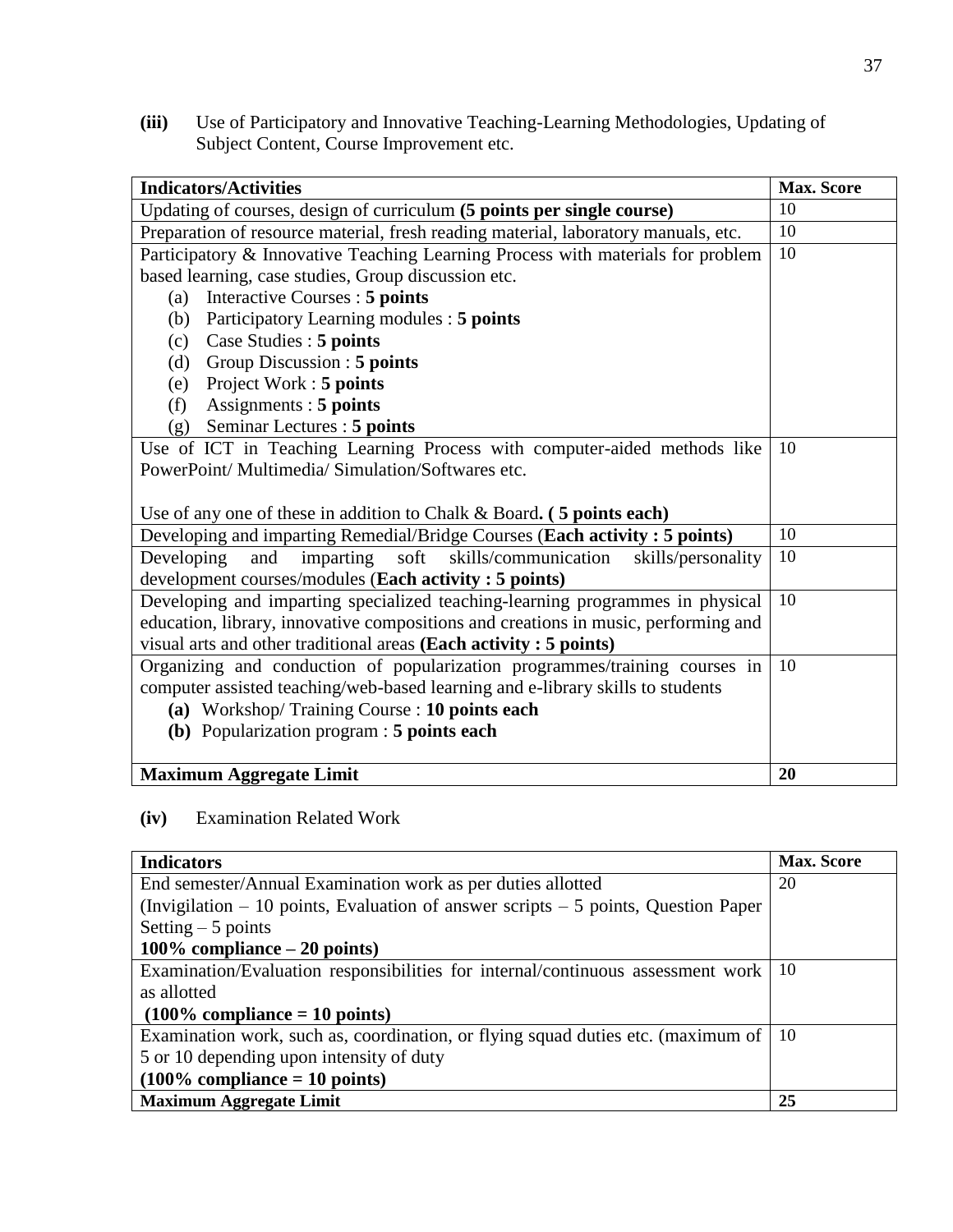## **CATEGORY : II**

(Co-curricular, Extension and Professional Development Related Activities)

(i) Extension and co-curricular & field based Activities

| Institutional Co-curricular activities for students, such as, field studies, industry-implant<br>training and placement activity, educational tours, industrial tours, sample collection tours,<br>field training, operation/maintenance/analysis on sophisticated equipment, project<br>guidance at master level course, guidance and counseling, arranging contact programmes/ | 10 |
|----------------------------------------------------------------------------------------------------------------------------------------------------------------------------------------------------------------------------------------------------------------------------------------------------------------------------------------------------------------------------------|----|
| extension lectures, monitoring and supervision of contact programmes / training                                                                                                                                                                                                                                                                                                  |    |
| programmes etc.<br>(5 points for each activity)                                                                                                                                                                                                                                                                                                                                  |    |
| Positions held/Leadership role played in organization linked with Extension Work                                                                                                                                                                                                                                                                                                 | 10 |
| and National service Scheme (NSS, NSO or any other similar activity                                                                                                                                                                                                                                                                                                              |    |
| (Each activity : 10 points)                                                                                                                                                                                                                                                                                                                                                      |    |
| Students and Staff Related Socio Cultural and Sports Programmes, Campus                                                                                                                                                                                                                                                                                                          | 10 |
| publications (departmental level: 2 points, Institutional level: 5 points)                                                                                                                                                                                                                                                                                                       |    |
| Community work such as, values of National Integration, Environment,                                                                                                                                                                                                                                                                                                             | 10 |
| democracy, socialism, Human Rights, Peace, Scientific temper, Flood or, Drought                                                                                                                                                                                                                                                                                                  |    |
| relief, Small Family Norms etc.                                                                                                                                                                                                                                                                                                                                                  |    |
| (5 points each)                                                                                                                                                                                                                                                                                                                                                                  |    |
| <b>Maximum Aggregate Limit</b>                                                                                                                                                                                                                                                                                                                                                   | 20 |

## (ii) Contribution to Corporate Life and Management of the Institution

| Contribution to Corporate Life in University through meetings, popular lectures,<br>subject related events, articles in college magazine and University volumes<br>(2 points each) | 10 |
|------------------------------------------------------------------------------------------------------------------------------------------------------------------------------------|----|
| Institutional Governance responsibilities like, Dean, Head/Chairman, Director,                                                                                                     | 10 |
|                                                                                                                                                                                    |    |
| Warden, Proctor, Bursar, Director Satellite Campus, IQAC Coordinator (10)                                                                                                          |    |
| points each)                                                                                                                                                                       |    |
| DIQA Nodal Officer, Coordinator of UG/PG Courses (5points each)                                                                                                                    |    |
| Participation in committees concerned with any aspect of departmental or                                                                                                           | 10 |
| institutional management, such as admission committee, campus development,                                                                                                         |    |
| library committee, departmental research committee, member of PG/UG board of                                                                                                       |    |
| studies, departmental purchase committee, allotment committee, CAS                                                                                                                 |    |
| screening/promotion committee, grievance committee, central purchase                                                                                                               |    |
| committee, publication committee or any other such committee at the university                                                                                                     |    |
| level. (5 points each).                                                                                                                                                            |    |
|                                                                                                                                                                                    |    |
| Responsibility for, or participation in committees for Students Welfare,                                                                                                           | 10 |
| counselling and Discipline (5 points each)                                                                                                                                         |    |
| Organisation of conferences, seminars, symposia, workshop, training programmes                                                                                                     | 10 |
| as Chairman/Organizational Secretary/Treasurer                                                                                                                                     |    |
| (a) International (10 points), National/Regional (5 points)                                                                                                                        |    |
| (b) As member of the Organizing Committee (1 point each)                                                                                                                           |    |
| <b>Maximum Aggregate Limit</b>                                                                                                                                                     | 15 |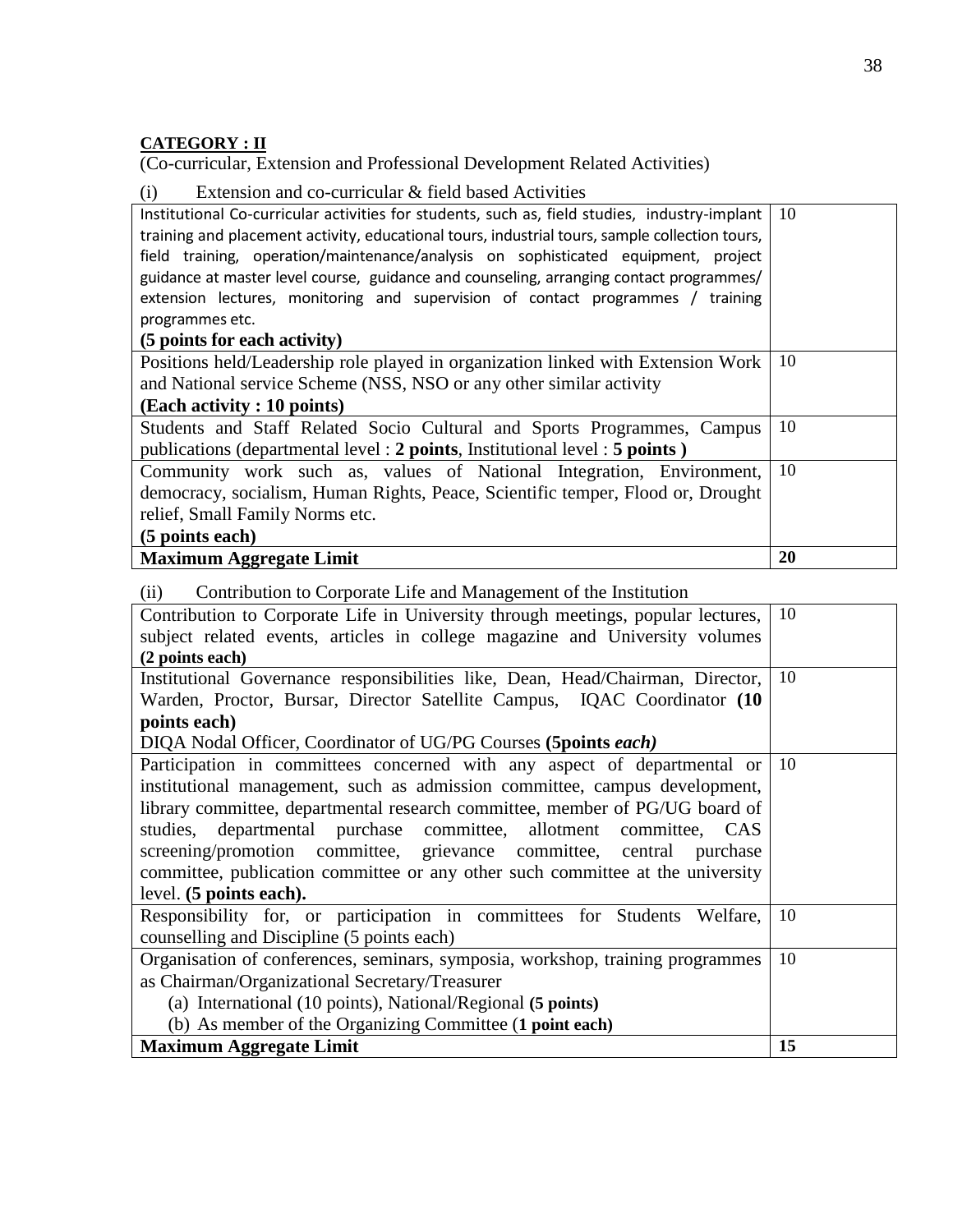(iii) Professional Development Related Activities

| <b>Indicators/Activities</b>                                                        | <b>Max.Score</b> |
|-------------------------------------------------------------------------------------|------------------|
| Membership in professional related committees at State and National level           | 10               |
| At National level/International level: 3 points<br>a)                               |                  |
| At State level : 2 points each<br>b)                                                |                  |
| Participation in subject associations, conferences, seminars, symposia without      | 10               |
| paper presentation (Each activity : 2 points)                                       |                  |
| Participation in short term training courses/workshops less than one week duration  | 10               |
| in educational technology, curriculum development, professional development,        |                  |
| examination reforms, institutional governance, new and emerging fields/subjects     |                  |
| /technologies. (Each activity: 5 points)                                            |                  |
| Membership/participation in State/Central Bodies/Committees on Education,           | 10               |
| Research and National Development (5 points each).                                  |                  |
| Publication of articles in newspapers, magazines or other publications (not covered | 10               |
| in CATEGORY – III); radio talks, television programmes (1 point each)               |                  |
| <b>Maximum Aggregate Limit</b>                                                      | 15               |

## **CATEGORY : III**

(Research and Publications and Academic Contributions

This is to be filled as per Appendix III, Table I, Category – III of the UGC Regulations 2010. Wherever the research contribution is jointly made, the API Scores should be shared between the contributors as per the formula provided in the Table I.

**Note:-** Summary of API Scores

As stated in the UGC Regulations 2010, the API scoring will be progressively rolled out for categories I and II, beginning with assessment of one year for selection committees in **2010-2011,** annual average of two years in 2011-2012 and so on. But for Category III, scores will be computed for the entire assessment period as already indicated in the Regulations.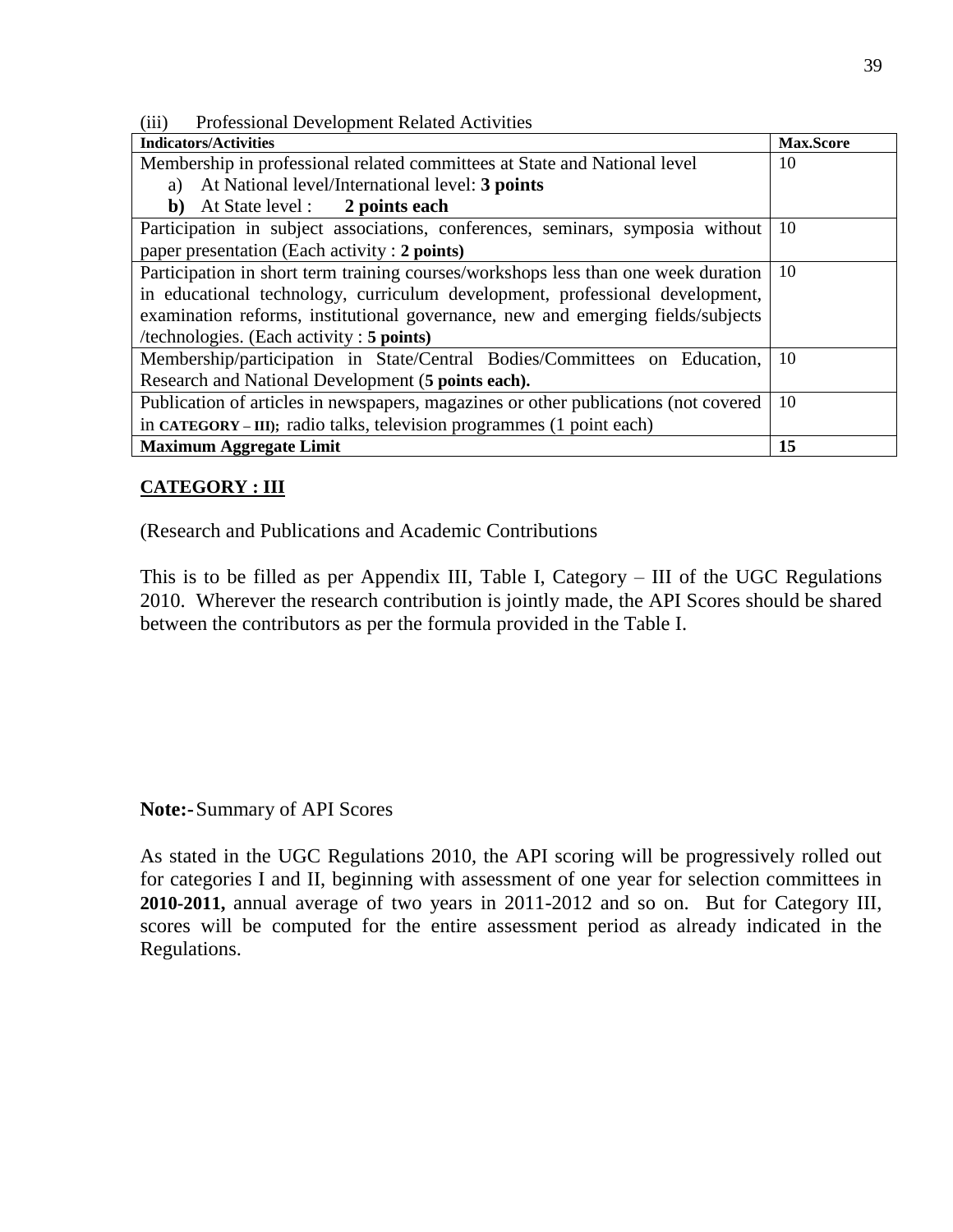# **UNIVERSITY OF KASHMIR, SRINAGAR**

# **PBAS Proforma for Promotion under CAS**

## **(To be submitted in the Recruitment Section)**

## **PART A:** General information and academic background

- 1. Name (in Block Letters) :
- 2. Father's Name :
- 3. Department/Institute/Centre :
- 4. Present Designation & Grade Pay :
- 5. Date of last Promotion :
- 6. Which position and grade pay are you an applicant under CAS ?
- 7. Date of eligibility for promotion:
- 8. Date and Place of Birth:
- 9. Sex:
- 10. Marital Status:
- 11. Nationality:
- 12. Indicate whether belongs to SC/ST/OBC category:
- 13. Address for correspondence (with Pincode):
- 14. Permanent Address (with Pincode):

\_\_\_\_\_\_\_

 Telephone No: Email: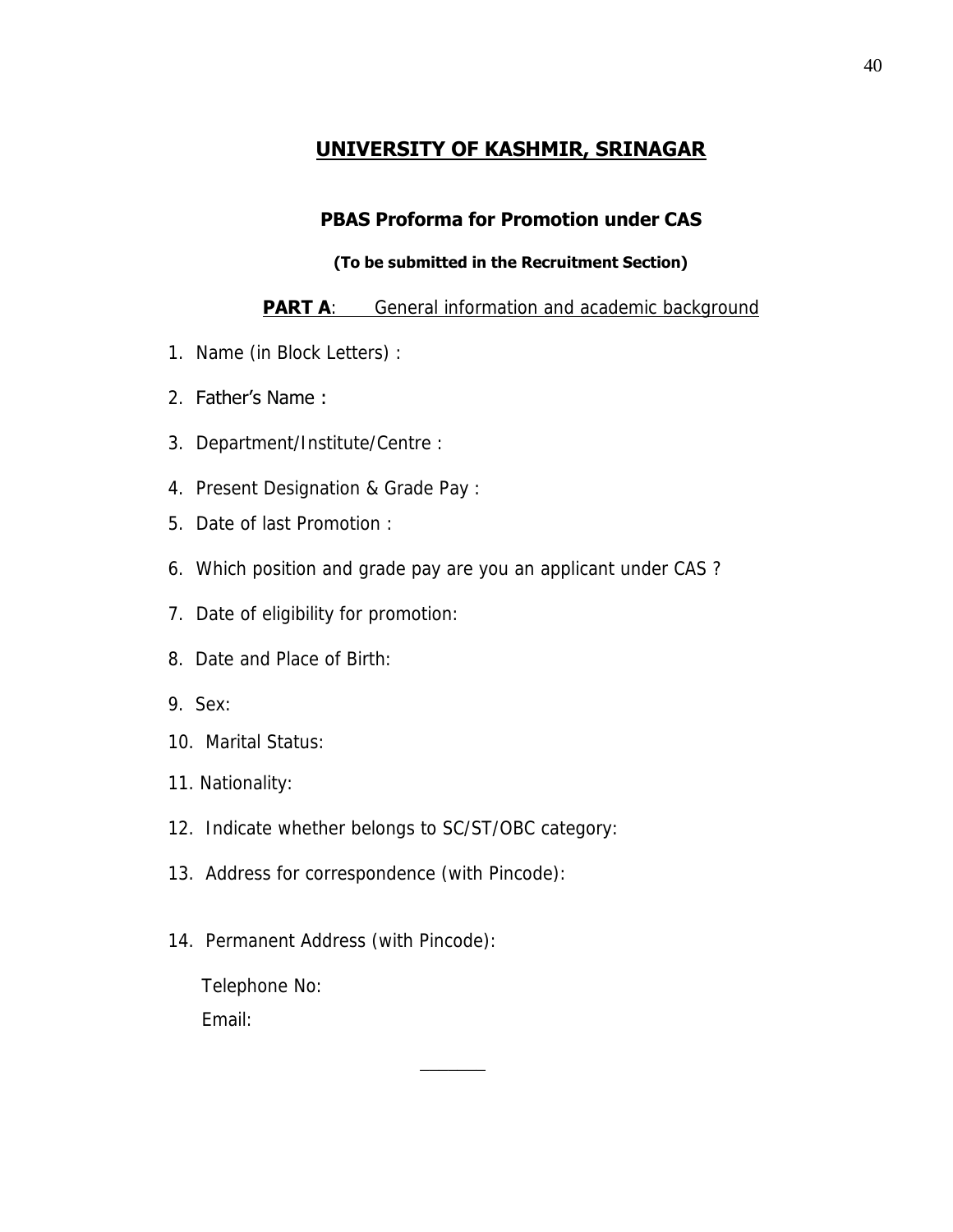# **Academic Qualifications (Matric till Post-graduation) :**

| <b>Examination</b>            | Name of the<br><b>Board/University</b> | Year of<br><b>Passing</b> | Percentage<br><b>Of Marks</b><br>obtained | Division/<br>Class/<br>Grade | <b>Subjects</b> |
|-------------------------------|----------------------------------------|---------------------------|-------------------------------------------|------------------------------|-----------------|
| <b>High School/Matric</b>     |                                        |                           |                                           |                              |                 |
| Intermediate                  |                                        |                           |                                           |                              |                 |
| B.A/B.Sc./B.com/              |                                        |                           |                                           |                              |                 |
| M.A/M.Sc./M.Com.              |                                        |                           |                                           |                              |                 |
| Other examination,<br>if any, |                                        |                           |                                           |                              |                 |

## **15. Research Degree(s) :**

| <b>Degree</b> | <b>Title</b> | Date of award | University |
|---------------|--------------|---------------|------------|
|               |              |               |            |
| M.Phil.       |              |               |            |
|               |              |               |            |
|               |              |               |            |
| Ph.D./D.Phil. |              |               |            |
|               |              |               |            |
|               |              |               |            |
| D.Sc./D.Litt. |              |               |            |
|               |              |               |            |
|               |              |               |            |

## **16. Appointments held prior to joining this Institution**

|                    |                         | Date of Joining |         |                             |                          |
|--------------------|-------------------------|-----------------|---------|-----------------------------|--------------------------|
| <b>Designation</b> | <b>Name of Employer</b> | Joining         | Leaving | <b>Salary with</b><br>Grade | <b>Reason of leaving</b> |
|                    |                         |                 |         |                             |                          |
|                    |                         |                 |         |                             |                          |
|                    |                         |                 |         |                             |                          |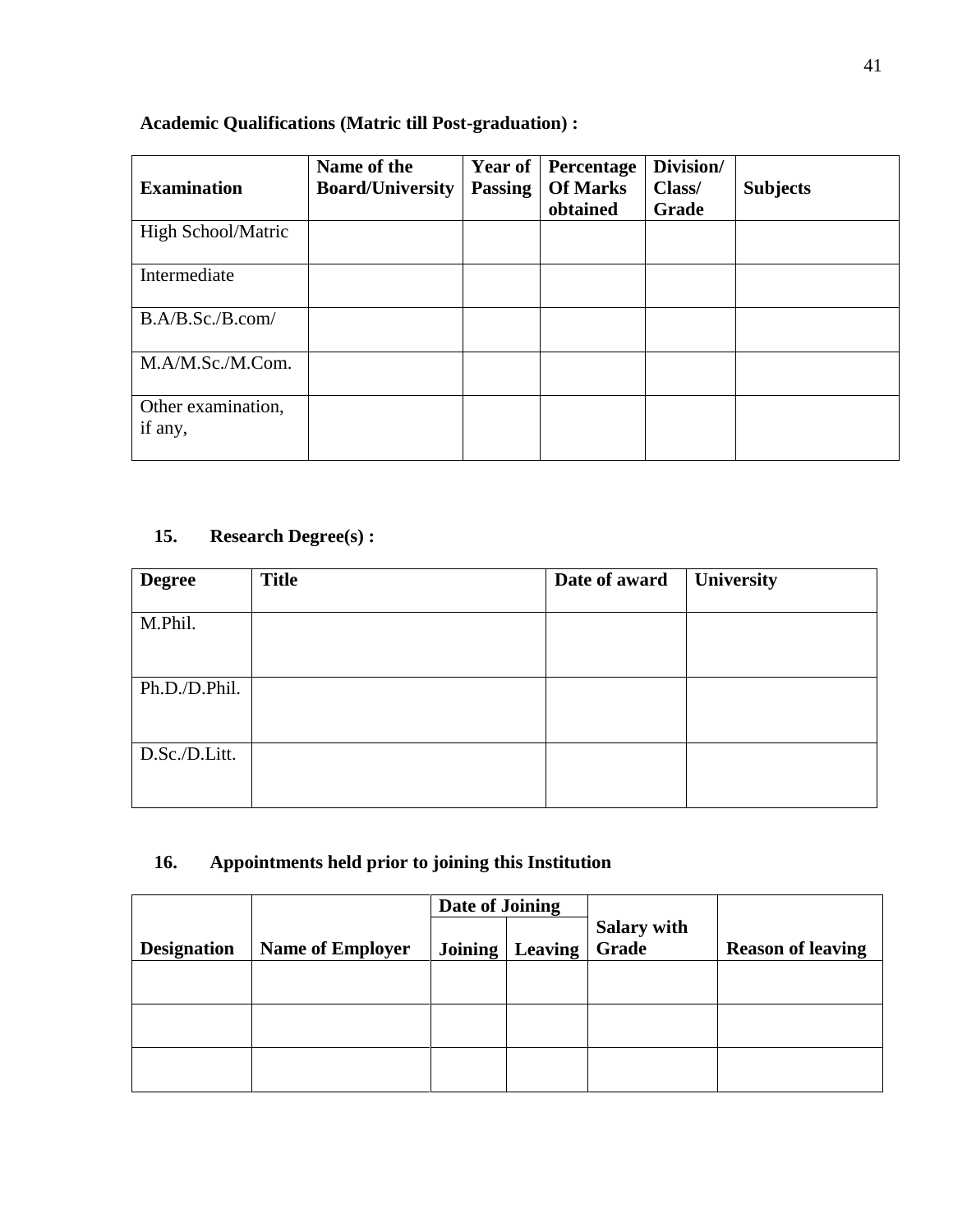|                    |                   | Date of actual joining |    |              |
|--------------------|-------------------|------------------------|----|--------------|
| <b>Designation</b> | <b>Department</b> | From                   | To | <b>Grade</b> |
|                    |                   |                        |    |              |
|                    |                   |                        |    |              |
|                    |                   |                        |    |              |
|                    |                   |                        |    |              |
|                    |                   |                        |    |              |
|                    |                   |                        |    |              |

### **17. Posts held after appointment at this Institution:**

19. Period of teaching experience: PG Classes (in years): \_\_\_\_ UG Classes (in years): \_\_\_\_\_

20. Research Experience excluding period spent in obtaining the M.Phil./Ph.D. degree : \_\_

21. Fields of Specialisation under the Subject/Discipline:

(a)..

(b)..

22. Academic Staff College Orientation/Refresher Courses attended:

| Name of the Course/ | Place | Duration | Sponsoring Agency |
|---------------------|-------|----------|-------------------|
| Summer School       |       |          |                   |
|                     |       |          |                   |

 $\overline{\phantom{a}}$   $\overline{\phantom{a}}$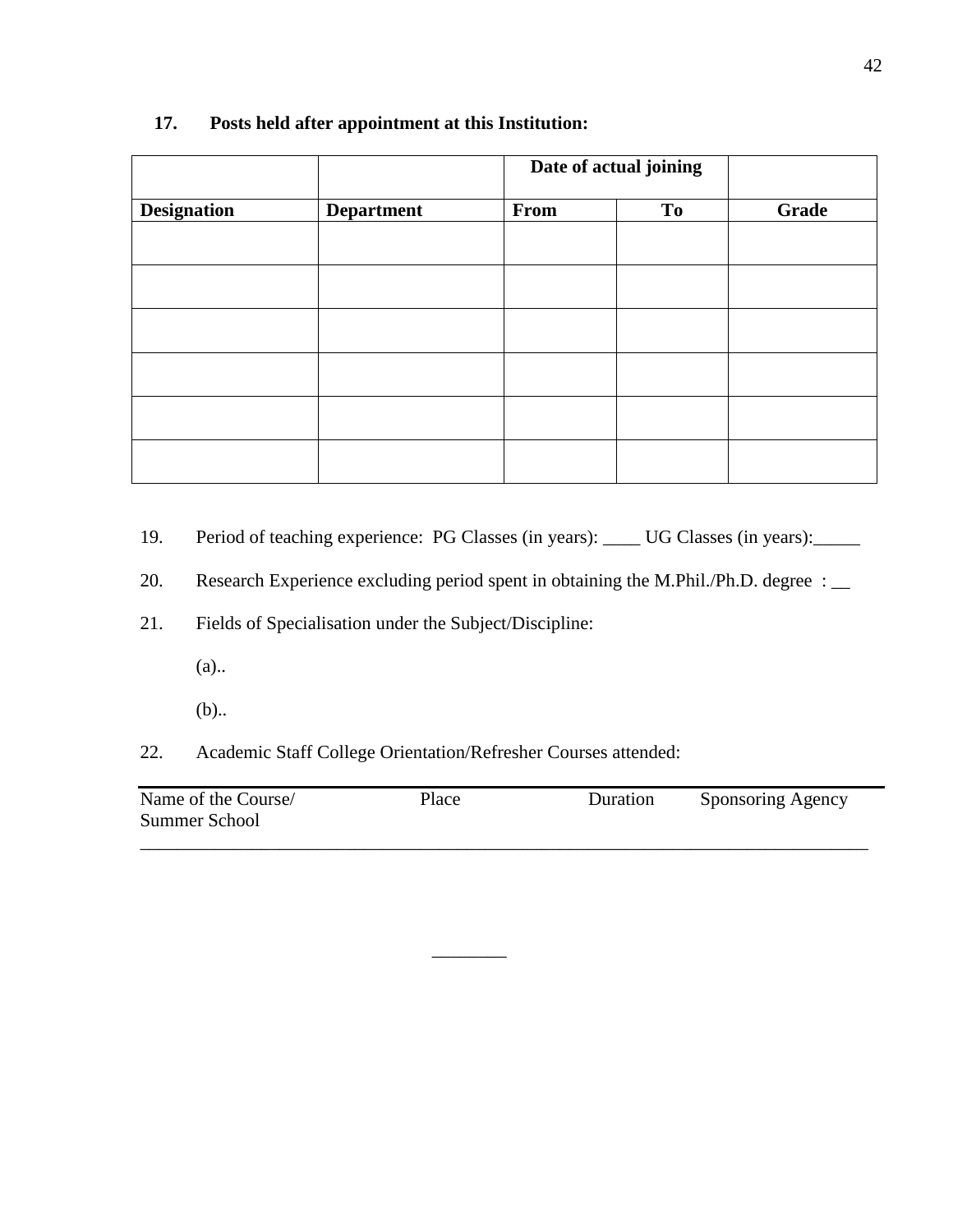## **PART B: ACADEMIC PERFORMANCE INDICATORS**

(Please see detailed instructions of this PBAS proforma before filling out this section)

## **B (I) CATEGORY I :** (TEACHING, LEARNHING AND EVALUATION RELATED ACTIVITIES)

(i) Lectures, Seminars, Tutorials, Practicals, Contact Hours, (Give semester-wise details, where necessary)

| S. No. | <b>Course/Paper</b> | Level | <b>Mode of</b><br>teaching* | No. of classes<br>Per week<br>allotted | No. of classes<br>conduced (per<br>semester/year) | % of classes taken<br>as per documented<br>record |
|--------|---------------------|-------|-----------------------------|----------------------------------------|---------------------------------------------------|---------------------------------------------------|
|        |                     |       |                             |                                        |                                                   |                                                   |
|        |                     |       |                             |                                        |                                                   |                                                   |
|        |                     |       |                             |                                        |                                                   |                                                   |
|        |                     |       |                             |                                        |                                                   |                                                   |
|        |                     |       |                             |                                        |                                                   |                                                   |
|        |                     |       |                             |                                        |                                                   |                                                   |
|        |                     |       |                             |                                        |                                                   |                                                   |

**\* Lecture(S), Seminar(S), Tutorial(T), Practical(P), Contact Hours(C )** 

|     |                                                                                                                                 | <b>API Score</b> |
|-----|---------------------------------------------------------------------------------------------------------------------------------|------------------|
| (a) | Classes Taken (max.50 for 100% performance $&$ Proportionate<br>score upto 80% performance, below which no score shall be given |                  |
| (b) | Teaching Load in excess of UGC norm (max. score:10)                                                                             |                  |

(iv) Reading/Instructional material consulted and additional knowledge provided to students

| <b>S. No.</b> | <b>Course/Paper</b>       | <b>Consulted</b>                                                                                                                                      | <b>Prescribed</b> | <b>Additional Resource</b><br>provided |
|---------------|---------------------------|-------------------------------------------------------------------------------------------------------------------------------------------------------|-------------------|----------------------------------------|
|               |                           |                                                                                                                                                       |                   |                                        |
|               |                           |                                                                                                                                                       |                   |                                        |
|               |                           |                                                                                                                                                       |                   |                                        |
|               |                           |                                                                                                                                                       |                   |                                        |
|               |                           |                                                                                                                                                       |                   |                                        |
|               |                           |                                                                                                                                                       |                   |                                        |
|               | students (max. score: 20) | API score based on Preparation and imparting of knowledge/instruction as<br>per curriculum & syllabus enrichment by providing additional resources to |                   |                                        |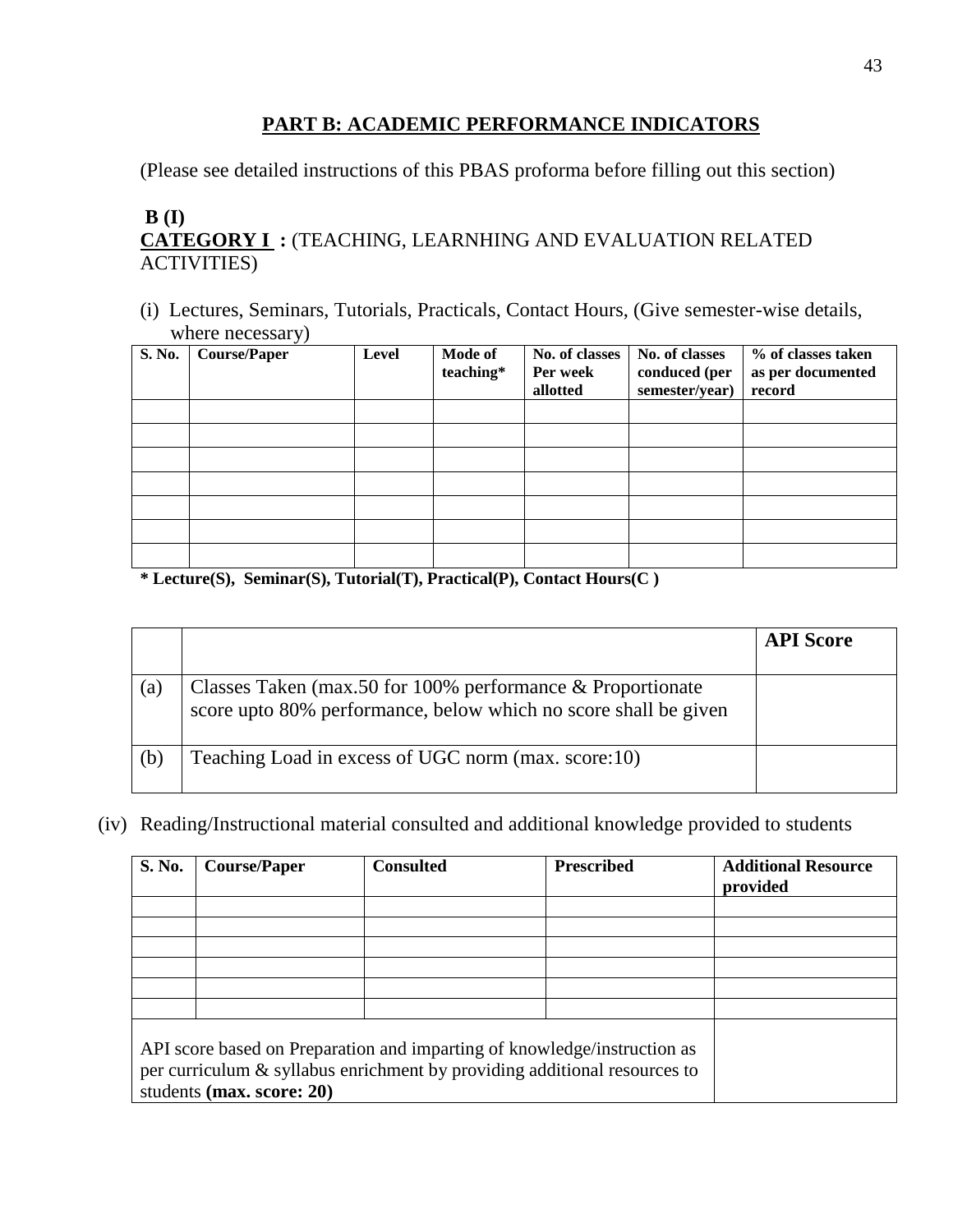(iii) Use of Participatory and innovative Teaching-Learning Methodologies, Updating of Subjects Content, Course Improvement etc.

| <b>S. No.</b> | <b>Short Description</b>   | <b>API</b> Score |
|---------------|----------------------------|------------------|
|               |                            |                  |
|               |                            |                  |
|               | Total Score (Max Score:20) |                  |

## (iv) Examination Duties Assigned and Performed

| <b>S. No.</b> | <b>Type of Examination Duties</b> | <b>Duties Assigned</b> | <b>Extent to which</b><br>carried out $(\% )$ | <b>API Score</b> |
|---------------|-----------------------------------|------------------------|-----------------------------------------------|------------------|
|               |                                   |                        |                                               |                  |
|               |                                   |                        |                                               |                  |
|               |                                   |                        |                                               |                  |
|               |                                   |                        |                                               |                  |
|               | Total Score (Max Score:25)        |                        |                                               |                  |

# **B(II)**

**CAEGORY II :**(Co-Curricular, Extension, Professional Development related activities) *Please mention your contribution to any of the following*:

| S. No. | <b>Type of Activity</b>                    | <b>Average Hrs/Week</b> | <b>API</b> Score |
|--------|--------------------------------------------|-------------------------|------------------|
|        | (i) Extension, Co-curricular & field based |                         |                  |
|        | Activities                                 |                         |                  |
|        |                                            |                         |                  |
|        |                                            |                         |                  |
|        |                                            |                         |                  |
|        | Total (max:20)                             |                         |                  |
|        | (ii) Contribution to Corporate Life        | Yearly/Semester-wise    | <b>API Score</b> |
|        | and Management of the Institution          | responsibilities        |                  |
|        |                                            |                         |                  |
|        |                                            |                         |                  |
|        |                                            |                         |                  |
|        | Total $(max: 15)$                          |                         |                  |
|        | (iii) Professional Development Activiies   |                         | <b>API</b> Score |
|        |                                            |                         |                  |
|        |                                            |                         |                  |
|        |                                            |                         |                  |
|        | Total (max:15)                             |                         |                  |
|        | Total Score $(i + ii + iii)$ (Max: 25)     |                         |                  |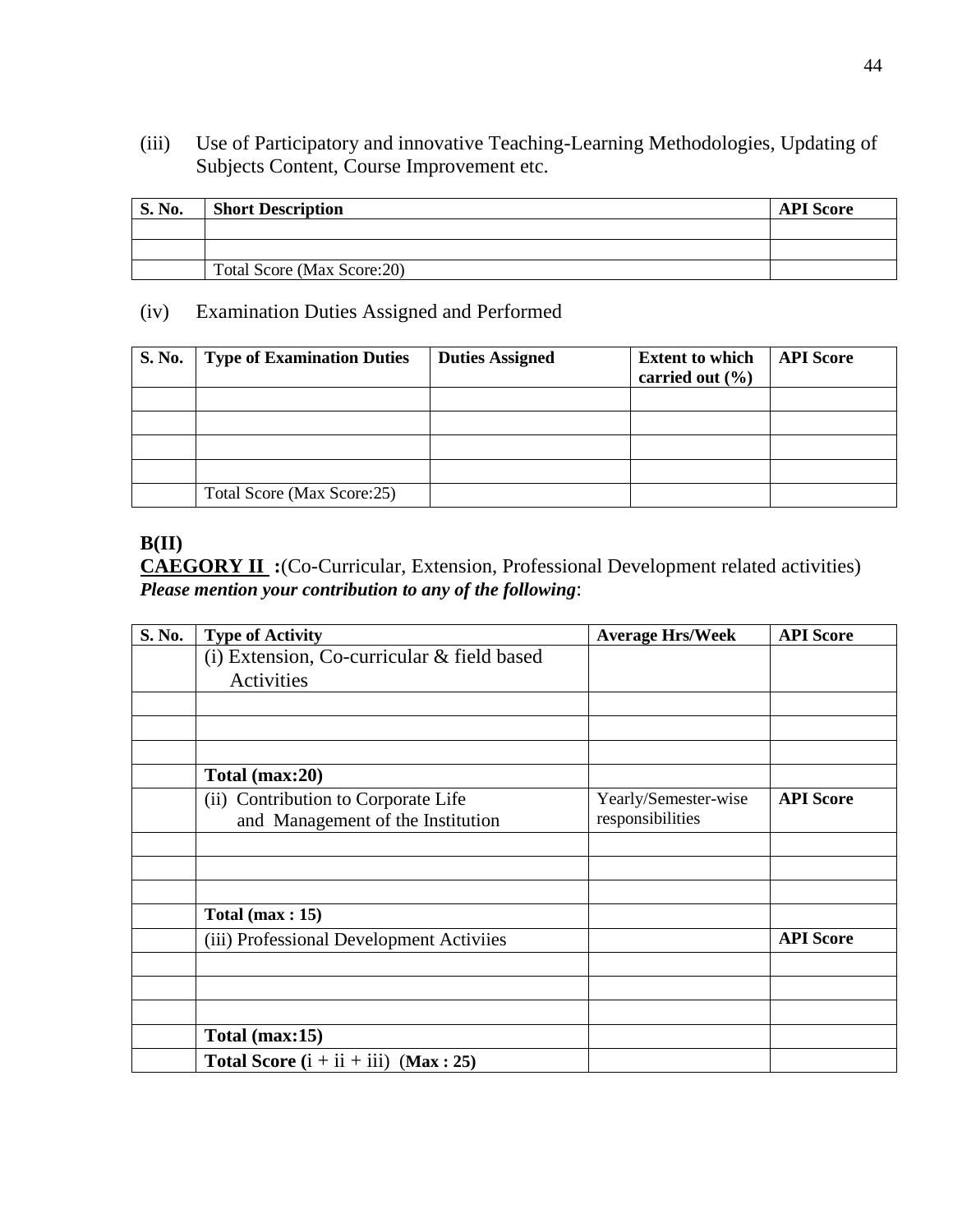## **B(III) CATEGORY III :** (RESEARCH, PUBLICATIONS AND ACADEMIC CONTRIBUTIONS)

## A) Published Papers in Journals

| S.<br>No. | Name of authors,<br>title, year, Vol. No.<br>and Page Nos. | <b>Journal</b> and<br><b>Publisher</b> | ISBN/<br><b>ISBN No.</b> | Whether peer<br>reviewed.<br><b>Impact Factor,</b><br>if any | No. of<br>$Co-$<br>authors | Whether you<br>are the main/<br>corrseponding<br>author | <b>API</b><br><b>Score</b> |
|-----------|------------------------------------------------------------|----------------------------------------|--------------------------|--------------------------------------------------------------|----------------------------|---------------------------------------------------------|----------------------------|
|           |                                                            |                                        |                          |                                                              |                            |                                                         |                            |
|           |                                                            |                                        |                          |                                                              |                            |                                                         |                            |
|           |                                                            |                                        |                          |                                                              |                            |                                                         |                            |
|           |                                                            |                                        |                          |                                                              |                            |                                                         |                            |

## B(i) : Articles / Chapters published in Books

| S.<br>No. | <b>Title with Page Nos.</b> | <b>Book Title, Editor &amp;</b><br>Publisher | ISSN/<br><b>ISBN No.</b> | Whether<br>peer<br>reviewed | No. of<br>$co-$<br>authors | Whether you<br>are the main<br>author | <b>API</b><br><b>Score</b> |
|-----------|-----------------------------|----------------------------------------------|--------------------------|-----------------------------|----------------------------|---------------------------------------|----------------------------|
|           |                             |                                              |                          |                             |                            |                                       |                            |
|           |                             |                                              |                          |                             |                            |                                       |                            |
|           |                             |                                              |                          |                             |                            |                                       |                            |
|           |                             |                                              |                          |                             |                            |                                       |                            |

### B(ii) : Full Papers in Conference Proceedings

| <b>S.</b><br>No. | <i>*Title with Page Nos.</i> | <b>Details of Conference Publication</b> | ISSN/<br><b>ISBN No.</b> | No. of<br>$Co-$<br>authors | Whether you<br>are the main/<br>corresponding<br>author | <b>API</b><br><b>Score</b> |
|------------------|------------------------------|------------------------------------------|--------------------------|----------------------------|---------------------------------------------------------|----------------------------|
|                  |                              |                                          |                          |                            |                                                         |                            |
|                  |                              |                                          |                          |                            |                                                         |                            |
|                  |                              |                                          |                          |                            |                                                         |                            |
|                  |                              |                                          |                          |                            |                                                         |                            |

**\*The names of authors must be given in the same order in which they appear in the paper.**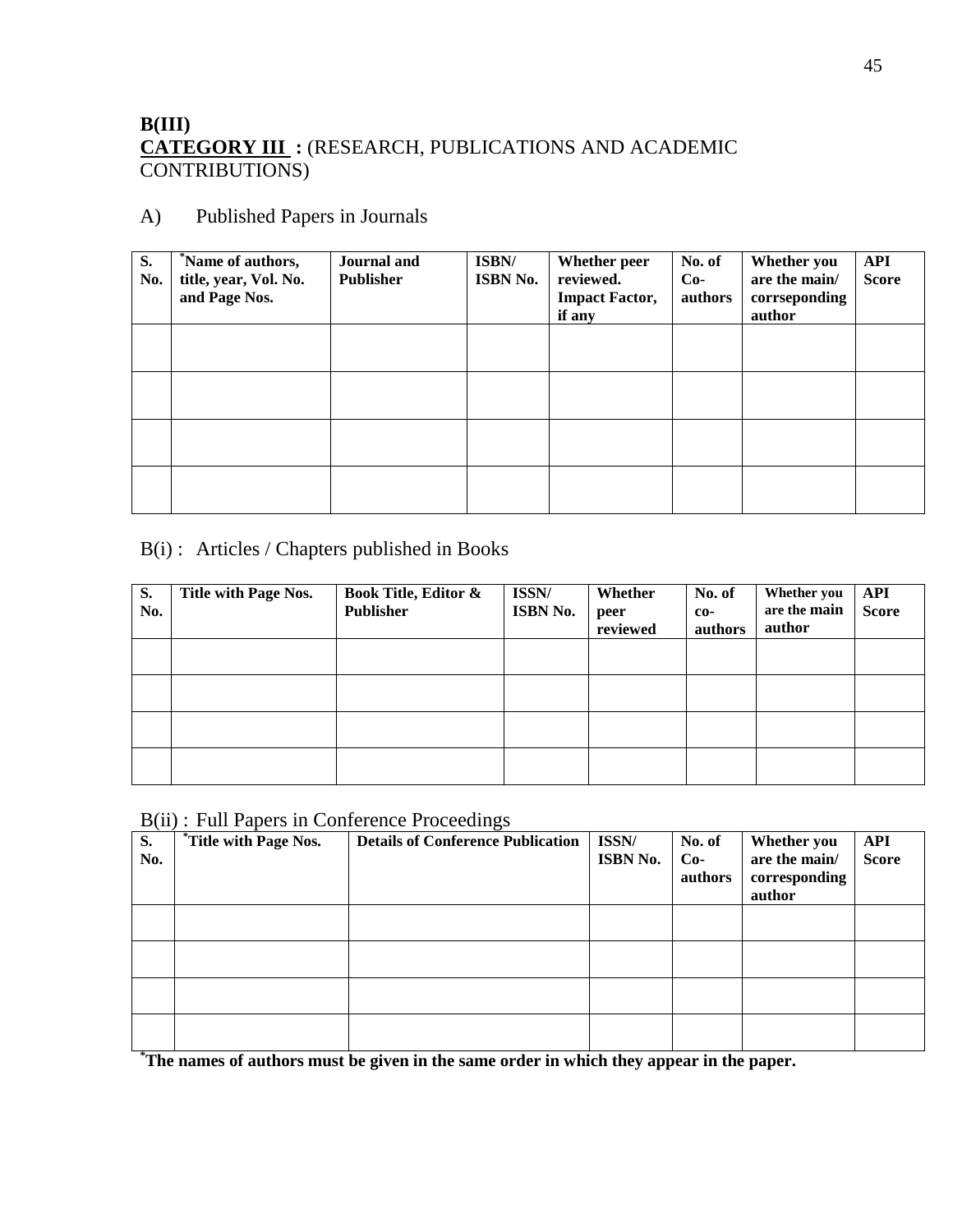| S.No. | Title with Page Nos. | Type of Book &<br>Authorship | Publisher<br>&<br><b>ISSN/ISBN</b><br>No. | Whether<br>peer<br>reviewed | No. of<br>$Co-$<br>authors | Whether<br>you are the<br>main<br>author | <b>API</b><br><b>Score</b> |
|-------|----------------------|------------------------------|-------------------------------------------|-----------------------------|----------------------------|------------------------------------------|----------------------------|
|       |                      |                              |                                           |                             |                            |                                          |                            |
|       |                      |                              |                                           |                             |                            |                                          |                            |
|       |                      |                              |                                           |                             |                            |                                          |                            |
|       |                      |                              |                                           |                             |                            |                                          |                            |

## B(iii) : Books Published as single author or as editor

# C : Ongoing and completed Research Projects and Consultancies

## C (i & ii) Ongoing Projects / Consultancies

| S.<br>No. | <u> ب</u><br><b>Title</b> | <b>Agency</b> | <b>Period</b> | <b>Grand / Amount</b><br><b>Mobilised</b><br>(Rs. lakhs) | <b>API Score</b> |
|-----------|---------------------------|---------------|---------------|----------------------------------------------------------|------------------|
|           |                           |               |               |                                                          |                  |
|           |                           |               |               |                                                          |                  |
|           |                           |               |               |                                                          |                  |

## C (iii & iv): Completed Projects / Consultancies

| S.<br>No. | <b>Title</b> | <b>Agency</b> | <b>Period</b> | <b>Grant/Amount</b><br><b>Mobilised</b><br>(Rs. Lakhs) | <b>Whether policy</b><br>document/patent<br>as outcome | API<br><b>Score</b> |
|-----------|--------------|---------------|---------------|--------------------------------------------------------|--------------------------------------------------------|---------------------|
|           |              |               |               |                                                        |                                                        |                     |
|           |              |               |               |                                                        |                                                        |                     |
|           |              |               |               |                                                        |                                                        |                     |

## D : Research Guidance

| S.No.      | <b>Number Enrolled</b> | <b>Thesis Submitted</b> | Degree awarded | API<br><b>Score</b> |
|------------|------------------------|-------------------------|----------------|---------------------|
| M.Phil or  |                        |                         |                |                     |
| equivalent |                        |                         |                |                     |
| Ph.D. or   |                        |                         |                |                     |
| equivalent |                        |                         |                |                     |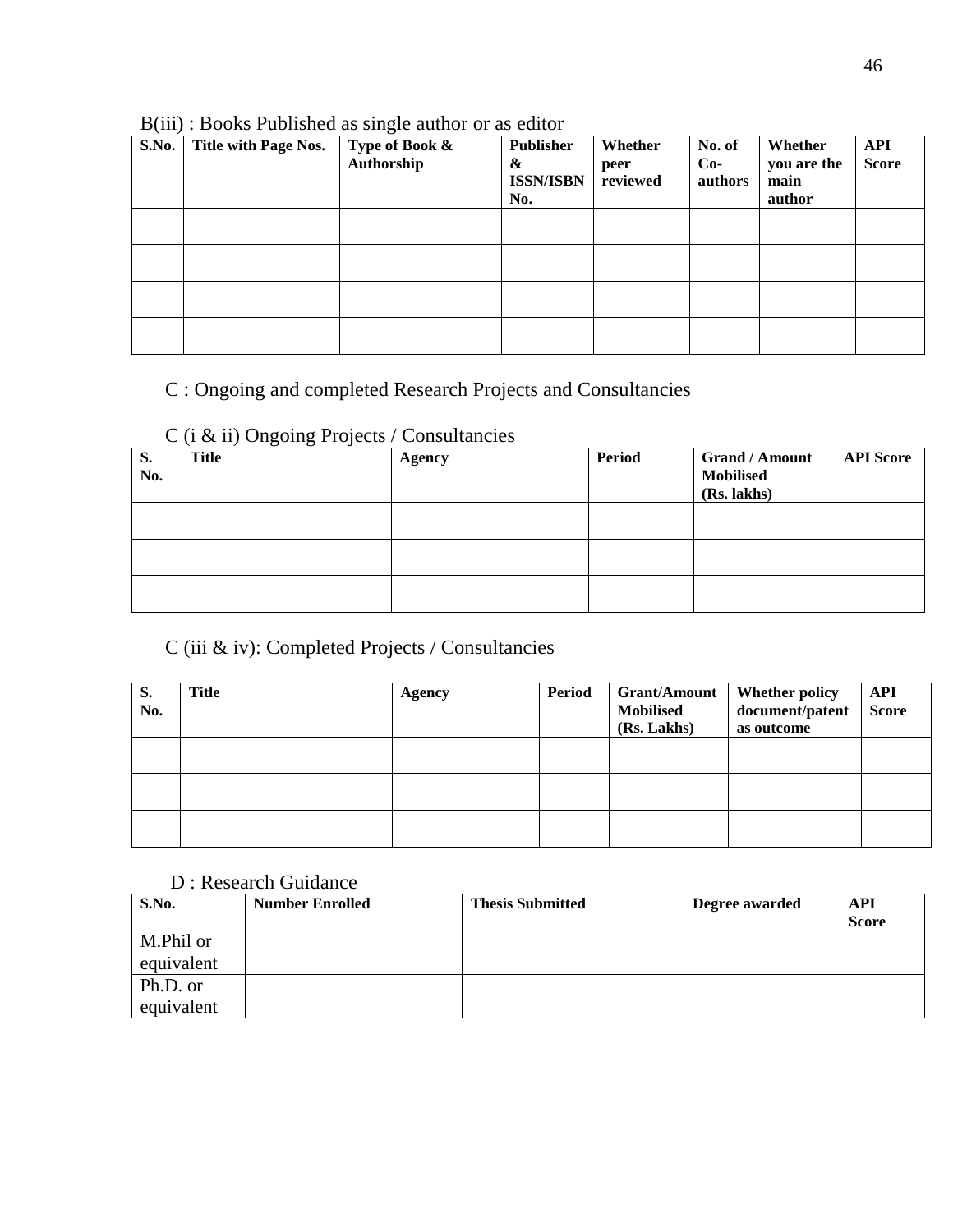## E (i) Training Courses, Teaching, Learning-Evaluation Technology Programmes, Faculty Development Programmes (Not less than one week duration)

| S.No. | Programme | <b>Duration</b> | <b>Organised by</b> | <b>API</b><br><b>Score</b> |
|-------|-----------|-----------------|---------------------|----------------------------|
|       |           |                 |                     |                            |
|       |           |                 |                     |                            |
|       |           |                 |                     |                            |

#### E (ii) Papers presented in Conferences, Seminars, Workshops, Symposia

| S.  | <b>Title of the Paper</b> | <b>Title of Conference/</b> | <b>Organised by</b> | <b>Whether International/</b> | API          |
|-----|---------------------------|-----------------------------|---------------------|-------------------------------|--------------|
| No. | presented                 | Seminar/Workshop/           |                     | National/State/Regional/      | <b>Score</b> |
|     |                           | <b>Symposium</b>            |                     | <b>College or University</b>  |              |
|     |                           |                             |                     | level                         |              |
|     |                           |                             |                     |                               |              |
|     |                           |                             |                     |                               |              |
|     |                           |                             |                     |                               |              |
|     |                           |                             |                     |                               |              |

## E (iii) : Invited Lectures and Chairmanships at national or international conference/seminar/workshop/symposium etc.

| S.<br>No. | Title of<br>Lecture/Academic<br><b>Session</b> | Title of Conference/<br>Seminar/workshop/<br>symposium etc. | <b>Organised by</b> | Whether<br>International/<br>National/State/<br>Regional/ | <b>API</b><br><b>Score</b> |
|-----------|------------------------------------------------|-------------------------------------------------------------|---------------------|-----------------------------------------------------------|----------------------------|
|           |                                                |                                                             |                     |                                                           |                            |
|           |                                                |                                                             |                     |                                                           |                            |
|           |                                                |                                                             |                     |                                                           |                            |

#### **V. SUMMARY OF API Scores**

|          | <b>Criteria</b>                          | <b>Last Academic Year</b> | Total – API Score for    | <b>Annual Av. API Score</b> |
|----------|------------------------------------------|---------------------------|--------------------------|-----------------------------|
|          |                                          |                           | <b>Assessment Period</b> | for Assessment Period       |
|          |                                          |                           |                          |                             |
|          | <b>Teaching, Learning and Evaluation</b> |                           |                          |                             |
|          | related activities                       |                           |                          |                             |
| $\rm II$ | Co-curricular, Extension,                |                           |                          |                             |
|          | <b>Professional Development etc.</b>     |                           |                          |                             |
|          | Total $I + II$                           |                           |                          |                             |
| III      | <b>Research and Academic</b>             |                           |                          |                             |
|          | <b>Contribution</b>                      |                           |                          |                             |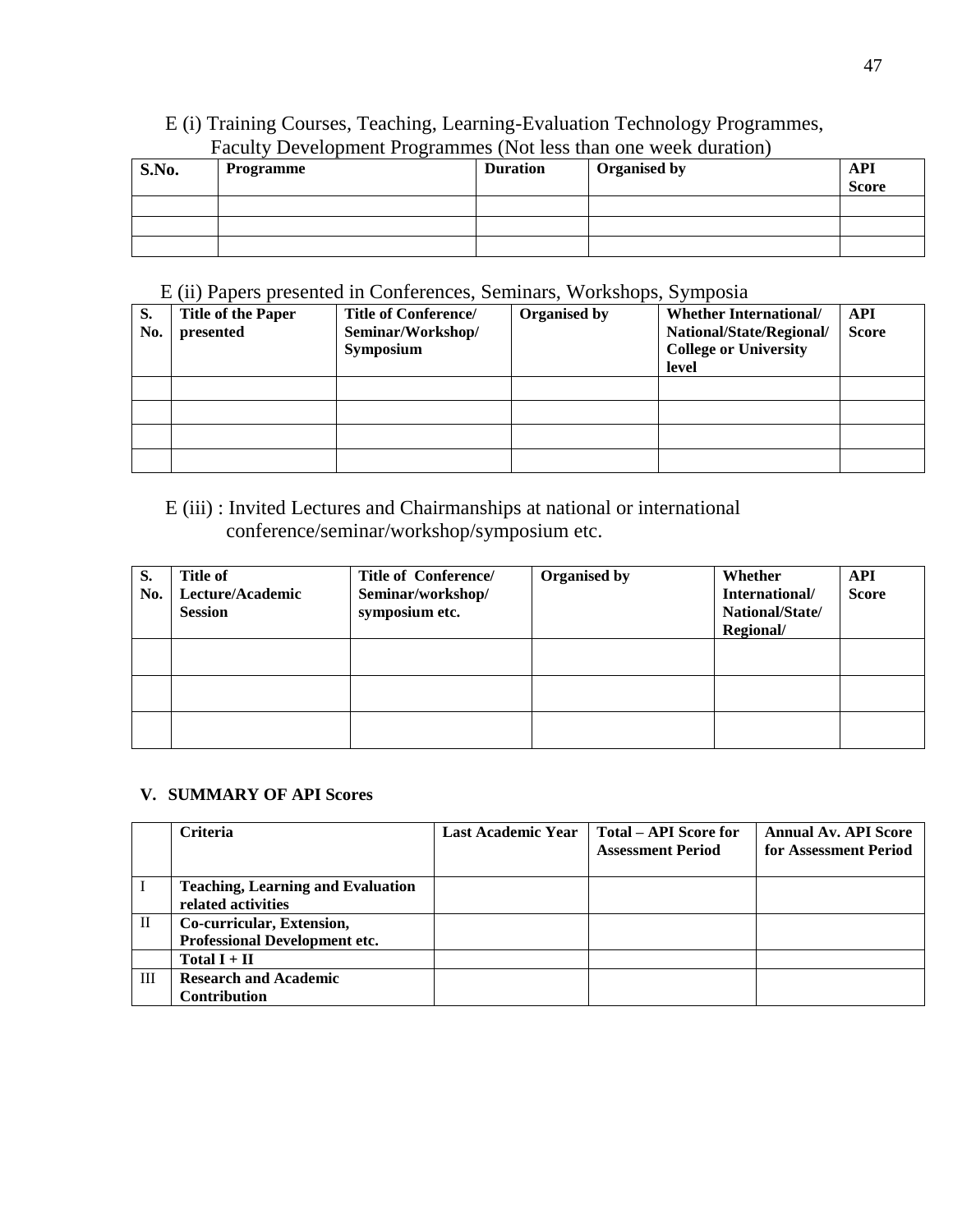### **PART C : OTHER RELEVANT INFORMATION**

Please give details of any other credential significant contribution, awards received etc. not mentioned earlier.

| S.No. | Details (Mention Year, value etc. where relevant) |
|-------|---------------------------------------------------|
|       |                                                   |
|       |                                                   |
|       |                                                   |
|       |                                                   |
|       |                                                   |
|       |                                                   |

LIST OF ENCLOSURES: (Please attach copies of certificates, sanction orders, research papers, books etc. wherever necessary).

| . .                  |     |
|----------------------|-----|
| $\mathcal{D}$<br>۷.  |     |
| 3.                   |     |
| т.                   | 9.  |
| $\overline{ }$<br>Ć. | 10. |

I certify that the information provided is correct as per records available with the University and/or documents enclosed along with the duly filled PBAS proforma.

> Signature of faculty with Designation, Place and Date

Signature of Head of the Department

N.B: The individual PBAS proforma duly filled along with all enclosures, submitted for CAS promotions will be duly verified by the University as necessary and placed before the Screening-cum-Evaluation Committee or Selection Committee for assessment/verification.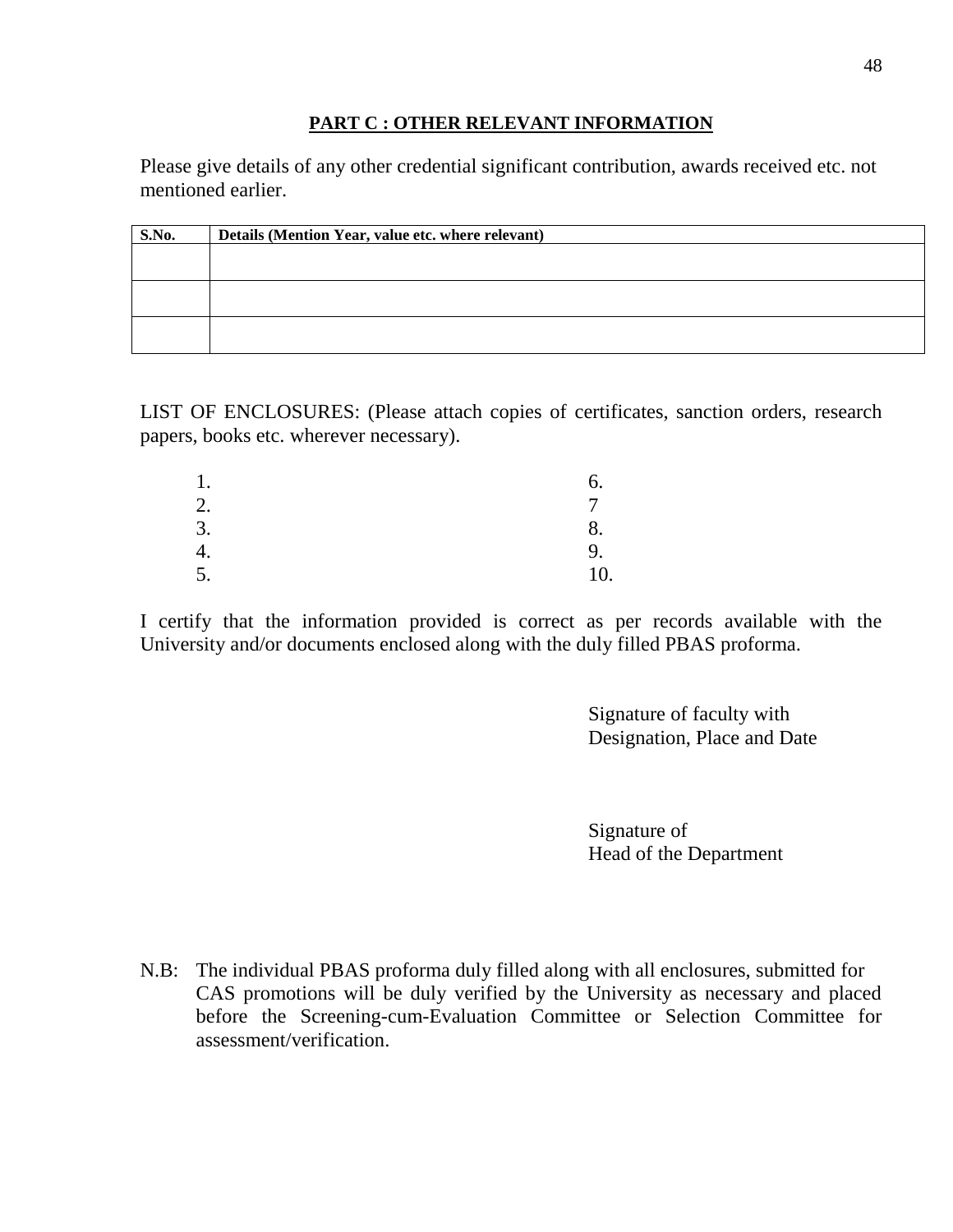## **Instructions for Filling up Part B of the PBAS Proforma**

Part B of the Proforma is based on Appendix-III, Table 1 of the UGC Regulations-2010.

B(I) is based on API scoring for **Category 1** of the Table 1. B(II) is based on **Category II** of the Table. B(III) is based on **Category III** of the Table.

The proforma is to be filled as per the following tables and self-assessment scores given. For each category, even though several avenue of activities and their API scores are given to provide choice/opportunity to the teacher, maximum limit of scores that can be given or carried forward under each category/area is indicated in the Table-I of the UGC Regulations.

The self-assessment scores are further to be based on the indicators/activities given below.

**N.B.** The self-assessment scores are subject to verification by the University/College, and by the Screening-cum-Verification Committee or Selection Committee as the case may be.

#### **CATEGORY: I**.

(Teaching, Learning and Evaluation Related Activities)

**(i) (a)** 

| Lectures/Seminars/Practicals/Tutorials/Contact Classes taken should be based   Max. Score : 50                                                                                                                |  |
|---------------------------------------------------------------------------------------------------------------------------------------------------------------------------------------------------------------|--|
| on verifiable records.                                                                                                                                                                                        |  |
| No score shall be assigned if a teacher has taken less than 80% of the assigned<br>classes. Universities shall give allowance for periods of leave where<br>alternative teaching arrangements have been made. |  |
| Max. Score of 50 if there is 100% performance                                                                                                                                                                 |  |

#### **(i) (b)**

| If teacher has taken classes, exceeding UGC norm, then two points to be   Max. Score: 10 |  |
|------------------------------------------------------------------------------------------|--|
| assigned for each extra hour of classes/credit                                           |  |
|                                                                                          |  |
| If a teacher puts in more hours in direct teaching-learning process per week             |  |
| than required by UGC norms <i>i.e.</i> a Professor/Associate Professor puts in more      |  |
| than 14 hours per week (including 6 hours for research activities), or an                |  |
| Assistant Professor puts in more than 16 hours per week (including 6 hours for           |  |
| research activities), he/she shall be awarded API points from this subcategory.          |  |

**(ii)** 

| Imparting of knowledge/instructions as per curriculum with the prescribed $\vert$ Max. Score : 20 |  |
|---------------------------------------------------------------------------------------------------|--|
| material (Text book/Manual etc.), syllabus enrichment by providing additional                     |  |
| resources to students.                                                                            |  |
| $(100\%$ compliance $= 20$ points)                                                                |  |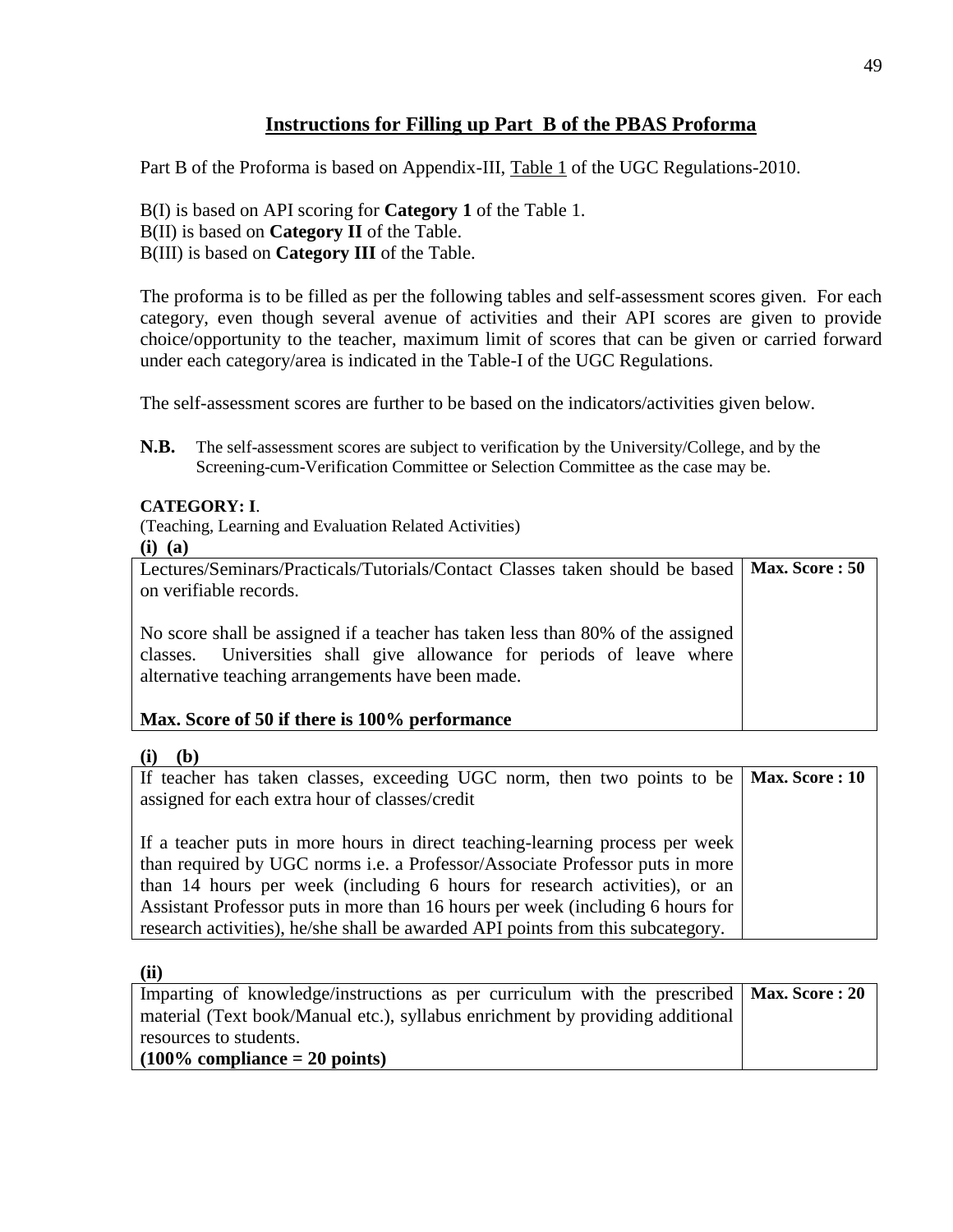**(iii)** Use of Participatory and Innovative Teaching-Learning Methodologies, Updating of Subject Content, Course Improvement etc.

| <b>Indicators/Activities</b>                                                       | <b>Max. Score</b> |
|------------------------------------------------------------------------------------|-------------------|
| Updating of courses, design of curriculum (5 points per single course)             | 10                |
| Preparation of resource material, fresh reading material, laboratory manuals, etc. | 10                |
| Participatory & Innovative Teaching Learning Process with materials for problem    | 10                |
| based learning, case studies, Group discussion etc.                                |                   |
| Interactive Courses : 5 points<br>(h)                                              |                   |
| Participatory Learning modules : 5 points<br>(i)                                   |                   |
| Case Studies : 5 points<br>(j)                                                     |                   |
| Group Discussion : 5 points<br>(k)                                                 |                   |
| (1) Project Work : 5 points                                                        |                   |
| $(m)$ Assignments : 5 points                                                       |                   |
| Seminar Lectures : 5 points<br>(n)                                                 |                   |
| Use of ICT in Teaching Learning Process with computer-aided methods like           | 10                |
| PowerPoint/Multimedia/Simulation/Softwares etc.                                    |                   |
|                                                                                    |                   |
| Use of any one of these in addition to Chalk & Board. $(5 \text{ points each})$    |                   |
| Developing and imparting Remedial/Bridge Courses (Each activity: 5 points)         | 10                |
| skills/communication<br>imparting soft<br>Developing<br>and<br>skills/personality  | 10                |
| development courses/modules (Each activity: 5 points)                              |                   |
| Developing and imparting specialized teaching-learning programmes in physical      | 10                |
| education, library, innovative compositions and creations in music, performing and |                   |
| visual arts and other traditional areas (Each activity: 5 points)                  |                   |
| Organizing and conduction of popularization programmes/training courses in         | 10                |
| computer assisted teaching/web-based learning and e-library skills to students     |                   |
| (c) Workshop/Training Course : 10 points each                                      |                   |
| (d) Popularization program : 5 points each                                         |                   |
|                                                                                    |                   |
| <b>Maximum Aggregate Limit</b>                                                     | 20                |

**(iv)** Examination Related Work

| <b>Indicators</b>                                                                    | <b>Max.</b> Score |
|--------------------------------------------------------------------------------------|-------------------|
| End semester/Annual Examination work as per duties allotted                          | 20                |
| (Invigilation $-10$ points, Evaluation of answer scripts $-5$ points, Question Paper |                   |
| Setting $-5$ points                                                                  |                   |
| 100% compliance $-20$ points)                                                        |                   |
| Examination/Evaluation responsibilities for internal/continuous assessment work      | 10                |
| as allotted                                                                          |                   |
| $(100\%$ compliance = 10 points)                                                     |                   |
| Examination work, such as, coordination, or flying squad duties etc. (maximum of     | 10                |
| 5 or 10 depending upon intensity of duty                                             |                   |
| $(100\%$ compliance = 10 points)                                                     |                   |
| <b>Maximum Aggregate Limit</b>                                                       | 25                |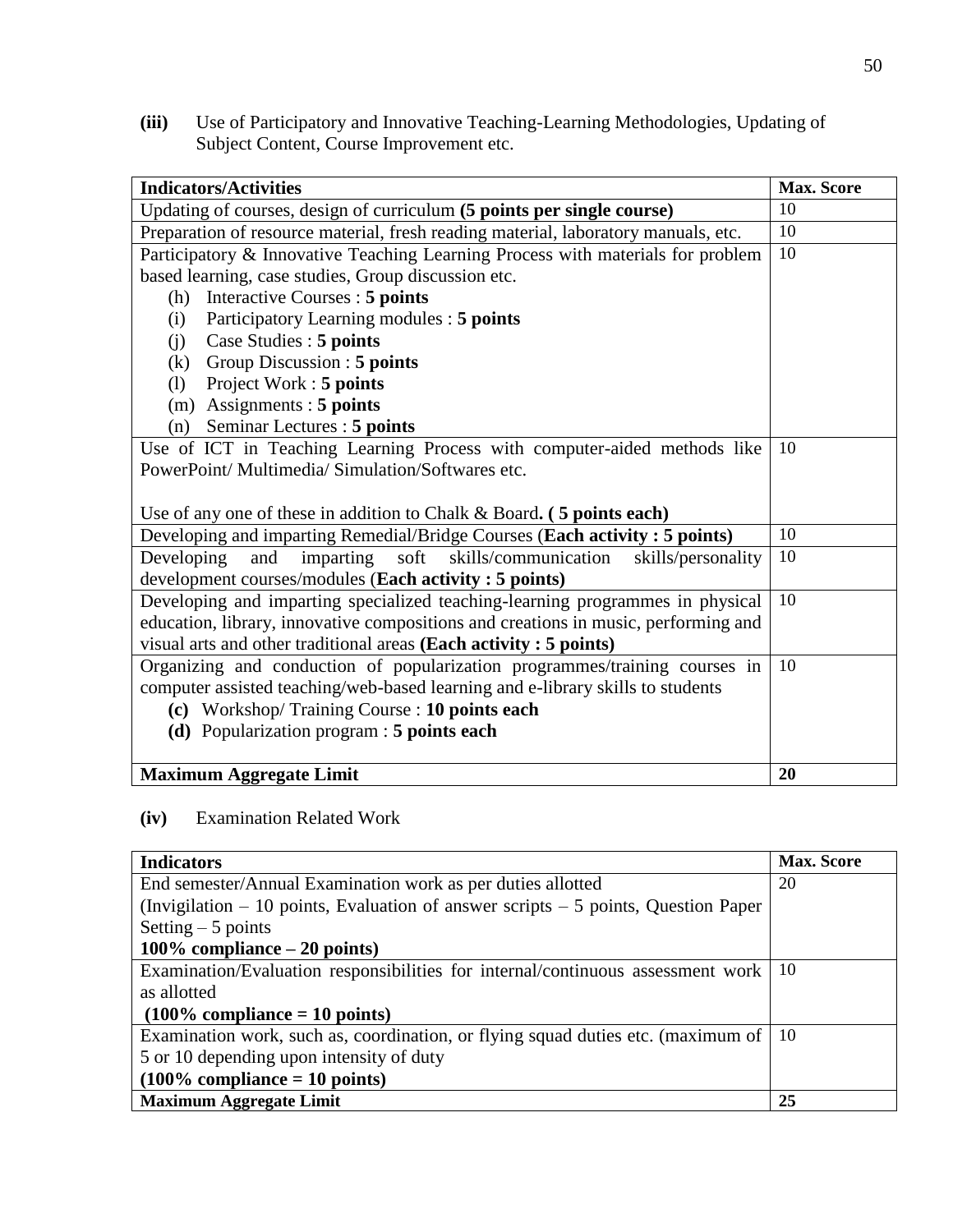## **CATEGORY : II**

(Co-curricular, Extension and Professional Development Related Activities)

(i) Extension and co-curricular & field based Activities

| Institutional Co-curricular activities for students, such as, field studies, industry-implant<br>training and placement activity, educational tours, industrial tours, sample collection tours,<br>field training, operation/maintenance/analysis on sophisticated equipment, project<br>guidance at master level course, guidance and counseling, arranging contact programmes/ | 10 |
|----------------------------------------------------------------------------------------------------------------------------------------------------------------------------------------------------------------------------------------------------------------------------------------------------------------------------------------------------------------------------------|----|
| extension lectures, monitoring and supervision of contact programmes / training                                                                                                                                                                                                                                                                                                  |    |
| programmes etc.<br>(5 points for each activity)                                                                                                                                                                                                                                                                                                                                  |    |
| Positions held/Leadership role played in organization linked with Extension Work                                                                                                                                                                                                                                                                                                 | 10 |
| and National service Scheme (NSS, NSO or any other similar activity                                                                                                                                                                                                                                                                                                              |    |
| (Each activity : 10 points)                                                                                                                                                                                                                                                                                                                                                      |    |
| Students and Staff Related Socio Cultural and Sports Programmes, Campus                                                                                                                                                                                                                                                                                                          | 10 |
| publications (departmental level: 2 points, Institutional level: 5 points)                                                                                                                                                                                                                                                                                                       |    |
| Community work such as, values of National Integration, Environment,                                                                                                                                                                                                                                                                                                             | 10 |
| democracy, socialism, Human Rights, Peace, Scientific temper, Flood or, Drought                                                                                                                                                                                                                                                                                                  |    |
| relief, Small Family Norms etc.                                                                                                                                                                                                                                                                                                                                                  |    |
| (5 points each)                                                                                                                                                                                                                                                                                                                                                                  |    |
| <b>Maximum Aggregate Limit</b>                                                                                                                                                                                                                                                                                                                                                   | 20 |

| Contribution to Corporate Life and Management of the Institution<br>(ii)            |  |
|-------------------------------------------------------------------------------------|--|
| Contribution to Corporate Life in University through meetings, popular lectures, 10 |  |
| subject related events, articles in college magazine and University volumes (2)     |  |
| points each)                                                                        |  |
| Institutional Governance responsibilities like, Dean, Head/Chairman, Director, 10   |  |
| Worden Dreater Durser Director Setellite Compus JOAC Coordinator (10                |  |

| warden, Proctor, Bursar, Director Satellite Campus, IQAC Coordinator (IU       |    |
|--------------------------------------------------------------------------------|----|
| points each)                                                                   |    |
| DIQA Nodal Officer, Coordinator of UG/PG Courses (5points each)                |    |
| Participation in committees concerned with any aspect of departmental or       | 10 |
| institutional management, such as admission committee, campus development,     |    |
| library committee, departmental research committee, member of PG/UG board of   |    |
| studies, departmental purchase committee, allotment committee, CAS             |    |
| screening/promotion committee, grievance committee, central purchase           |    |
| committee, publication committee or any other such committee at the university |    |
| level. (5 points each).                                                        |    |
| Responsibility for, or participation in committees for Students Welfare,       | 10 |
| counselling and Discipline (5 points each)                                     |    |
| Organisation of conferences, seminars, symposia, workshop, training programmes | 10 |
| as Chairman/Organizational Secretary/Treasurer                                 |    |
| (c) International (10 points), National/Regional (5 points)                    |    |
| (d) As member of the Organizing Committee (1 point each)                       |    |
| <b>Maximum Aggregate Limit</b>                                                 | 15 |